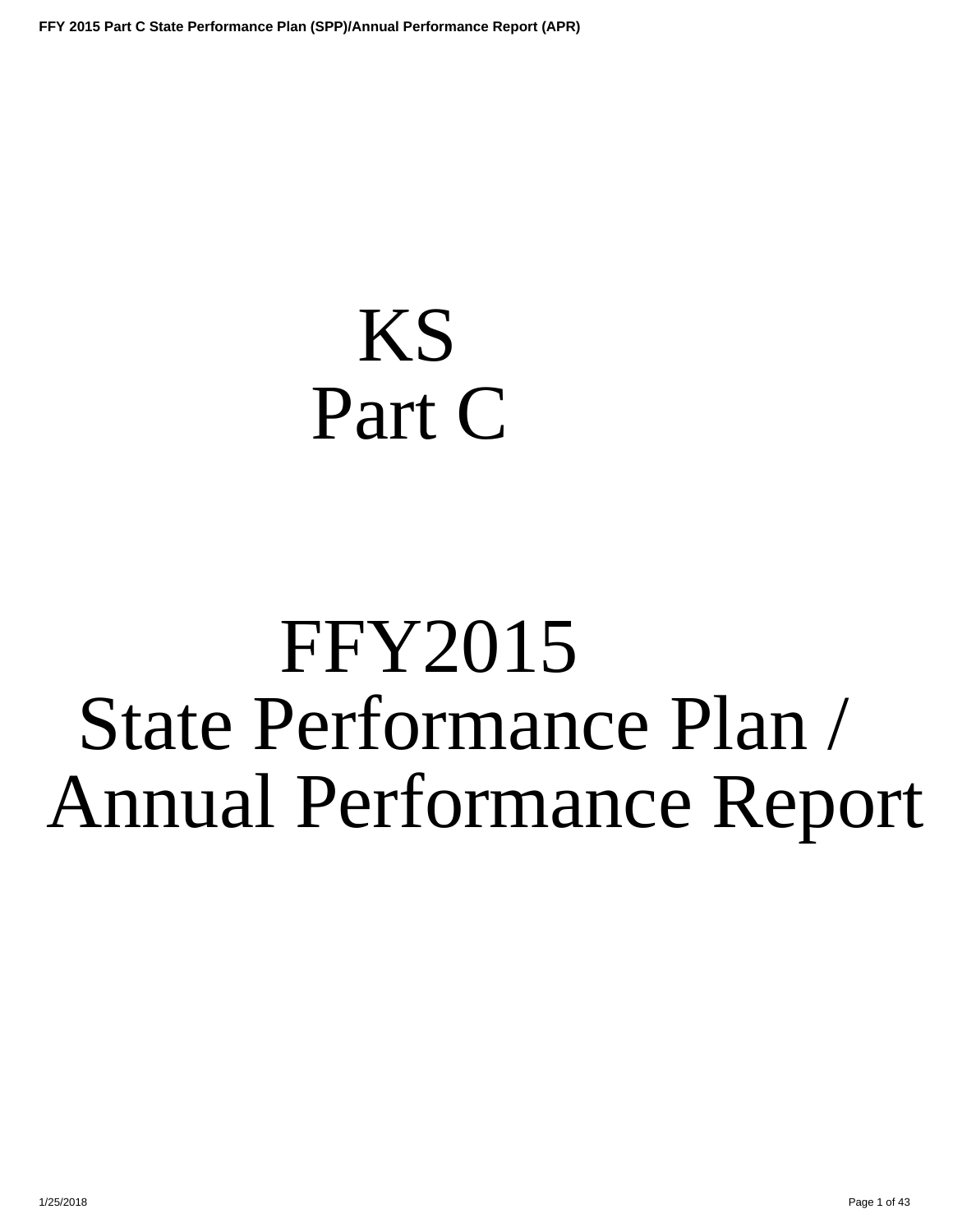#### **Introduction to the State Performance Plan (SPP)/Annual Performance Report (APR) FFY 2015 Part C State Performance Plan (SPP)/Annual Performance Report (APR)**

**Executive Summary:**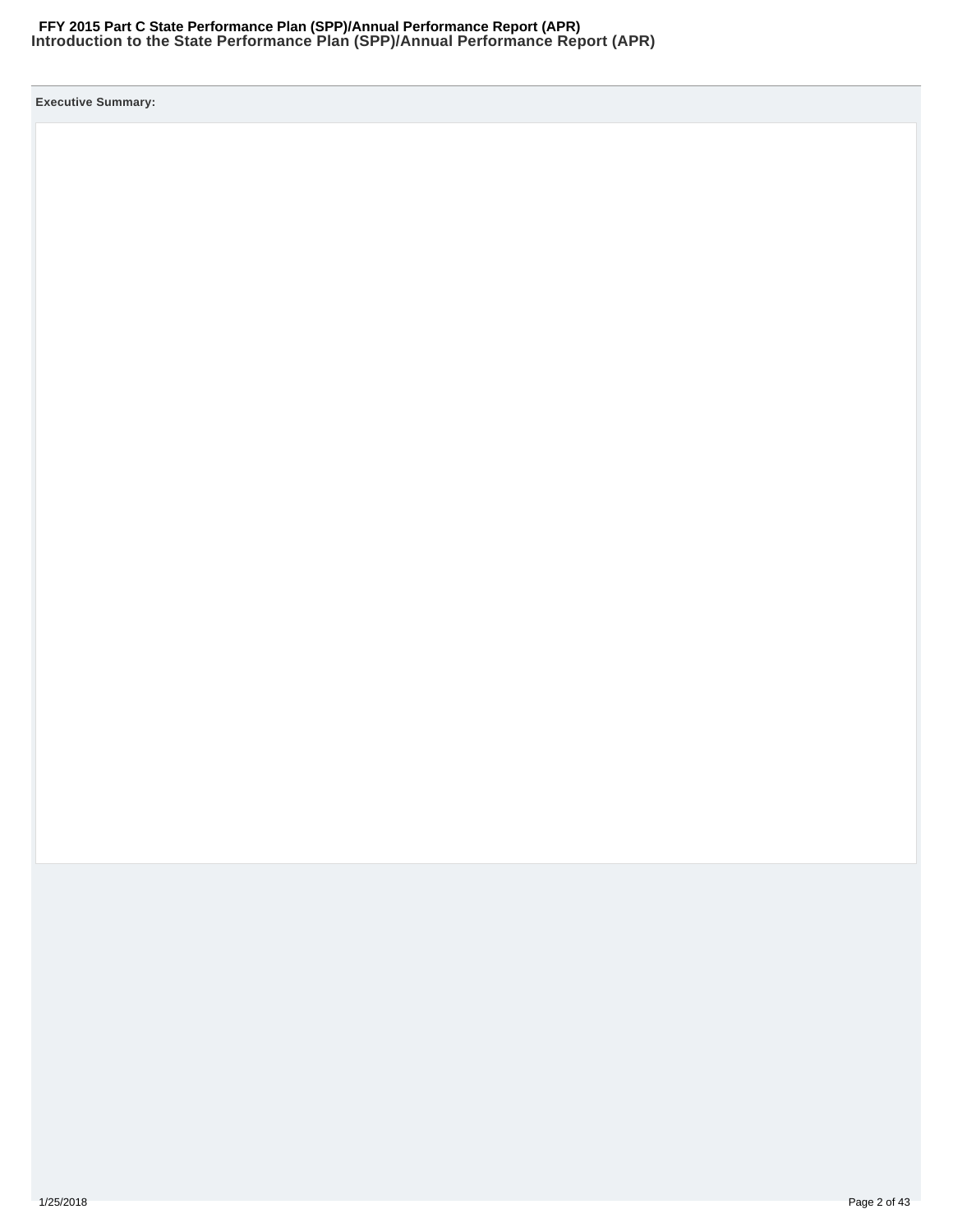| <b>Attachments</b>                            |                      |                      |                |  |  |
|-----------------------------------------------|----------------------|----------------------|----------------|--|--|
| <b>File Name</b>                              | <b>Uploaded By</b>   | <b>Uploaded Date</b> | Remove         |  |  |
|                                               |                      |                      | $\overline{R}$ |  |  |
|                                               |                      |                      | e              |  |  |
| kansas spp apr executive summary ffy 2015.pdf | <b>Heather Staab</b> |                      | m              |  |  |
|                                               |                      |                      | $\Omega$       |  |  |
|                                               |                      |                      | $\mathcal{U}$  |  |  |
|                                               |                      |                      | е              |  |  |
|                                               |                      |                      |                |  |  |
|                                               |                      |                      | e              |  |  |
| kansas icc spp apr certification ffy 2015.pdf | <b>Heather Staab</b> |                      | m              |  |  |
|                                               |                      |                      | $\Omega$       |  |  |
|                                               |                      |                      |                |  |  |
|                                               |                      |                      | e              |  |  |
|                                               |                      |                      |                |  |  |

#### **General Supervision System:**

The systems that are in place to ensure that IDEA Part C requirements are met, e.g., monitoring systems, dispute resolution systems.

As noted in the Kansas monitoring plan and noncompliance procedure included in the state's procedure manual (http://www.ksits.org/guidance\_docs.htm), the state has a documented process which verifies each Early Intervention Services (EIS) program, called local tiny-k programs in Kansas, with noncompliance is correctly implementing the specific regulatory requirements, and has corrected the individual records, although the actions may have not occurred on a timely basis. Kansas' correction standard requires verification of child-specific correction of noncompliance and that each EIS program or provider is correctly implementing the specific regulatory requirements based on a review of subsequent data reflecting 100% compliance.

All EIS programs are monitored for each indicator. The EIS programs in Kansas are known as the local tiny-k programs.

- · Systemic and single-occurrence noncompliance is formally indentified and reported through the state's monitoring process. Most noncompliance is evident through data reports generated from the state's infant-toddler services (ITS) database, although in some instances, noncompliance is identified through parent surveys, informal complaints, local/peer feedback, and other periodic reports submitted to the state.
- · Following the formal identification, Kansas ITS uses subsequent data reports to ensure that the prescribed corrective action is occurring and is effective.
- · In reviewing compliance issues, Kansas ITS tracks data on every child in Kansas by a unique identifier number in the ITS database. No sampling is used to evaluate data in the database. Kansas does have a sampling plan on file with OSEP, but that is only used for periodic random sampling to verify results received through surveys.
- · Kansas ITS uses the ITS Database, parent surveys, provider surveys, semi-annual reports, local tiny-k provider Continuous Improvement Plans and Community Service Plans (part of the annual grant application and contract), and other specialized reports to determine noncompliance and to verify correction.
- · The monitoring plan includes an instituted process of quarterly reviews of the ITS database by Kansas ITS staff to review all data related to compliance indicators.

Steps regarding corrective action plans and action plan tracking and monitoring over the correction time period are defined. Security processes for electronic documents concerning findings of noncompliance have been established.

Kansas ITS has selected the first two weeks of October as the annual review period for the prior fiscal year (July 1 to June 30). More standardized statewide management reports have been and will continue to be developed using the existing data system.

Kansas ITS's general supervision system is reliant on data collection and reporting. Kansas ITS compiles, analyzes, and reports on all of the data that is submitted by local tiny-k programs. Local data entry personnel are responsible for imputing raw data only. Since Part C in Kansas is structured in a way that promotes local control, data entry personnel are not Kansas ITS employees. Therefore, consistency in reporting is a challenge that Kansas ITS continuously addresses through trainings, data validation techniques, and feedback through state-level reports. In addition, Kansas ITS has reviewed and revised its process of tracking and reporting on findings from the annual outside audits of local tiny-k program's lead agencies. The ability to follow-up on any findings found is included in the process.

Kansas ITS contracts with JNI Software, Inc. to maintain the state's database. The system has been effective in collecting and sorting data for reporting purposes, and improvements made over time have greatly enhanced the state's ability to accurately report all compliance data, and support evidence-based practices. An on-line user manual is included as a function in the database. The manual may also be downloaded by users.

Kansas ITS offers data trainings on a periodic basis, currently annually, and also has a contractor-run assistance phone number established for local tiny-k program data managers. In addition, Kansas ITS' contract with the Kansas Inservice Training System (KITS, the technical assistance contractor) addresses interpretations of data that are input into the infant-toddler database.

Kansas ITS also provides definitions and instruction sheets to local tiny-k programs to assist in the creation of semi-annual reports, federal data tables, and local grant applications. These instruction sheets define the parameters Kansas ITS expects with regards to data entry and report requirements.

Consistency in data entry among local data entry personnel has been and will be addressed through ongoing trainings and technical assistance. Kansas ITS' contract with JNI Software, Inc. offers local tiny-k programs the availability of a database specialist anytime a question arises. Kansas ITS staff frequently addresses data definitions and reporting expectations at quarterly coordinator meetings and as-needed webinars. Local staff turnover remains a concern, as new data entry personnel must be trained in using the infant-toddler database on a periodic basis.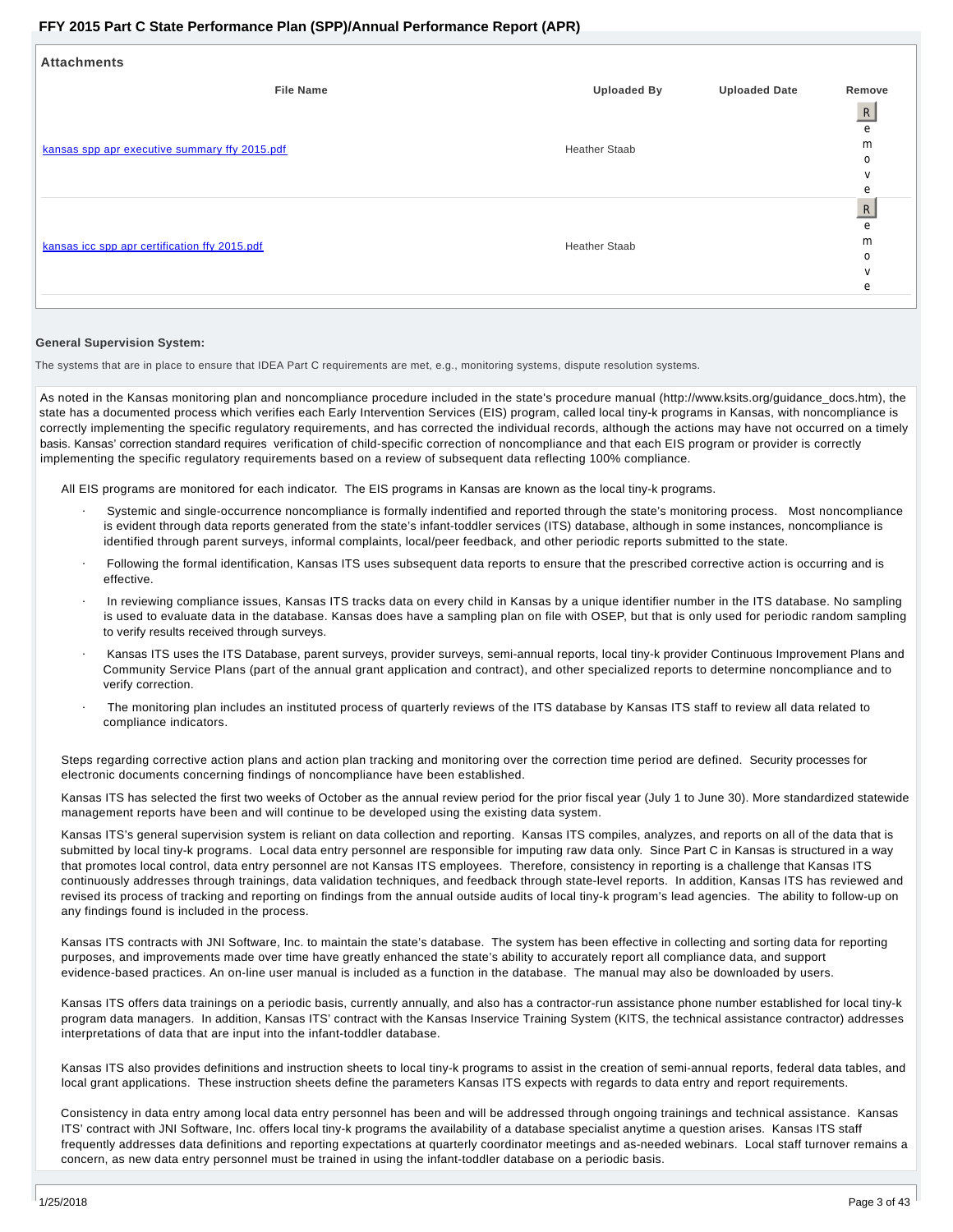**Attachments**

|                                      | $- \cdot \cdot$ | . |
|--------------------------------------|-----------------|---|
| $N_{\Omega}$<br><b>ADE</b><br>$\cap$ |                 |   |

#### **Technical Assistance System:**

The mechanisms that the State has in place to ensure the timely delivery of high quality, evidenced based technical assistance and support to early intervention service (EIS) programs.

Technical assistance (TA) is provided through a contract with the University of Kansas. The Kansas Inservice Training System (KITS) a program of the University of Kansas Life Span Institute at Parsons, Kansas provides training and TA to all 36 local Part C programs (as of June 30, 2016. As of July 1, 2016, three local Part C programs merged into other existing local programs, leaving 33 Part C programs as of that date). KITS maintains a website of resources and a listing of available training opportunities: http://kskits.org/index.shtml.

KITS is designed to provide a training and resource system for early intervention programs and early childhood special education program staff through collaborative training and technical assistance activities on a comprehensive statewide basis. Additionally, parents and staff of agencies collaborating with these early intervention programs are afforded the opportunity to be involved in all activities associated with specific technical assistance projects. The comprehensive system is realized through four identified system components of collaboration / linkages, information services, training, and technical assistance.

KITS staff assigned to support Kansas ITS and the local tiny-k programs are an integral part of the planning and presentation of coordinator meetings, webinars, and specific trainings. KITS staff attend weekly staff meetings of the Kansas ITS staff as scheduling permits.

# **Attachments File Name Uploaded By Uploaded Date** No APR attachments found.

#### **Professional Development System:**

The mechanisms the State has in place to ensure that service providers are effectively providing services that improve results for infants and toddlers with disabilities and their families.

The quality of early intervention staff is the single most important determinant of the quality of a program. KDHE and Kansas Infant-Toddler Services (ITS) ensure access to information to address questions and concerns of providers, parents, and primary referral sources through the provision of training, technical assistance, and consultation locally, regionally, or statewide. Referrals to various statewide resources for information and training are also utilized.

The Kansas ITS program participates in an Early Childhood Higher-education Options (ECHO) state work group and works with the state college and university systems to promote the preparation of early intervention service providers who are fully and appropriately qualified upon graduation to provide early intervention services to infants and toddlers with disabilities and their families.

Lead agency personnel are available to make visits to local tiny-k programs, confer by phone, arrange conference calls, and provide written information in response to concerns and requests. In addition, the state's procedure manual can be found on the agency web site for guidance, references, and sources of additional information. Kansas ITS also contracts with The University of Kansas through the Kansas Inservice Training System (KITS) program for additional training and technical assistance.

Specific activities and programs related to a comprehensive system of professional development include but are not limited to the following: (As needs are identified, additional professional development activities are created.)

#### 1) KITS

KITS is a program of the Kansas University Center on Developmental Disabilities at Parsons and is supported through funding from the Kansas ITS at KDHE and the Kansas State Department of Education.

The KITS project is designed to provide a training and resource system through collaborative training and technical assistance activities on a comprehensive statewide basis.

#### 2) Regional and Statewide Meetings

Regional and statewide early intervention meetings are conducted by the Kansas ITS to provide a regular and ongoing means of technical assistance and training to local programs. These meetings may take place face-to-face, by phone conference, or by webinar. A representative of each local tiny-k program is expected to attend.

#### 3) Kansas Resource Guide

This resource guide is a toll-free help line and web site available to families, providers, referral sources, and others to provide information concerning resources, or to refer calls to a person who can provide the necessary information. The phone line is answered from 8 AM to 5 PM, Monday through Friday on regularly scheduled work days.

#### 4) Families Together, Inc.

Families Together, Inc., (FTI) is a parent training and information center serving families of children and youth with disabilities from birth through age twenty-one. Parents and professionals can find publications, workshops, and other resources to help make decisions about education, vocational training, employment, and other services for their children with disabilities.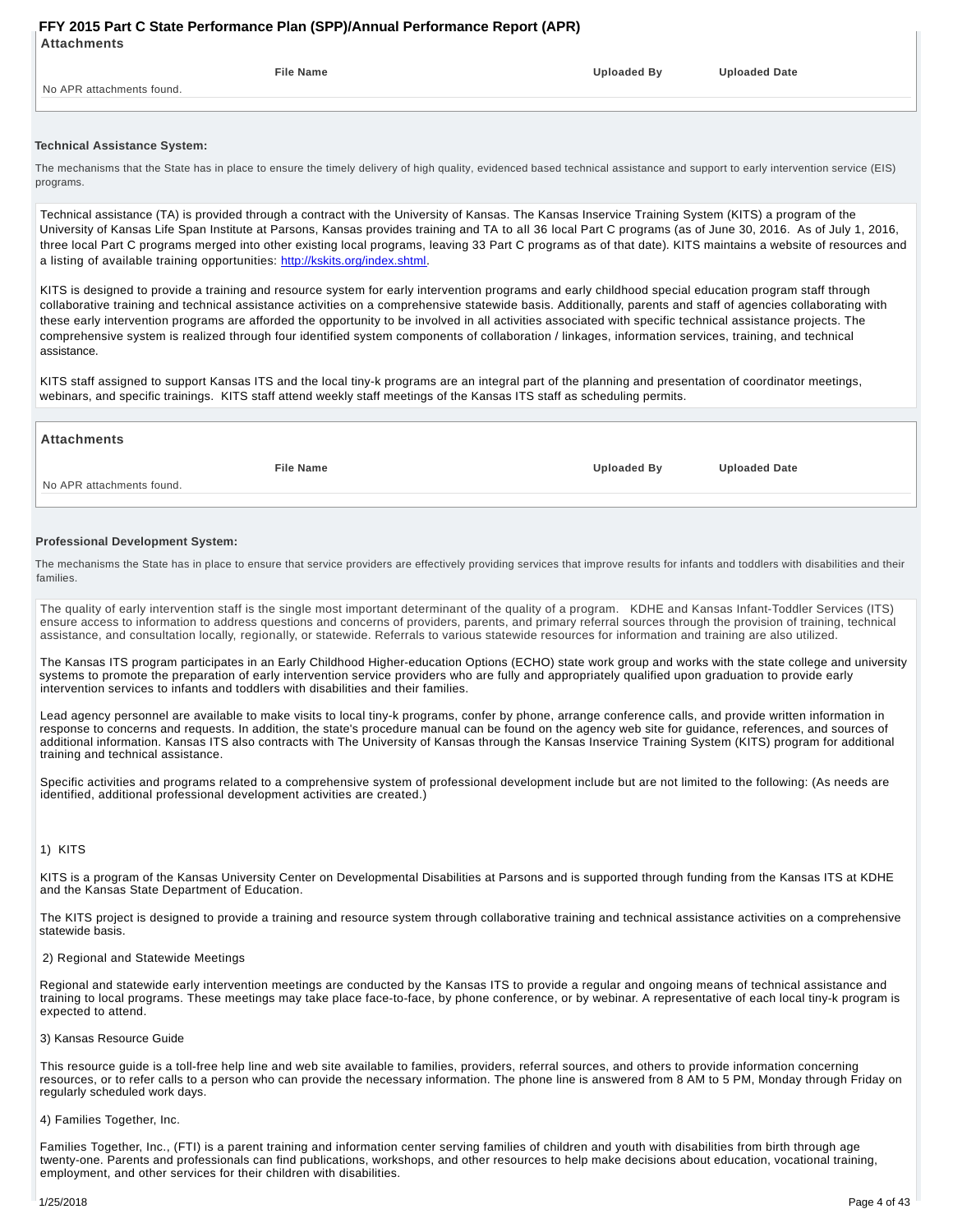5) Participation in the Early Childhood Personnel Center

Kansas is currently engaged with the Early Childhood Personnel Center (ECPC) in intensive technical assistance (TA). Utilizing the ECTA System Framework as a guide, ECPC is ássisting Kansas in evaluating, modifying, and improving state service delivery systems. ECPC provides Kansas technical assistance focusing<br>on the Personnel/Workforce Component of the ECTA System Framework

Intensive TA is a strategic planning process designed to develop a Comprehensive System of Personnel Development that focuses specifically on (a) enhancing knowledge and skills of practitioners, and those who support them, including administrators, TA providers, and faculty; (b) supporting the implementation and sustainability of evidence-based practices; and (c) increasing the size of the workforce skilled in providing inclusive intervention practices.

6) Other Personnel Development Resources

Kansas Coordinating Council on Early Childhood Developmental Services

Sound Beginnings (Kansas Newborn Hearing Screening Program)

The Early Childhood Technical Assistance Center (ECTA Center)

The Technical Assistance System Network

Assistive Technology for Kansans

KSITS Database User Manual

Sound START (Kansas State School for the Deaf)

Kansas Deaf-Blind Project

Kansas Autism and Tertiary Behavior Supports (KISN)

Kansas State School for the Blind

**Attachments**

No APR attachments found.

Stakeholder Involvement: **All apply this to all Part C results indicators** 

The mechanism for soliciting broad stakeholder input on targets in the SPP, including revisions to targets.

Opportunities for broad stakeholder input to assist in reviewing all aspects of the SPP/APR were provided through webinars, state-wide conferences, four quarterly Infant-Toddler local tiny-k coordinator/family service coordinator meetings, public comment opportunities and hearings held regarding the revised procedure manual, and a review of the documents by Kansas' State Interagency Coordinating Council (SICC). Stakeholder representatives on the SICC included parents, local tiny-k service providers, local tiny-k coordinators, the Governor's office, the Kansas State Department of Education, the Kansas Department of Health and Environment (KDHE), Kansas Department for Children and Families (formerly known as the Department for Social and Rehabilitation Services), Head Start, Early Head Start, Kansas Insurance Commission, Parents As Teachers, members of the Kansas Senate and House of Representatives, personnel representing Kansas universities, and public members.

**File Name Uploaded By Uploaded Date**

For the 2013 resetting and potential revision of targets, Kansas ITS presented information and solicited input at two local tiny-k coordinator meetings, at the state Early Childhood Leadership Team, at a meeting of the Family Advocacy Council for the Special Health Services section of KDHE, through e-mails on a state listserve for local coordinators, and has engaged a specific SPP/APR work group of the SICC.

| Attachments               |                  |                    |                      |
|---------------------------|------------------|--------------------|----------------------|
|                           | <b>File Name</b> | <b>Uploaded By</b> | <b>Uploaded Date</b> |
| No APR attachments found. |                  |                    |                      |
|                           |                  |                    |                      |

#### **Reporting to the Public:**

How and where the State reported to the public on the FFY 2014 performance of each EIS Program or Provider located in the State on the targets in the SPP/APR as soon as practicable, but no later than 120 days following the State's submission of its FFY 2014 APR, as required by 34 CFR §303.702(b)(1)(i)(A); and a description of where, on its Web site, a complete copy of the State's SPP, including any revision if the State has revised the SPP that it submitted with its FFY 2014 APR in 2016, is available.

Complete copies of Kansas' SPP/APR are available on the KDHE Part C ITS website at http://www.ksits.org/publications.htm. The SPP/APR is reviewed by the State Interagency Coordinating Council (SICC), and a final copy is provided to the SICC for its use. The most current SPP/APR will be posted to the program website not later than 120 days following the submission of Kansas' APR to OSEP as required by 34 CFR §303.702(b)(1)(i)(A). The data on the performance for each EIS program with regard to the SPP/APR targets can also be accessed at the above link. These performance reports are also posted within 120 days following the submission of Kansas' APR. Local program determinations and data sheets outlining program trends over time on an annual basis are both found on the ITS website. Other public information is available at other times by request.

#### **Attachments**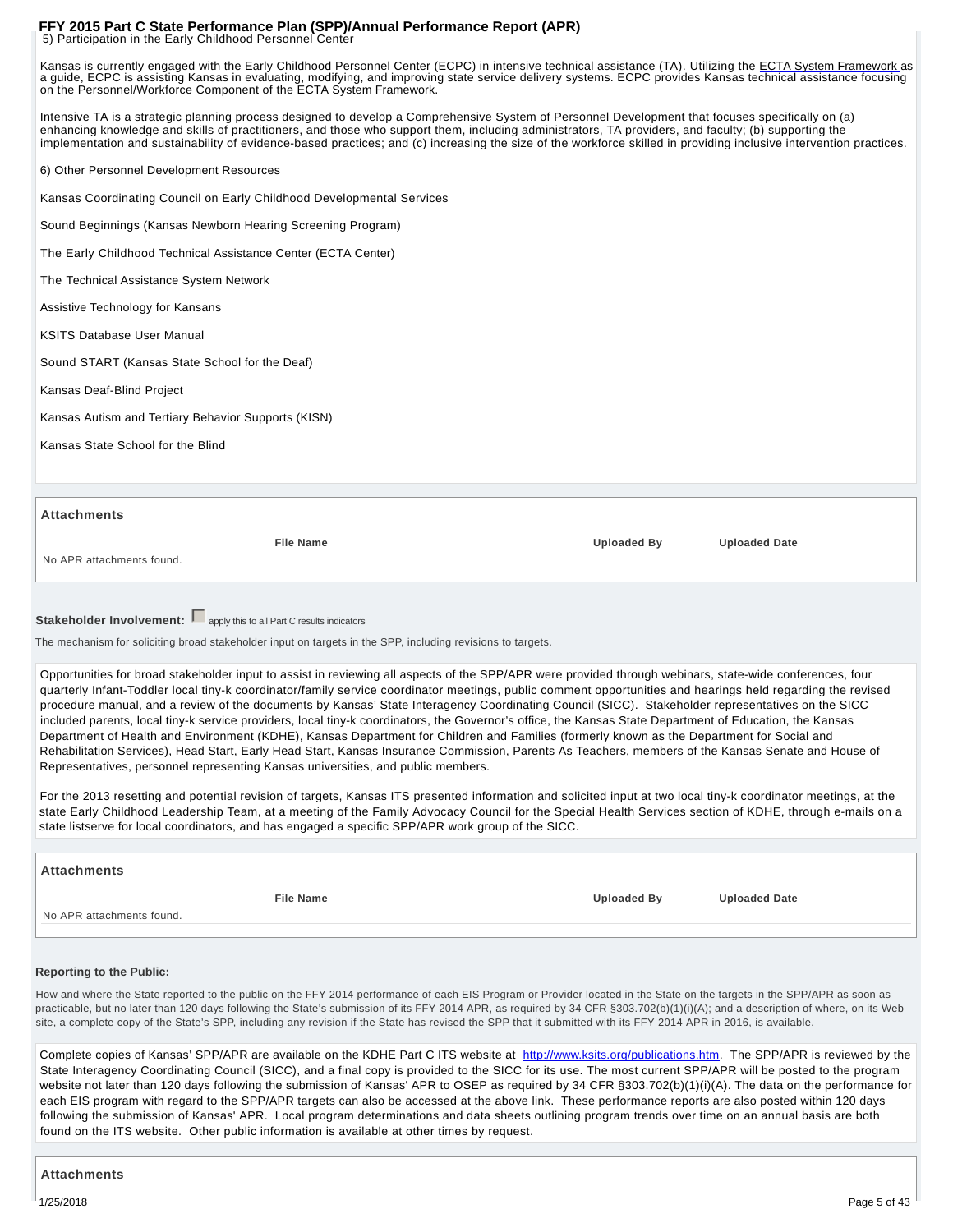<span id="page-5-0"></span>

| FFY 2015 Part C State Performance Plan (SPP)/Annual Performance Report (APR) |                                            |
|------------------------------------------------------------------------------|--------------------------------------------|
| <b>File Name</b>                                                             | <b>Uploaded By</b><br><b>Uploaded Date</b> |
| No APR attachments found.                                                    |                                            |
|                                                                              |                                            |
|                                                                              |                                            |
| Actions required in FFY 2014 response                                        |                                            |
|                                                                              |                                            |
|                                                                              |                                            |
|                                                                              |                                            |
|                                                                              |                                            |
| <b>OSEP Response</b>                                                         |                                            |
|                                                                              |                                            |
|                                                                              |                                            |
|                                                                              |                                            |
| <b>Required Actions</b>                                                      |                                            |
|                                                                              |                                            |
|                                                                              |                                            |
|                                                                              |                                            |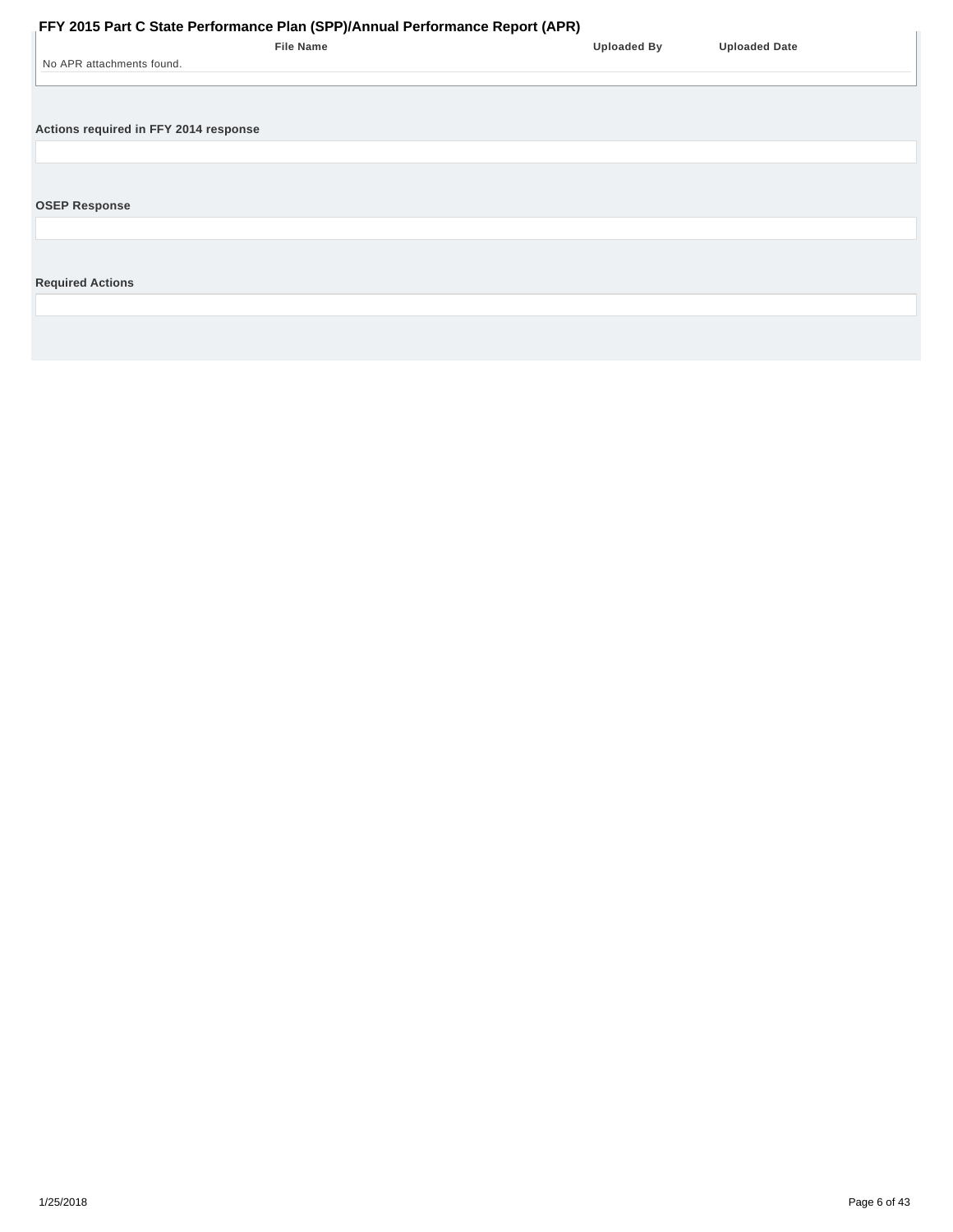## **Indicator 1: Timely provision of services FFY 2015 Part C State Performance Plan (SPP)/Annual Performance Report (APR)**

Monitoring Priority: Early Intervention Services In Natural Environments

**Compliance indicator: Percent of infants and toddlers with IFSPs who receive the early intervention services on their IFSPs in a timely manner.**

#### **(20 U.S.C. 1416(a)(3)(A) and 1442)**

| <b>Historical Data</b>                                     |      |        |        |        |        |      |      |      |      |      |      |
|------------------------------------------------------------|------|--------|--------|--------|--------|------|------|------|------|------|------|
| Baseline Data: 2005                                        |      |        |        |        |        |      |      |      |      |      |      |
| <b>FFY</b>                                                 | 2004 | 2005   | 2006   | 2007   | 2008   | 2009 | 2010 | 2011 | 2012 | 2013 | 2014 |
| Target                                                     |      |        | 100%   | 100%   | 100%   | 100% | 100% | 100% | 100% | 100% | 100% |
| Data                                                       |      | 93.60% | 98.90% | 99.50% | 99.50% | 100% | 100% | 100% | 100% | 100% | 100% |
| Gray - Data Prior to Baseline<br>Key:<br>Yellow - Baseline |      |        |        |        |        |      |      |      |      |      |      |

#### **FFY 2015 - FFY 2018 Targets**

| FFY    | 2015 | 2016 | 2017 | 2018 |
|--------|------|------|------|------|
| Target | 100% | 100% | 100% | 100% |
|        |      |      |      |      |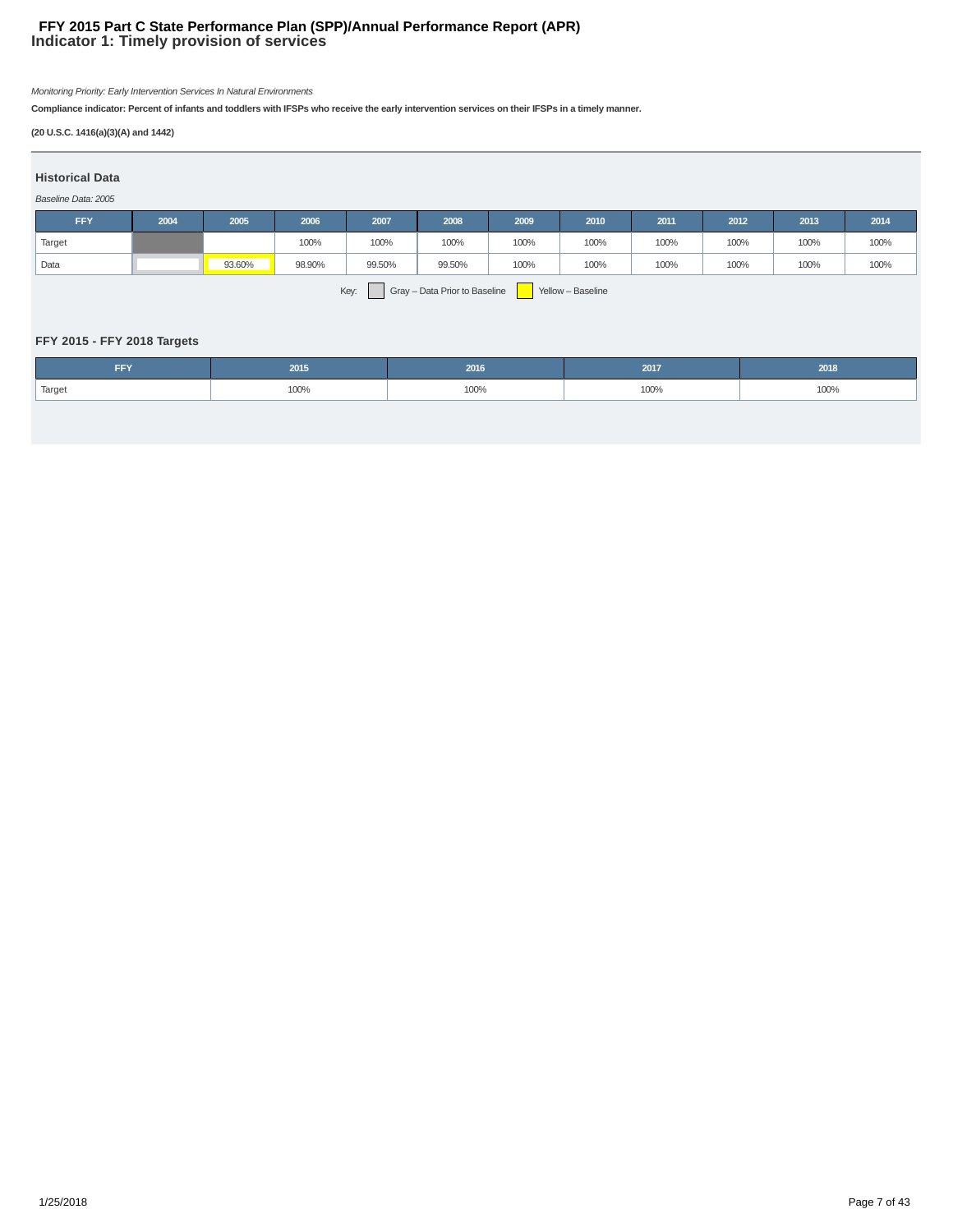#### **FFY 2015 SPP/APR Data**

| Number of infants and toddlers with IFSPs who<br>receive the early intervention services on their IFSPs in<br>a timely manner | Total number of infants and toddlers with IFSPs | <b>FFY 2014</b><br>Data <sup>*</sup> | <b>FFY 2015</b><br>Target* | <b>FFY 2015</b><br><b>Data</b> |
|-------------------------------------------------------------------------------------------------------------------------------|-------------------------------------------------|--------------------------------------|----------------------------|--------------------------------|
| 4769                                                                                                                          | 4769                                            | 100%                                 | 100%                       | 100%                           |

| Number of documented delavs attributable to exceptional family circumstances                                                                                                |  |
|-----------------------------------------------------------------------------------------------------------------------------------------------------------------------------|--|
| This number will be added to the "Number of infants and toddlers with IFSPs who receive their early intervention services on their IFSPs in a timely manner" field above to |  |
| calculate the numerator for this indicator.                                                                                                                                 |  |

#### **What is the source of the data provided for this indicator?**

 **State monitoring**

*State database* 

**Provide the time period in which the data were collected (e.g., September through December, fourth quarter, selection from the full reporting period).**

The full reporting period of July 1, 2015 to June 30, 2016 was used to determine the data reported.

**Describe how the data accurately reflect data for infants and toddlers with IFSPs for the full reporting period.**

The data is the full data set from the Kansas ITS database for the complete reporting period of July 1, 2015 to June 30, 2016. So, by definition, the data is an accurate reflection.

The records are for children eligible for Part C with active IFSPs with an initial or review date within the reporting period. There were 8,076 initial or review IFSPs tracked for the reporting period for 4,769 children. Timely service is defined as within 30 calendar days or less from the date of consent for services documented in the IFSP, or records with documented delays due to exceptional family circumstances.

All 36 local tiny-k programs (as of June 30, 2016, three programs merged with others effective July 1, 2016) were in compliance during FFY2015.

# **Provide additional information about this indicator (optional)**

Historically, Kansas has conducted a randomly-selected biennial parent survey that includes a question regarding services start dates. The survey was conducted in the Fall of 2015 for the prior service year of July 1, 2014 to June 30, 2015. On this survey, 92.8% of responding parents reported that services began within 30 days of IFSP development. It is possible the discrepancy between the survey data and the data obtained through the database (100%) is due to parents not recognizing family service coordination as a program service. This service most typically begins concurrent with the IFSP development. At this time, the state is still reviewing the continuation of this biennial parent survey in lieu of the full implementation of the Family Outcome Survey - Revised, FOS-R, which is a more statistically sound instrument.

#### **Actions required in FFY 2014 response**

none

Note: Any actions required in last year's response that are related to correction of findings should be responded to on the "Correction of Previous Findings of Noncompliance" page of this indicator. If your State's only actions required in last year's response are related to findings of noncompliance, a text field will not be displayed on this page.

#### **Correction of Findings of Noncompliance Identified in FFY 2014**

| <b>Findings of Noncompliance Identified</b> | <b>Findings of Noncompliance Verified as</b><br><b>Corrected Within One Year</b> |  | <b>Findings Not Yet Verified as Corrected</b> |  |
|---------------------------------------------|----------------------------------------------------------------------------------|--|-----------------------------------------------|--|
|                                             |                                                                                  |  |                                               |  |

#### **OSEP Response**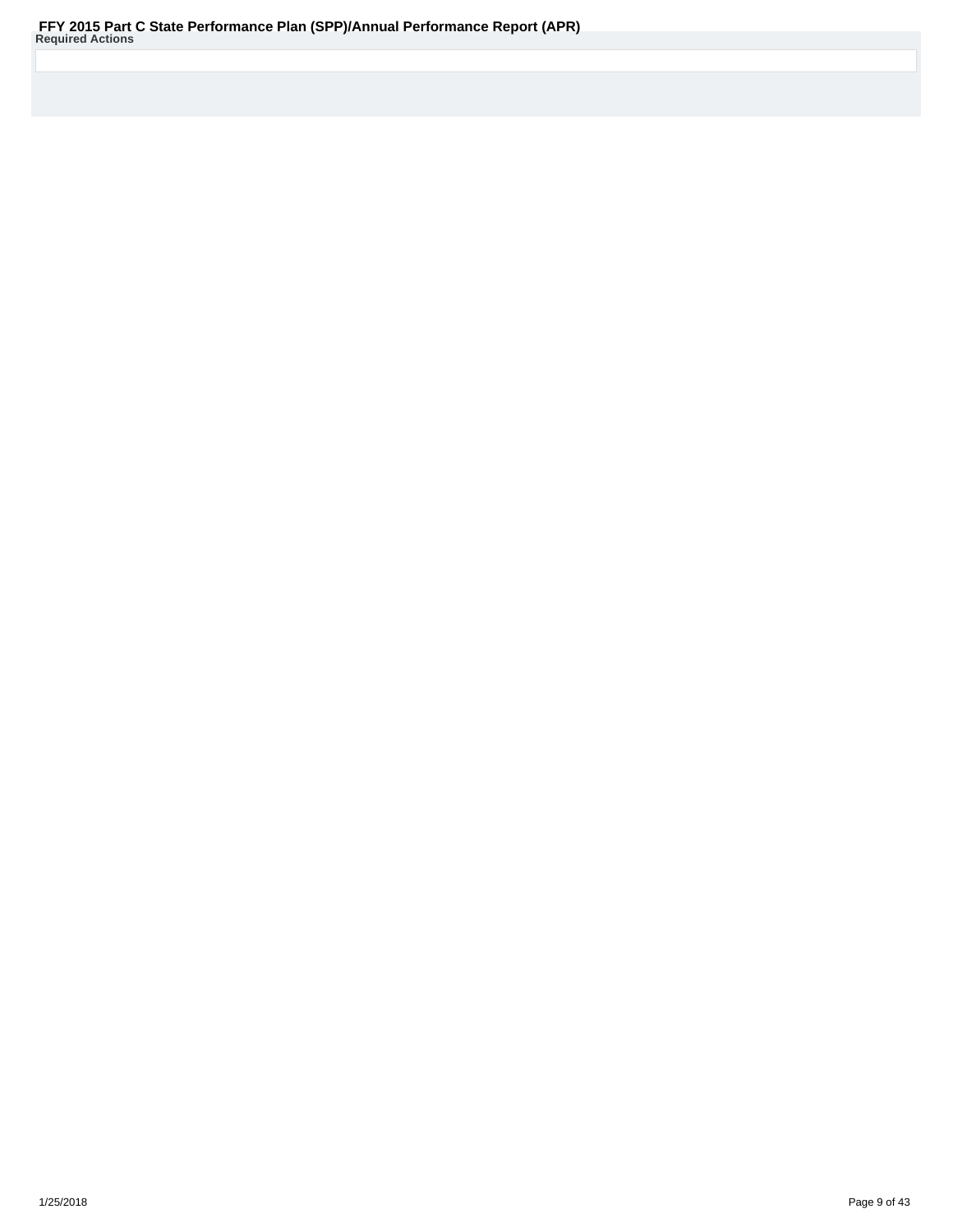#### **Indicator 2: Services in Natural Environments FFY 2015 Part C State Performance Plan (SPP)/Annual Performance Report (APR)**

Monitoring Priority: Early Intervention Services In Natural Environments

**Results indicator: Percent of infants and toddlers with IFSPs who primarily receive early intervention services in the home or community-based settings.**

#### **(20 U.S.C. 1416(a)(3)(A) and 1442)**

| <b>Historical Data</b><br>Baseline Data: 2005                                    |      |        |        |        |        |        |        |        |        |        |        |
|----------------------------------------------------------------------------------|------|--------|--------|--------|--------|--------|--------|--------|--------|--------|--------|
| <b>FFY</b>                                                                       | 2004 | 2005   | 2006   | 2007   | 2008   | 2009   | 2010   | 2011   | 2012   | 2013   | 2014   |
| Target $\geq$                                                                    |      |        | 95.00% | 95.00% | 95.00% | 95.00% | 95.00% | 95.00% | 95.00% | 95.00% | 95.00% |
| Data                                                                             |      | 98.20% | 98.40% | 98.60% | 98.50% | 99.20% | 99.50% | 99.70% | 99.60% | 99.68% | 99.81% |
| Gray - Data Prior to Baseline<br>Key:<br>Yellow - Baseline<br>Blue - Data Update |      |        |        |        |        |        |        |        |        |        |        |

#### **FFY 2015 - FFY 2018 Targets**

| FFY           | 2015   | 2016   | 2017   | 2018   |
|---------------|--------|--------|--------|--------|
| Target $\geq$ | 95.00% | 95.00% | 95.00% | 95.00% |
|               |        | Key:   |        |        |

#### **Targets: Description of Stakeholder Input**

Opportunities for broad stakeholder input to assist in reviewing all aspects of the SPP/APR were provided through webinars, state-wide conferences, four annual Infant-Toddler local tiny-k coordinator/family service coordinator meetings, public comment opportunities and hearings held regarding the revised procedure manual, and a review of the documents by Kansas' State Interagency Coordinating Council (SICC). Stakeholder representatives on the SICC included parents, local tiny-k service providers, local tiny-k coordinators, the Governor's office, the Kansas State Department of Education, the Kansas Department of Health and Environment (KDHE), Kansas Department for Children and Families (formerly known as the Department for Social and Rehabilitation Services), Head Start, Early Head Start, Kansas Insurance Commission, Parents As Teachers, members of the Kansas Senate and House of Representatives, personnel representing Kansas universities, and public members.

For the FFY 2013 resetting of targets and potential revision of baseline data, Kansas ITS presented information and solicited input at two local tiny-k coordinator meetings, at the Kansas State Agencies Early Childhood Leadership Team, at a meeting of the Family Advocacy Council for the Special Health Services section of KDHE,and has engaged a specific SPP/APR work group of the SICC for review of all aspects of the SPP/APR.

Since performance has remained at a relatively high level since 2005, Kansas has kept its targets at 95%.

#### **Prepopulated Data**

| <b>Source</b>                                                        | <b>Date</b> | <b>Description</b>                                                                                                                     | <b>Data</b> | <b>Overwrite Data</b> |
|----------------------------------------------------------------------|-------------|----------------------------------------------------------------------------------------------------------------------------------------|-------------|-----------------------|
| SY 2015-16 Child Count/Educational<br><b>Environment Data Groups</b> | 7/14/2016   | Number of infants and toddlers with IFSPs who primarily receive early intervention services in the<br>home or community-based settings | 4,759       |                       |
| SY 2015-16 Child Count/Educational<br><b>Environment Data Groups</b> | 7/14/2016   | Total number of infants and toddlers with IFSPs                                                                                        | 4,769       |                       |

#### **FFY 2015 SPP/APR Data**

| Number of infants and toddlers with IFSPs who<br>primarily receive early intervention services in<br>the home or community-based settings | Total number of infants and toddlers with<br><b>IFSPs</b> | <b>FFY 2014</b><br>Data* | <b>FFY 2015</b><br>Target* | <b>FFY 2015</b><br>Data |
|-------------------------------------------------------------------------------------------------------------------------------------------|-----------------------------------------------------------|--------------------------|----------------------------|-------------------------|
| 4.759                                                                                                                                     | 4.769                                                     | 99.81%                   | 95.00%                     | 99.79%                  |

# **Provide additional information about this indicator (optional)**

The concept of services in a natural environment is one highly stressed by Kansas over a number of years. Local tiny-k programs are required to review the provision of services in natural environments during the annual grant application process by filing a Continuous Improvement Plan focused on the service delivery model. Programs are also required to provide a community service plan addressing the mission and key principles of early intervention services, and use a statewide IFSP format which includes requirement to describe service provision in a natural environment or to provide justification for the few services or instances where that may not be possible.

Kansas was conservative in resetting targets. The 36 local programs represent a spectrum of rural and urban locations, and large and small communities. The 1/25/2018 Page 10 of 43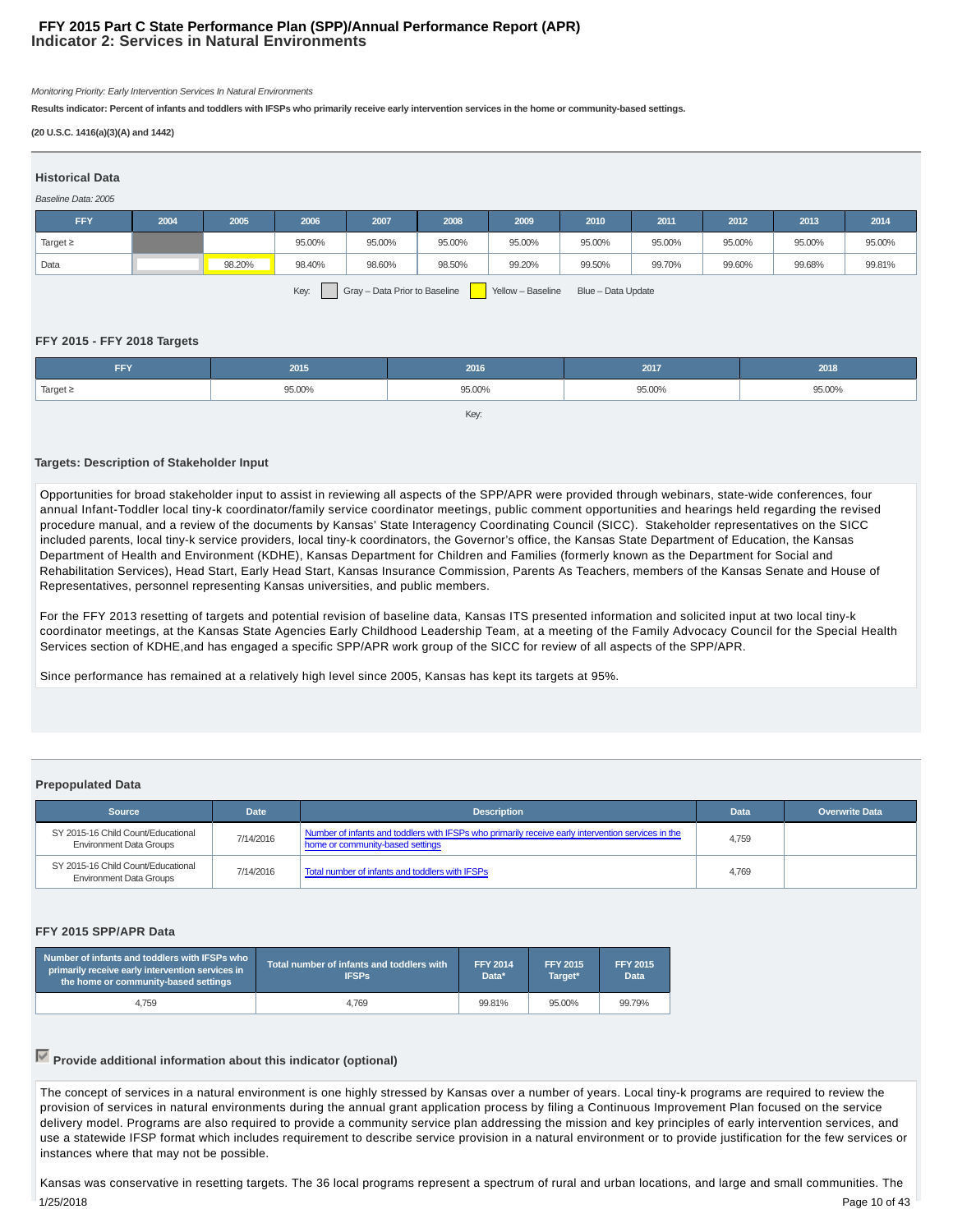<span id="page-10-0"></span>FFY 2015 Part C State Performance Plan (SPP)/Annual Performance Report (APR)<br>annual census of children served per program ranges from less than 10 to over 1,500. Progress seen at a state level is not always experienced at level. The conservative targets will allow programs in communities with more challenging situations the opportunity to set reasonable goals toward achieving improvements and meeting targets at the local level.

**Actions required in FFY 2014 response**

none

**OSEP Response**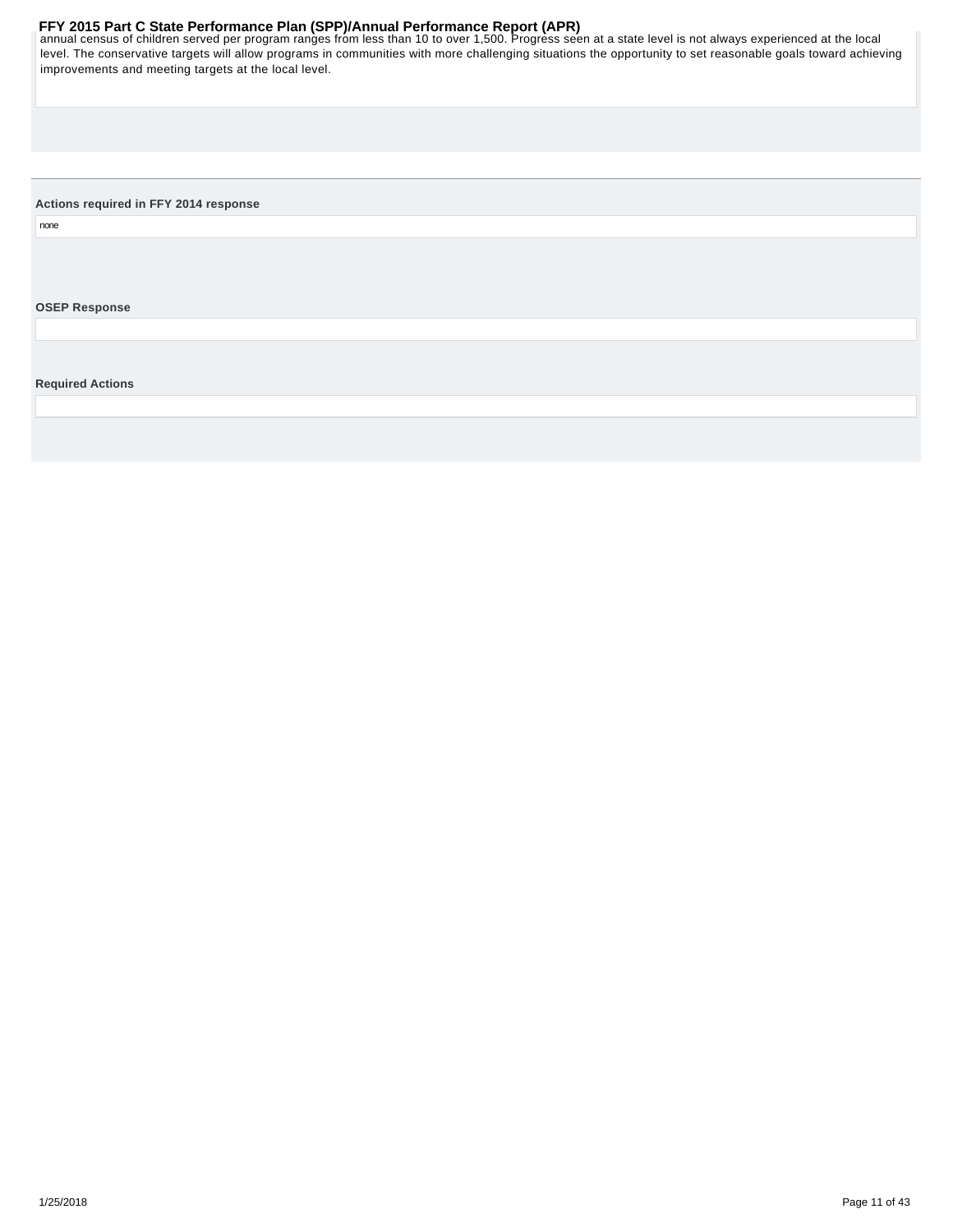#### **Indicator 3: Early Childhood Outcomes FFY 2015 Part C State Performance Plan (SPP)/Annual Performance Report (APR)**

Monitoring Priority: Early Intervention Services In Natural Environments

**Results indicator: Percent of infants and toddlers with IFSPs who demonstrate improved:**

- **A. Positive social-emotional skills (including social relationships);**
- **B. Acquisition and use of knowledge and skills (including early language/ communication); and**
- **C. Use of appropriate behaviors to meet their needs.**

**(20 U.S.C. 1416(a)(3)(A) and 1442)**

Does your State's Part C eligibility criteria include infants and toddlers who are at risk of having substantial developmental delays (or "at-risk infants and toddlers") under IDEA section 632(5)(B)(i)? No

#### **Historical Data**

|                | <b>Baseline</b><br>Year | <b>FFY</b>    | 2004 | 2005 | 2006 | 2007                          | 2008   | 2009              | 2010               | 2011   | 2012   | 2013   | 2014   |
|----------------|-------------------------|---------------|------|------|------|-------------------------------|--------|-------------------|--------------------|--------|--------|--------|--------|
| A <sub>1</sub> | 2009                    | Target $\geq$ |      |      |      |                               |        | 68.48%            | 57.53%             | 57.63% | 57.73% | 57.80% | 57.90% |
|                |                         | Data          |      |      |      |                               | 68.48% | 57.43%            | 58.77%             | 65.44% | 68.62% | 69.47% | 70.24% |
| A2             | 2013                    | Target $\geq$ |      |      |      |                               |        | 63.62%            | 56.33%             | 56.43% | 56.53% | 51.36% | 51.36% |
|                |                         | Data          |      |      |      |                               | 63.62% | 56.23%            | 53.92%             | 55.99% | 55.29% | 51.36% | 52.23% |
| <b>B1</b>      |                         | Target $\geq$ |      |      |      |                               |        | 70.76%            | 61.14%             | 61.24% | 61.34% | 61.40% | 61.50% |
|                | 2009                    | Data          |      |      |      |                               | 70.76% | 61.04%            | 64.12%             | 68.06% | 70.66% | 72.21% | 74.75% |
| <b>B2</b>      | 2013                    | Target $\geq$ |      |      |      |                               |        | 54.80%            | 47.44%             | 47.54% | 47.64% | 50.18% | 50.18% |
|                |                         | Data          |      |      |      |                               | 54.80% | 47.34%            | 48.18%             | 49.67% | 50.35% | 50.18% | 51.80% |
| C <sub>1</sub> | 2009                    | Target $\geq$ |      |      |      |                               |        | 73.23%            | 66.99%             | 67.09% | 67.19% | 67.30% | 67.40% |
|                |                         | Data          |      |      |      |                               | 73.23% | 66.89%            | 66.36%             | 71.45% | 74.54% | 75.65% | 76.52% |
| C <sub>2</sub> |                         | Target $\geq$ |      |      |      |                               |        | 69.11%            | 63.44%             | 63.54% | 63.64% | 61.91% | 61.91% |
|                | 2013                    | Data          |      |      |      |                               | 69.11% | 63.34%            | 61.64%             | 63.44% | 64.29% | 61.91% | 61.73% |
|                |                         |               |      | Key: |      | Gray - Data Prior to Baseline |        | Yellow - Baseline | Blue - Data Update |        |        |        |        |

#### **FFY 2015 - FFY 2018 Targets**

| <b>FFY</b>       | 2015   | 2016   | 2017   | 2018   |
|------------------|--------|--------|--------|--------|
| Target $A1 \geq$ | 58.00% | 58.10% | 58.20% | 58.30% |
| Target $A2 \geq$ | 51.40% | 51.40% | 51.45% | 51.45% |
| Target B1 $\geq$ | 61.60% | 61.70% | 61.80% | 61.90% |
| Target $B2 \geq$ | 50.20% | 50.20% | 50.25% | 50.25% |
| Target C1 $\geq$ | 67.50% | 67.60% | 67.70% | 67.80% |
| Target $C2 \geq$ | 61.95% | 61.95% | 62.00% | 62.00% |

Key:

#### **Targets: Description of Stakeholder Input**

Opportunities for broad stakeholder input to assist in reviewing all aspects of the SPP/APR were provided through webinars, state-wide conferences, four annual Infant-Toddler local tiny-k coordinator/family service coordinator meetings, public comment opportunities and hearings held regarding the revised procedure manual, and a review of the documents by Kansas' State Interagency Coordinating Council (SICC). Stakeholder representatives on the SICC included parents, local tiny-k service providers, local tiny-k coordinators, the Governor's office, the Kansas State Department of Education, the Kansas Department of Health and Environment (KDHE), Kansas Department for Children and Families (formerly known as the Department for Social and Rehabilitation Services), Head Start, Early Head Start, Kansas Insurance Commission, Parents As Teachers, members of the Kansas Senate and House of Representatives, personnel representing Kansas universities, and public members.

For the 2013 resetting and potential revision of targets, Kansas ITS presented information and solicited input at two local tiny-k coordinator meetings, at the Kansas State Agencies Early Childhood Leadership Team, at a meeting of the Family Advocacy Council for the Special Health Services section of KDHE, through e-mails on a state listserve for local coordinators, and has engaged a specific SPP/APR work group of the SICC.

Kansas has been conservative in resetting targets. Comments received from stakeholders reinforced the knowledge that the 36 local programs represent a spectrum of rural and urban locations, and large and small communities. Historically, the annual census of children served per program ranges from less than 10 to over 1,500. Progress seen at a state level is not always experienced at the local level. The conservative targets will allow programs in communities with more challenging situations the opportunity to set reasonable goals toward achieving improvements and meeting targets at the local level.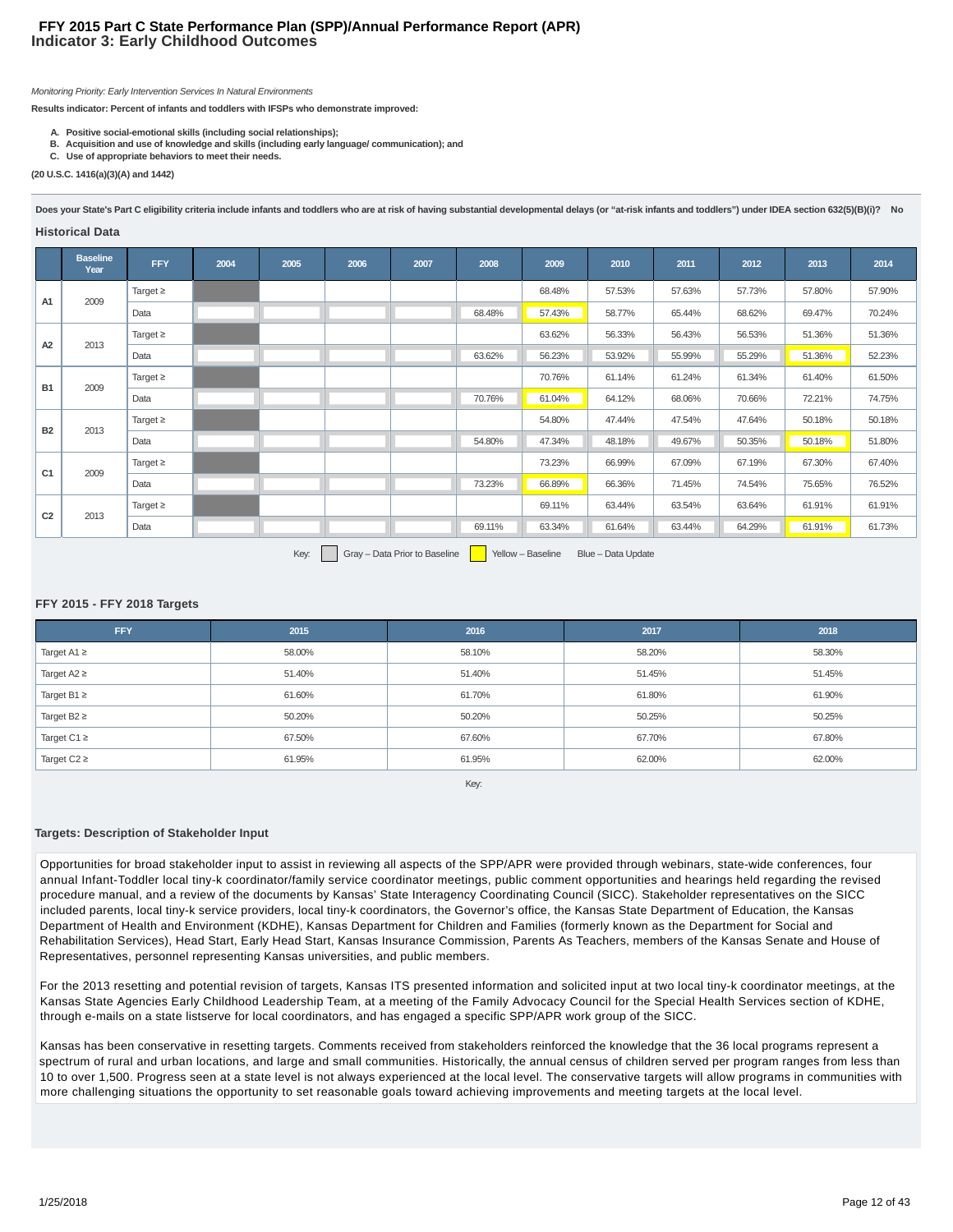#### **FFY 2015 SPP/APR Data**

| Nı<br>. with IFSP≘<br>'s assessed<br>and toddlers wit<br>intants<br>ımneı | 2843.00 |
|---------------------------------------------------------------------------|---------|
|---------------------------------------------------------------------------|---------|

#### **Outcome A: Positive social-emotional skills (including social relationships)**

|                                                                                                                                 | Number of<br><b>Children</b> | Percentage of<br><b>Children</b> |
|---------------------------------------------------------------------------------------------------------------------------------|------------------------------|----------------------------------|
| a. Infants and toddlers who did not improve functioning                                                                         | 381.00                       | 13.40%                           |
| b. Infants and toddlers who improved functioning but not sufficient to move nearer to functioning comparable to same-aged peers | 432.00                       | 15.20%                           |
| c. Infants and toddlers who improved functioning to a level nearer to same-aged peers but did not reach it                      | 551.00                       | 19.38%                           |
| d. Infants and toddlers who improved functioning to reach a level comparable to same-aged peers                                 | 986.00                       | 34.68%                           |
| e. Infants and toddlers who maintained functioning at a level comparable to same-aged peers                                     | 493.00                       | 17.34%                           |

|                                                                                                                                                                                                                                                  | <b>Numerator</b> | <b>Denominator</b> | <b>FFY 2014</b><br>Data* | <b>FFY 2015</b><br>Target* | <b>FFY 2015</b><br><b>Data</b> |
|--------------------------------------------------------------------------------------------------------------------------------------------------------------------------------------------------------------------------------------------------|------------------|--------------------|--------------------------|----------------------------|--------------------------------|
| A1. Of those children who entered or exited the program below age<br>expectations in Outcome A, the percent who substantially increased<br>their rate of growth by the time they turned 3 years of age or exited the<br>program (c+d)/(a+b+c+d). | 1537.00          | 2350.00            | 70.24%                   | 58.00%                     | 65.40%                         |
| A2. The percent of infants and toddlers who were functioning within<br>age expectations in Outcome A by the time they turned 3 years of age<br>or exited the program (d+e)/(a+b+c+d+e).                                                          | 1479.00          | 2843.00            | 52.23%                   | 51.40%                     | 52.02%                         |

#### **Outcome B. Acquisition and use of knowledge and skills (including early language/ communication)**

|                                                                                                                                 | Number of<br><b>Children</b> | Percentage of<br><b>Children</b> |
|---------------------------------------------------------------------------------------------------------------------------------|------------------------------|----------------------------------|
| a. Infants and toddlers who did not improve functioning                                                                         | 334.00                       | 11.75%                           |
| b. Infants and toddlers who improved functioning but not sufficient to move nearer to functioning comparable to same-aged peers | 421.00                       | 14.81%                           |
| c. Infants and toddlers who improved functioning to a level nearer to same-aged peers but did not reach it                      | 587.00                       | 20.65%                           |
| d. Infants and toddlers who improved functioning to reach a level comparable to same-aged peers                                 | 1097.00                      | 38.59%                           |
| e. Infants and toddlers who maintained functioning at a level comparable to same-aged peers                                     | 404.00                       | 14.21%                           |

|                                                                                                                                                                                                                                                  | <b>Numerator</b> | <b>Denominator</b> | <b>FFY 2014</b><br>Data* | <b>FFY 2015</b><br>Target* | <b>FFY 2015</b><br>Data |
|--------------------------------------------------------------------------------------------------------------------------------------------------------------------------------------------------------------------------------------------------|------------------|--------------------|--------------------------|----------------------------|-------------------------|
| B1. Of those children who entered or exited the program below age<br>expectations in Outcome B, the percent who substantially increased<br>their rate of growth by the time they turned 3 years of age or exited the<br>program (c+d)/(a+b+c+d). | 1684.00          | 2439.00            | 74.75%                   | 61.60%                     | 69.04%                  |
| B2. The percent of infants and toddlers who were functioning within<br>age expectations in Outcome B by the time they turned 3 years of age<br>or exited the program (d+e)/(a+b+c+d+e).                                                          | 1501.00          | 2843.00            | 51.80%                   | 50.20%                     | 52.80%                  |

#### **Outcome C: Use of appropriate behaviors to meet their needs**

|                                                                                                                                 | Number of<br><b>Children</b> | Percentage of<br><b>Children</b> |
|---------------------------------------------------------------------------------------------------------------------------------|------------------------------|----------------------------------|
| a. Infants and toddlers who did not improve functioning                                                                         | 260.00                       | 9.15%                            |
| b. Infants and toddlers who improved functioning but not sufficient to move nearer to functioning comparable to same-aged peers | 396.00                       | 13.93%                           |
| c. Infants and toddlers who improved functioning to a level nearer to same-aged peers but did not reach it                      | 480.00                       | 16.88%                           |
| d. Infants and toddlers who improved functioning to reach a level comparable to same-aged peers                                 | 1155.00                      | 40.63%                           |
| e. Infants and toddlers who maintained functioning at a level comparable to same-aged peers                                     | 552.00                       | 19.42%                           |

|                                                                                                                                                                                                                                                  | <b>Numerator</b> | <b>Denominator</b> | <b>FFY 2014</b><br>Data* | <b>FFY 2015</b><br>Target* | <b>FFY 2015</b><br>Data |
|--------------------------------------------------------------------------------------------------------------------------------------------------------------------------------------------------------------------------------------------------|------------------|--------------------|--------------------------|----------------------------|-------------------------|
| C1. Of those children who entered or exited the program below age<br>expectations in Outcome C, the percent who substantially increased<br>their rate of growth by the time they turned 3 years of age or exited the<br>program (c+d)/(a+b+c+d). | 1635.00          | 2291.00            | 76.52%                   | 67.50%                     | 71.37%                  |
| C2. The percent of infants and toddlers who were functioning within<br>age expectations in Outcome C by the time they turned 3 years of age<br>or exited the program (d+e)/(a+b+c+d+e).                                                          | 1707.00          | 2843.00            | 61.73%                   | 61.95%                     | 60.04%                  |

#### **Explanation of C2 Slippage**

Of the 36 programs in existance during FFY 15, 14 had slippage in this portion of Indicator 3. This is attributed to more frequent focused and issue-specific training on Early Childhood Outcomes, and on use of the COSF when integrated into the IFSP, provided to most local tiny-k programs during FFY 15. 1/25/2018 Page 13 of 43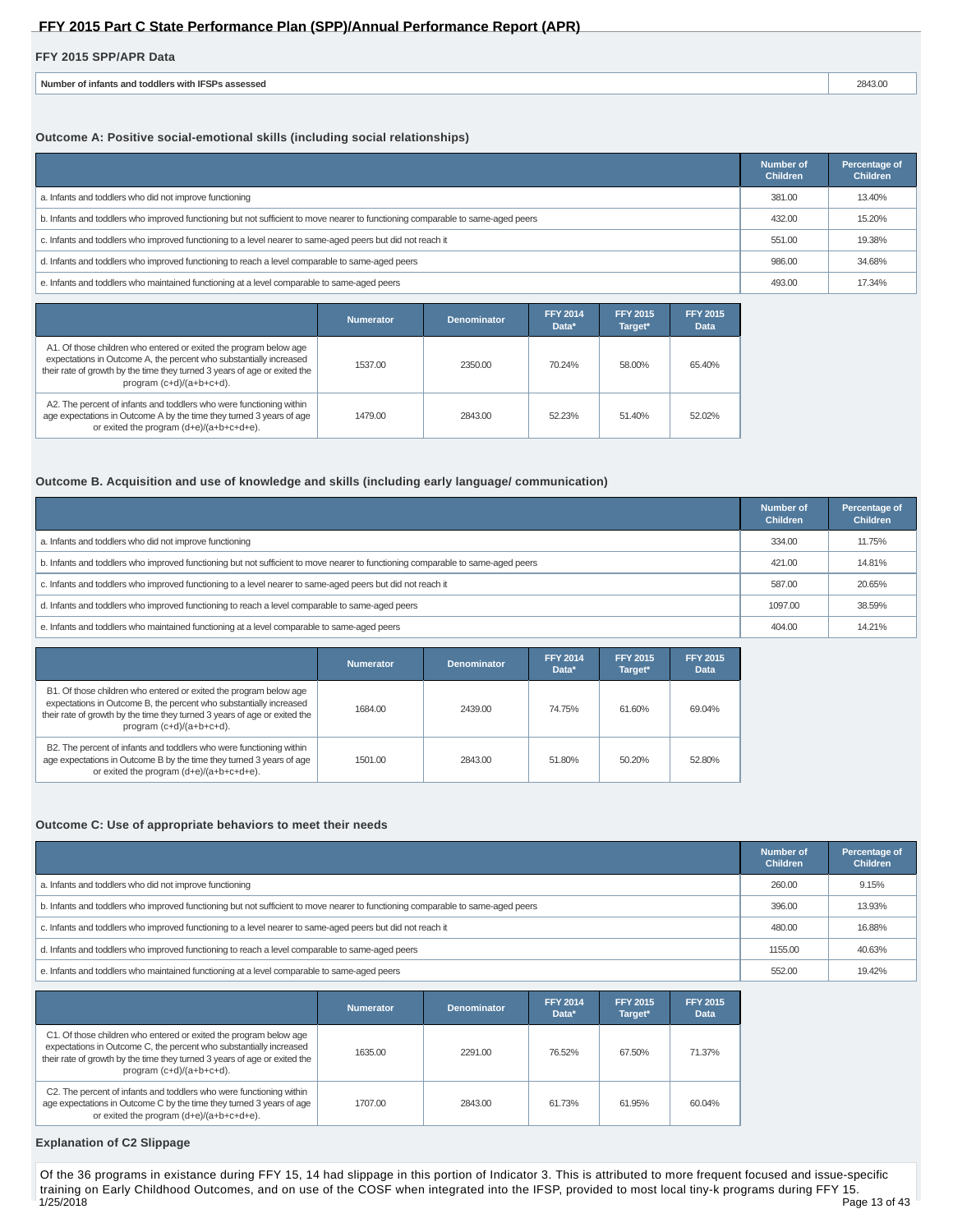<span id="page-13-0"></span>FFY 2015 Part C State Performance Plan (SPP)/Annual Performance Report (APR)<br>Emphasis on inter-rater reliabilty between staff members on all of the ECO outcomes was part of this training. There was some regression in five portions of Indicator 3 due to this work, but only C2 failed to meet the previously set target.

Due to continuing changes in staffing at the local level, and to the merger of three local programs into other existing local programs resulting in 33 programs at the beginning of FFY 16, Kansas has chosen to not reset the baseline for Indicator 3 - C2 at this time. All portions of Indicator 3 will be reviewed next year to beter judge the effects of the training process and structural changes at the local level, and the further effects of the COSF integration into the IFSP at the state level.

**Was sampling used?** No

**Did you use the Early Childhood Outcomes Center (ECO) Child Outcomes Summary Form (COSF)?** Yes

## **Provide additional information about this indicator (optional)**

Outcomes data was available on 2,843 children during the FFY15 reporting period, an increase of .47% \_ over 2014 data. This \_ small increase is attributed to continued systems improvements in collection of child outcomes, and tracking of children either transferring or otherwise served for less than six months in a Kansas Part C local program.

Kansas has incorporated the COSF outcomes into the IFSP and instituted annual collection of COSF information, which had previously been collected only at entrance and exit. Currently, the IFSP is available in a web-based format, and if used in that manner, the IFSP auto-populates the COSF information into the ITS database.

#### **Actions required in FFY 2014 response**

none

**OSEP Response**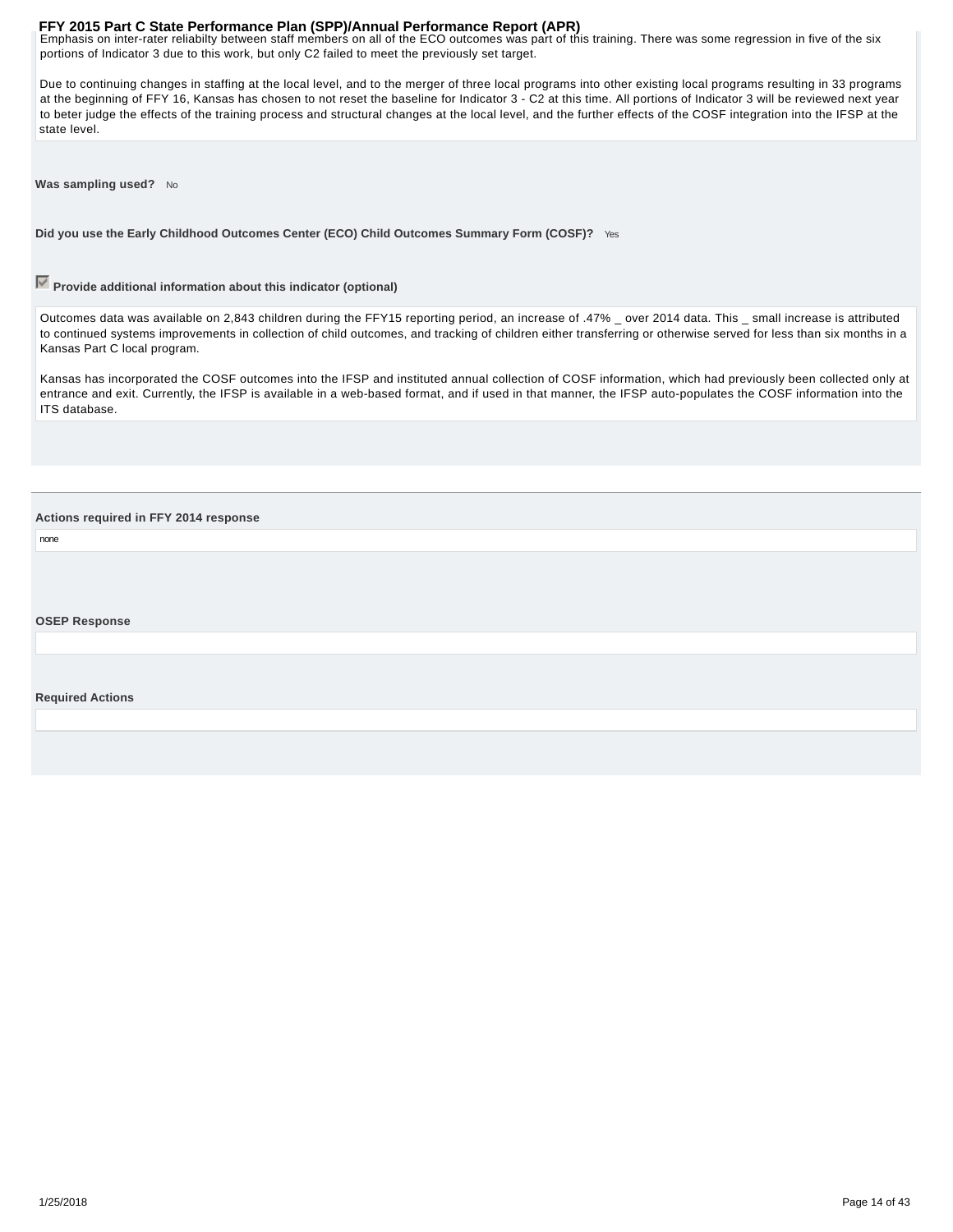#### **Indicator 4: Family Involvement FFY 2015 Part C State Performance Plan (SPP)/Annual Performance Report (APR)**

Monitoring Priority: Early Intervention Services In Natural Environments

**Results indicator: Percent of families participating in Part C who report that early intervention services have helped the family:**

- **A. Know their rights;**
- **B. Effectively communicate their children's needs; and C. Help their children develop and learn.**

**(20 U.S.C. 1416(a)(3)(A) and 1442)**

#### **Historical Data**

|   | <b>Baseline</b><br>Year | <b>FFY</b>    | 2004 | 2005 | 2006                     | 2007   | 2008                     | 2009   | 2010   | 2011   | 2012   | 2013   | 2014   |
|---|-------------------------|---------------|------|------|--------------------------|--------|--------------------------|--------|--------|--------|--------|--------|--------|
| A | 2015                    | Target $\geq$ |      |      | 70.00%                   | 75.00% | 80.00%                   | 80.00% | 95.00% | 95.00% | 95.00% | 95.00% | 90.51% |
|   |                         | Data          |      |      | 57.80%                   | 62.80% | 98.10%                   | 96.80% | 99.50% | 99.50% | 99.55% | 99.39% | 90.51% |
|   |                         | Target $\geq$ |      |      | 95.00%                   | 96.00% | 97.00%                   | 98.00% | 98.00% | 98.00% | 98.00% | 97.30% | 94.18% |
| в | 2015                    | Data          |      |      | 97.20%                   | 98.40% | 94.40%                   | 92.90% | 97.00% | 95.50% | 96.66% | 96.42% | 94.18% |
|   |                         | Target $\geq$ |      |      | 97.00%                   | 97.00% | 97.00%                   | 98.00% | 98.00% | 98.00% | 98.00% | 97.10% | 92.14% |
| с | 2015                    | Data          |      |      | 97.00%                   | 97.90% | 97.60%                   | 96.20% | 97.30% | 96.10% | 97.26% | 96.60% | 92.14% |
|   |                         |               |      |      | $\overline{\phantom{0}}$ |        | $\overline{\phantom{a}}$ |        |        |        |        |        |        |

Key: Gray – Data Prior to Baseline Yellow – Baseline Blue – Data Update

#### **FFY 2015 - FFY 2018 Targets**

| <b>FFY</b>              | 2015   | 2016   | 2017   | 2018   |
|-------------------------|--------|--------|--------|--------|
| Target $A \geq$         | 88.47% | 88.50% | 88.50% | 88.55% |
| Target $B \geq$         | 91.83% | 91.85% | 91.85% | 91.90% |
| <sup>1</sup> Target C ≥ | 91.30% | 91.30% | 91.30% | 91.35% |

Key:

#### **Explanation of Changes**

KDHE ITS retired it's older, locally developed family survey form effective July 1, 2014 and adopted the ECO Family Outcomes Survey - Revised (FOS-R) as a more psychometrically sound survey tool available in multiple languages.

In FFY 2014, one hundred and ninety-nine of the old family surveys (24%) and six hundred and twenty five FOS-R surveys (76%) were received and recorded. In FFY 2015, six of the old surveys (.9%), and six hundred seventy-four of the FOS-R surveys (99.1%) were received and recorded. As of FFY 2015, the older survey was almost completely phased out. Data reported for both years reflects a blending of both surveys.

The Kansas results on the FOS-R survey are considerably lower than those on the older entrance-exit survey, which was expected.Kansas' FOS-R results are also more aligned with those found nationally, therefore, the state chose to re-set baseline levels in both years to the data obtained during each year, as anticipated in last year's SPP/APR, when it was expected that nearly 100% of returned surveys would be the FOS-R.

In FFY 2015 and into the future, only the FOS-R survey will be used in Kansas. The number of returned surveys may be lower than in previous years because the survey is provided to families only once while they are receiving services, and the old survey had been provided twice. In addition, Kansas ITS anticipates that the performance ratings maycontinue to lower slightly in the future and become more aligned with the ratings seen nationally for states using the FOS-R.

#### **Targets: Description of Stakeholder Input**

Opportunities for broad stakeholder input to assist in reviewing all aspects of the SPP/APR were provided through webinars, state-wide conferences, four annual Infant-Toddler local tiny-k coordinator/family service coordinator meetings, public comment opportunities and hearings held regarding the revised procedure manual, and a review of the documents by Kansas' State Interagency Coordinating Council (SICC). Stakeholder representatives on the SICC included parents, local tiny-k service providers, local tiny-k coordinators, the Governor's office, the Kansas State Department of Education, the Kansas Department of Health and Environment (KDHE), Kansas Department for Children and Families (formerly known as the Department for Social and Rehabilitation Services), Head Start, Early Head Start, Kansas Insurance Commission, Parents As Teachers, members of the Kansas Senate and House of Representatives, personnel representing Kansas universities, and public members.

For the FFY 2013 resetting and potential revision of targets, Kansas ITS presented information and solicited input at two local tiny-k coordinator meetings, at the Kansas State Agencies Early Childhood Leadership Team, at a meeting of the Family Advocacy Council for the Special Health Services section of KDHE,and has engaged a specific SPP/APR work group of the SICC. Multiple listserve announcements regarding work being done on target development, and soliciting input, were sent to local tiny-k coordinators, interested stakeholder, and the SICC work group.

For the FFY2014 resetting and revision of targets for this indicator, Kansas ITS presented the first year's implementation data and solicited input from the same stakeholder groups, who were in agreement to reset the baseline and targets based on the July 1. 2014 – June 30, 2015 data. The input included presentations and discussions through webinars, state-wide conferences, annual local tiny-k coordinator/family service coordinator meetings, public comment opportunities and a review of the documents by Kansas' State Interagency Coordinating Council (SICC). These entities were also informed of the potential additional revision of these targets as full implementation of the Family Outcomes Survey was achieved. 1/25/2018 Page 15 of 43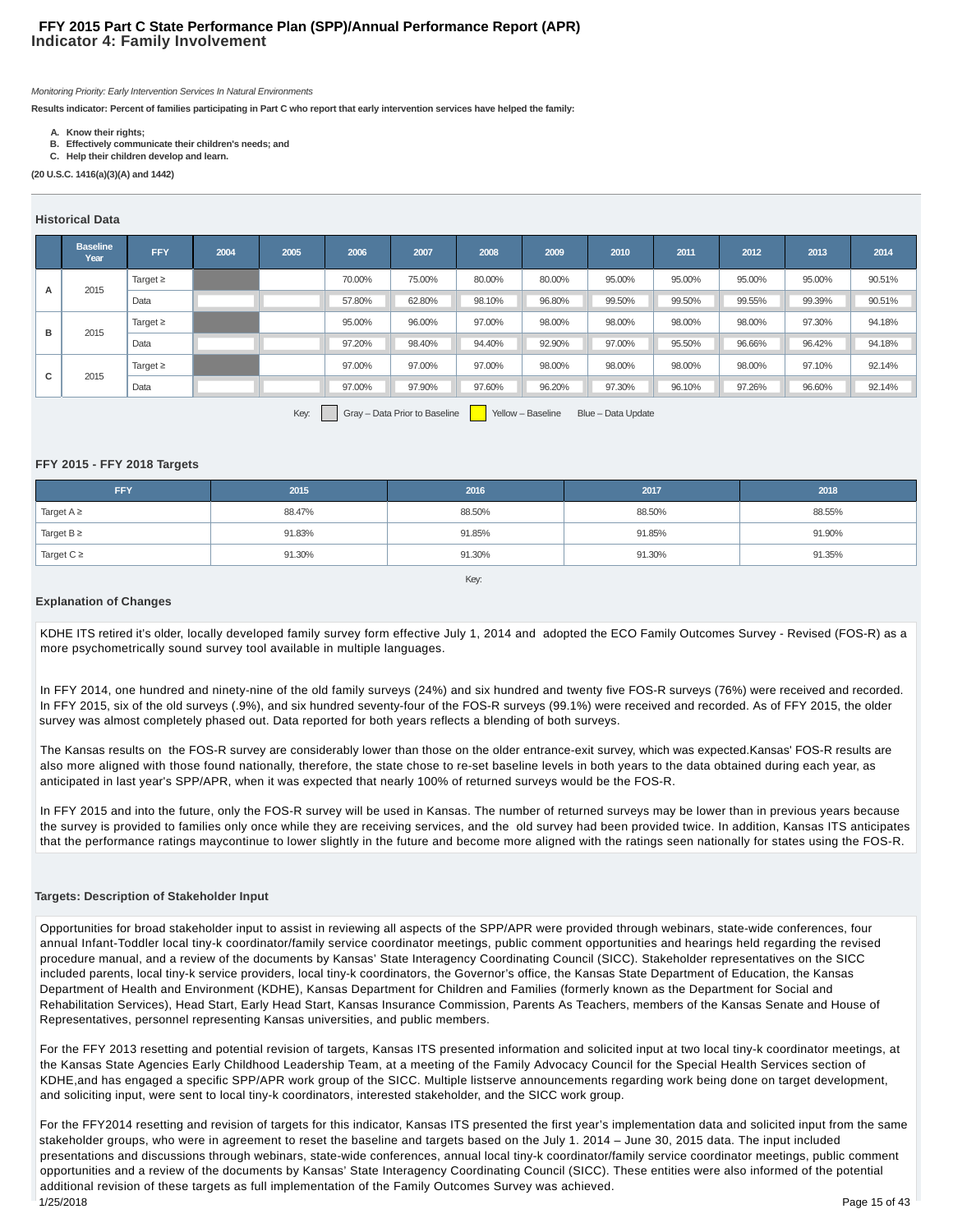The stakeholders were informed in FFY2014 of the possibility of continued revision of targets as new data was collected. Results of the new data was presented to stakeholders, and the need for target revision was presented

#### **FFY 2015 SPP/APR Data**

| Number of respondent families participating in Part C                                                                                                                       | 674.00 |
|-----------------------------------------------------------------------------------------------------------------------------------------------------------------------------|--------|
| A1. Number of respondent families participating in Part C who report that early intervention services have helped the family know their rights                              | 537.00 |
| A2. Number of responses to the question of whether early intervention services have helped the family know their rights                                                     | 607.00 |
| B1. Number of respondent families participating in Part C who report that early intervention services have helped the family effectively communicate their children's needs | 573.00 |
| B2. Number of responses to the question of whether early intervention services have helped the family effectively communicate their children's needs                        | 624.00 |
| C1. Number of respondent families participating in Part C who report that early intervention services have helped the family help their children develop and learn          | 567.00 |
| C2. Number of responses to the question of whether early intervention services have helped the family help their children develop and learn                                 | 621.00 |

|                                                                                                                                                                     | <b>FFY 2014</b><br>Data* | <b>FFY 2015</b><br>Target* | <b>FFY 2015</b><br>Data |
|---------------------------------------------------------------------------------------------------------------------------------------------------------------------|--------------------------|----------------------------|-------------------------|
| A. Percent of families participating in Part C who report that early intervention services have helped the family know their<br>rights                              | 90.51%                   | 88.47%                     | 88.47%                  |
| B. Percent of families participating in Part C who report that early intervention services have helped the family effectively<br>communicate their children's needs | 94.18%                   | 91.83%                     | 91.83%                  |
| C. Percent of families participating in Part C who report that early intervention services have helped the family help their<br>children develop and learn          | 92.14%                   | 91.30%                     | 91.30%                  |

**Describe how the State has ensured that any response data are valid and reliable, including how the data represent the demographics of the State.**

During FFY 2015 two family surveys were collected within the Kansas ITS program.

The locally-developed family survey form is a state-designed entrance/exit survey, in use for many years. Data was collected on a continuous basis, with surveys originally designed to be distributed by local tiny-k programs to all families with children receiving services in Part C immediately following the development of the initial IFSP, and again during the transition process. In FFY 2015, no copies of the old form should have been provided to families, however, because of the small but existant amount of returned older forms, the data was collected and analyzed. Each time an older form was received by KDHE ITS, the local program was contacted to ensure that only new forms were being distributed. It is also possible that older forms were distributed after July 1, 2014 (the stated phase-out date for the older survey) but sent in at a later date. Only six of these older surveys were received during FFY 2015, so the phase-out appears to be nearly complete.

The ECO FOS-R is a nationally recognized, psychometrically sound tool first adopted by Kansas ITS on July 1, 2014. The FOS-R was adopted due to its excellent psychometric properties and availability in multiple languages. Kansas ITS anticipated that beginning in FFY 2015, it would be the sole tool used to gather family input. It is distributed to families by local program staff after the child has been in services for 6 months, likely at a 6-month IFSP review or at the transition conference, whichever happens first. Families receive a self-addressed stamped envelope to mail the survey directly to KDHE ITS, and local programs may assist families in mailing in the form.

The biennial family survey was conducted in the fall of 2015 by sending a survey to 462 randomly selected families with active IFSPs. The biennial survey is similar to the locally-developed family survey form and has been used to verify the entrance-exit results in the past. Due to the sound psychometrics of the FOS-R, Kansas ITS is considering retiring the biennial family survey process. Those results were reported last year.

Based on a review of the percent of returns, a comparison of children and families served to the percent of returned surveys by local program, and those surveys returned in alternative languages as compared to the languages spoken by families served, it is believed the response group for each survey is generally representative of the population served.

National data on the ECO FOS-R for FFY 2012 published on the ECTA Center website in September, 2014 indicate the national averages reported by states at 87% for knowing their rights, 88% for effectively communicating their children's needs and 90% for helping their children develop and grow. Kansas has historically obtained higher percentages on both their locally generated entrance/exit survey and the additional biennial survey. However, Kansas' proposed baseline data obtained in FFY 2015 are closer to the national averages and have been obtained on a more psychometrically sound tool, and with a more complete phase-in for the ECO FOS-R.

**Was sampling used?** No

**Was a collection tool used?** Yes **Is it a new or revised collection tool?** No

€ **Yes, the data accurately represent the demographics of the State**

**No, the data does not accurately represent the demographics of the State**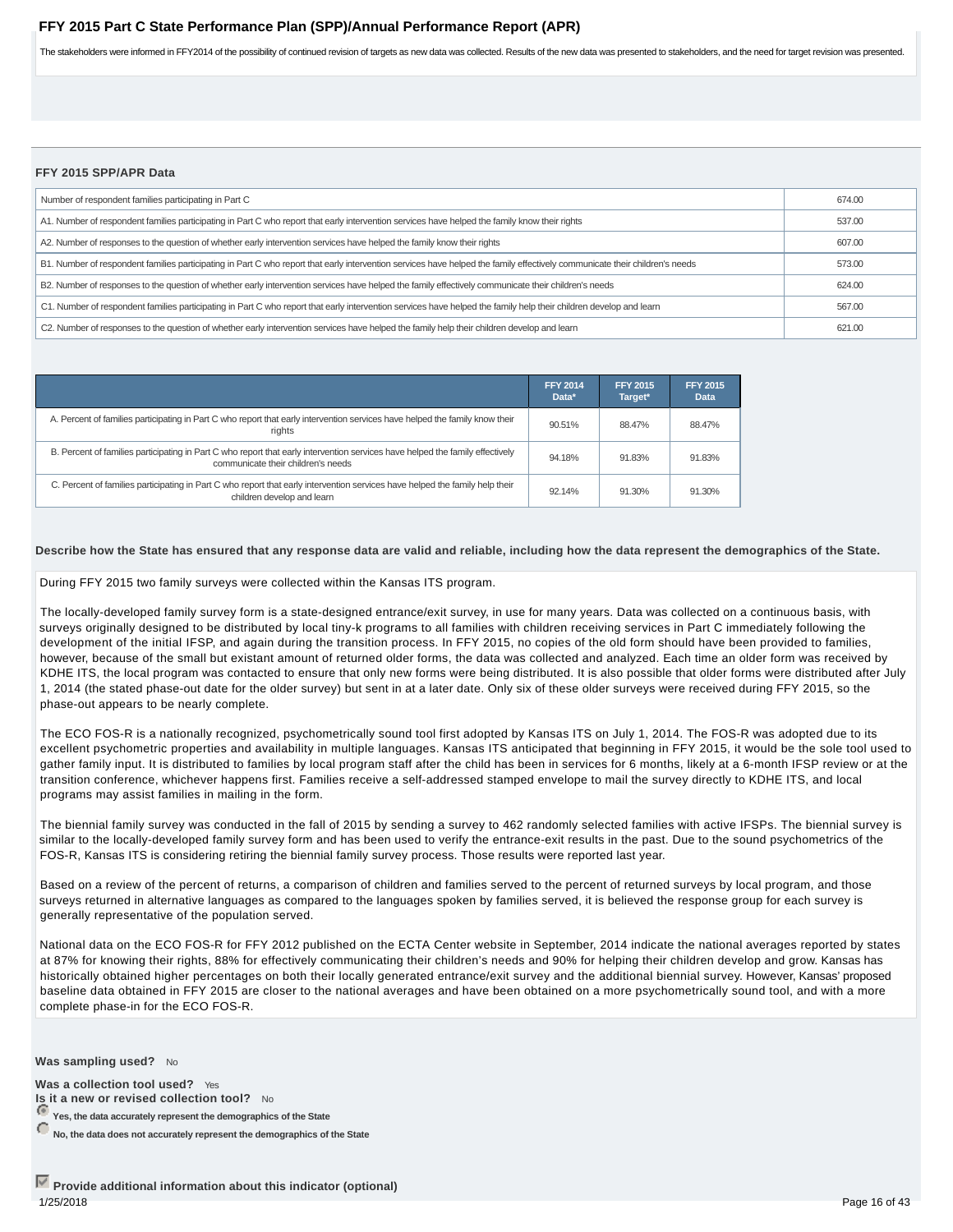<span id="page-16-0"></span>KDHE ITS retired it's older, locally developed family survey form effective July 1, 2014 and adopted the ECO Family Outcomes Survey - Revised (FOS-R) as a more psychometrically sound survey tool available in multiple languages.

In FFY 2015, six of the old family surveys (.9%) and six hundred and seventy-four FOS-R surveys (99.1%) were received and recorded. The FFY 2015 data reflects a blending of the two surveys. The Kansas results on the FOS-R survey are notably lower than those on the older entrance-exit survey, which was expected. Kansas' FOS-R results are also more aligned with those found nationally, therefore, the state chose to re-set baseline levels to the data obtained this year (FFY 15), as anticipated in last year's SPP/APR.

In FFY 2015 and into the future, only the FOS-R survey will be used in Kansas. The number of returned surveys may be lower than in previous years because the survey is provided to families only once while they are receiving services, and the old survey had been provided twice. In addition, Kansas ITS anticipates that the performance ratings may continue lower slightly in the future and become more aligned with the ratings seen nationally for states using the FOS-R.

#### **Actions required in FFY 2014 response**

none

#### **OSEP Response**

The State has revised the baseline for this indicator, using data from FFY 2015, and OSEP accepts that revision.

The State revised its targets for this indicator, and OSEP accepts those targets.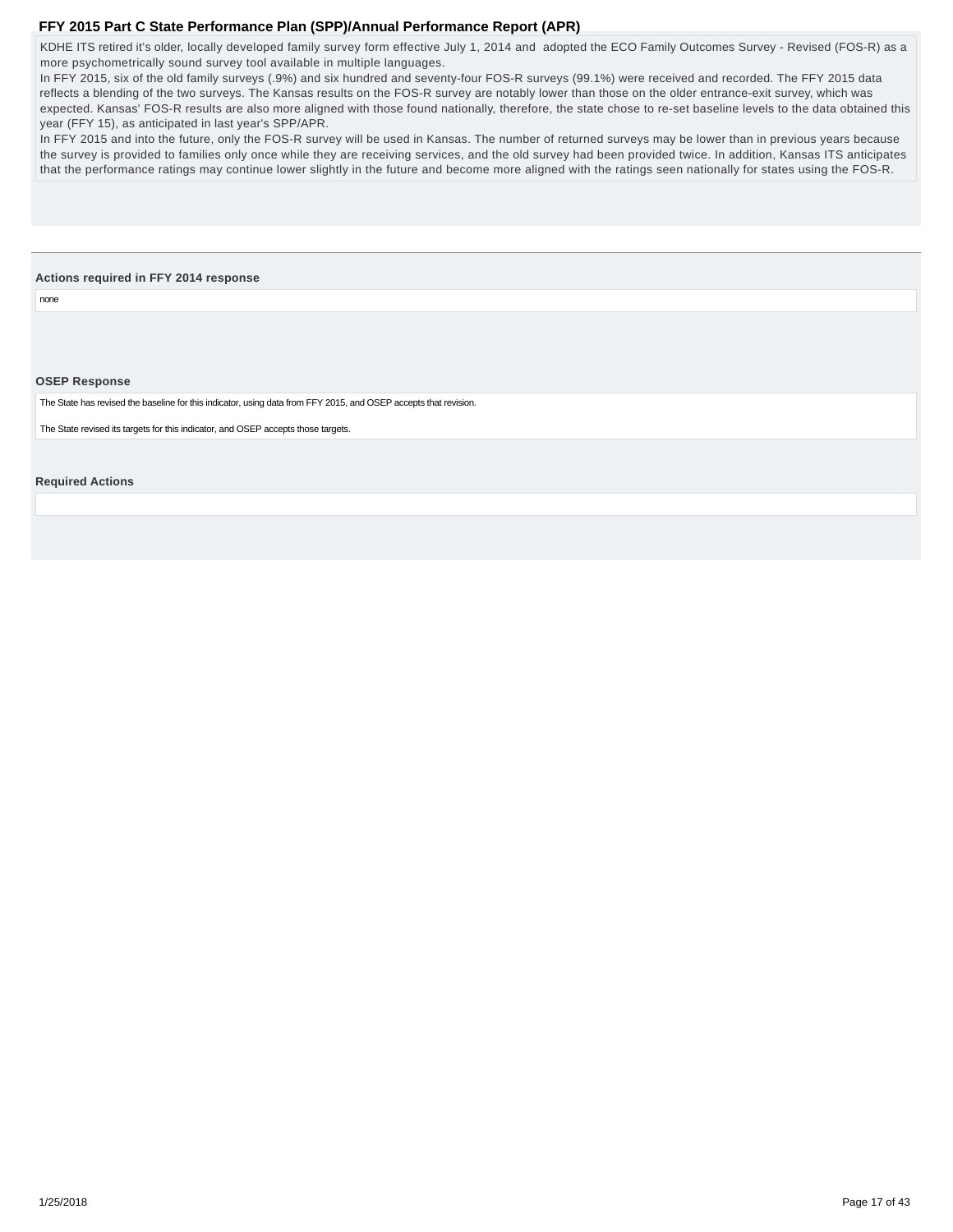## **Indicator 5: Child Find (Birth to One) FFY 2015 Part C State Performance Plan (SPP)/Annual Performance Report (APR)**

Monitoring Priority: Effective General Supervision Part C / Child Find

**Results indicator: Percent of infants and toddlers birth to 1 with IFSPs compared to national data.**

#### **(20 U.S.C. 1416(a)(3)(B) and 1442)**

| <b>Historical Data</b>                                                           |      |       |       |       |       |       |       |       |       |       |       |
|----------------------------------------------------------------------------------|------|-------|-------|-------|-------|-------|-------|-------|-------|-------|-------|
| Baseline Data: 2005                                                              |      |       |       |       |       |       |       |       |       |       |       |
| <b>FFY</b>                                                                       | 2004 | 2005  | 2006  | 2007  | 2008  | 2009  | 2010  | 2011  | 2012  | 2013  | 2014  |
| Target $\geq$                                                                    |      |       | 1.30% | 1.33% | 1.35% | 1.35% | 1.35% | 1.35% | 1.35% | 1.40% | 1.40% |
| Data                                                                             |      | 1.21% | 1.43% | 1.38% | 1.30% | 1.35% | 1.47% | 1.56% | 1.74% | 1.73% | 1.80% |
| Gray - Data Prior to Baseline<br>Key:<br>Yellow - Baseline<br>Blue - Data Update |      |       |       |       |       |       |       |       |       |       |       |

#### **FFY 2015 - FFY 2018 Targets**

| <b>FFY</b> | 2015  | 2016  | 2017  | 2018  |
|------------|-------|-------|-------|-------|
| Target ≥   | 1.45% | 1.45% | 1.50% | 1.50% |
|            |       | Key:  |       |       |

#### **Targets: Description of Stakeholder Input**

Opportunities for broad stakeholder input to assist in reviewing all aspects of the SPP/APR were provided through webinars, state-wide conferences, four annual Infant-Toddler local tiny-k coordinator/family service coordinator meetings, public comment opportunities and hearings held regarding the revised procedure manual, and a review of the documents by Kansas' State Interagency Coordinating Council (SICC). Stakeholder representatives on the SICC included parents, local tiny-k service providers, local tiny-k coordinators, the Governor's office, the Kansas State Department of Education, the Kansas Department of Health and Environment (KDHE), Kansas Department for Children and Families (formerly known as the Department for Social and Rehabilitation Services), Head Start, Early Head Start, Kansas Insurance Commission, Parents As Teachers, members of the Kansas Senate and House of Representatives, personnel representing Kansas universities, and public members.

For the FFY 2013 resetting and potential revision of targets, Kansas ITS presented information and solicited input at two local tiny-k coordinator meetings, at the Kansas State Agencies Early Childhood Leadership Team, at a meeting of the Family Advocacy Council for the Special Health Services section of KDHE,and has engaged a specific SPP/APR work group of the SICC.

Kansas has been conservative in resetting targets. Comments received from stakeholders reinforced the knowledge that the 36 local programs represent a wide spectrum of rural and urban locations, and relatively large and small communities. The annual census of children served per program ranges from less than 10 to over 1,500. Progress seen at a state level is not always experienced at the local level. The conservative targets will allow programs in communities with more challenging situations the opportunity to set reasonable goals toward achieving improvements and meeting targets at the local level.

#### **Prepopulated Data**

| <b>Source</b>                                                                             | <b>Date</b> | <b>Description</b>                                   | <b>Data</b> | <b>Overwrite Data</b> |
|-------------------------------------------------------------------------------------------|-------------|------------------------------------------------------|-------------|-----------------------|
| SY 2015-16 Child Count/Educational<br><b>Environment Data Groups</b>                      | 7/14/2016   | Number of infants and toddlers birth to 1 with IFSPs | 716         | null                  |
| U.S. Census Annual State Resident<br>Population Estimates April 1, 2010 to July<br>1.2015 | 6/30/2016   | Population of infants and toddlers birth to 1        | 38,972      | null                  |

#### **FFY 2015 SPP/APR Data**

| . Number of infants and toddlers birth to 1 with IFSPs $^{\degree}$ | <b>Population of infants and toddlers birth</b><br>to 1 | FFY 2014 Data* | FFY 2015 Target* | FFY 2015 Data |
|---------------------------------------------------------------------|---------------------------------------------------------|----------------|------------------|---------------|
| 716                                                                 | 38.972                                                  | 1.80%          | 1.45%            | 1.84%         |

# **Provide additional information about this indicator (optional)**

Comparison to National Data

For the last several years, Kansas' performance on this indicator has exceeded the national mean value, based on a review of data from the ECTA center. For the 2015-2016 period, Kansas ranks 10th out of the 51 reporting jurisdictions when ranked by highest percentage served to lowest percentage served. The state 1/25/2018 Page 18 of 43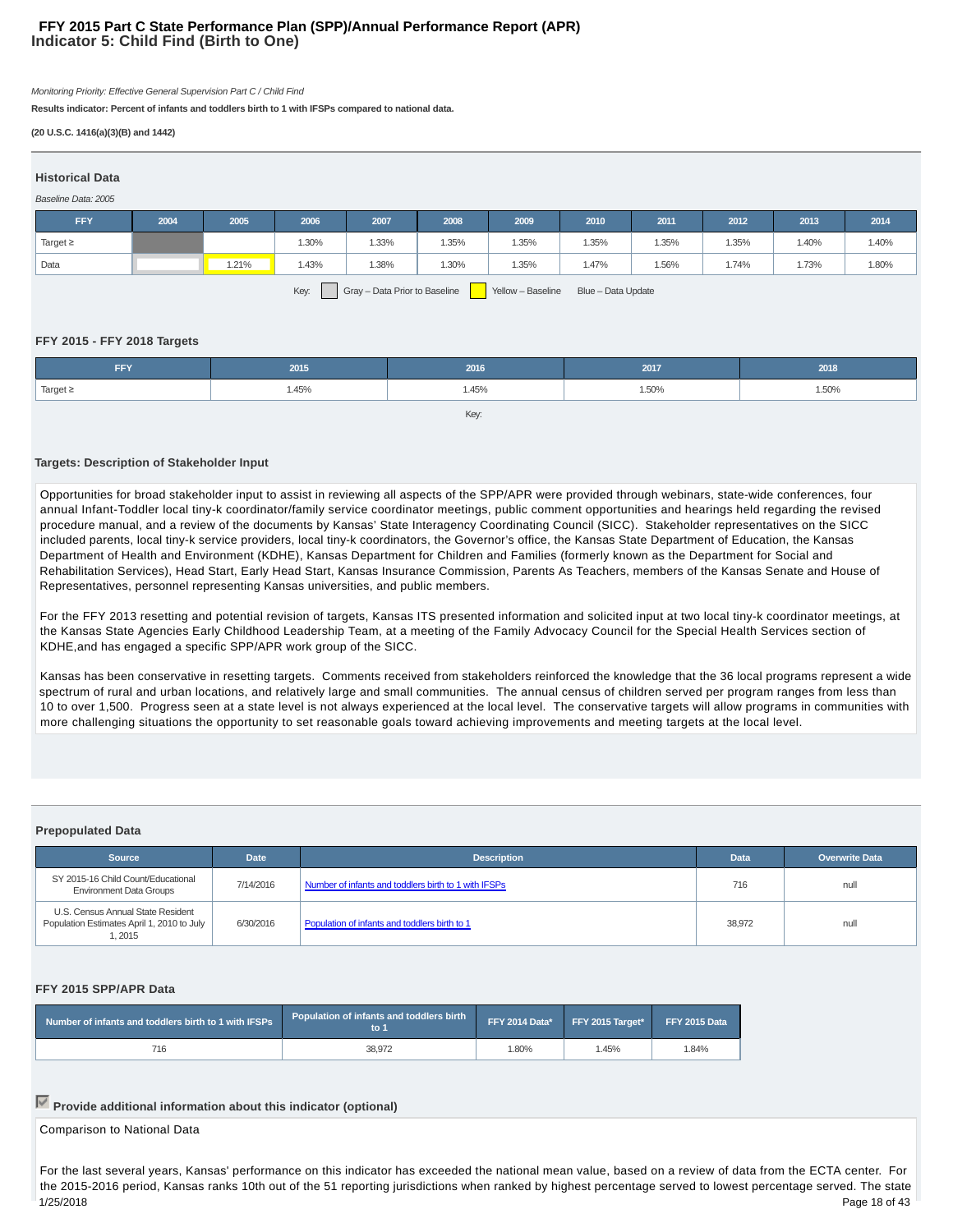FFY 2015 Part C State Performance Plan (SPP)/Annual Performance Report (APR)<br>performed above the national average of state (including the District of Columbia) performance percentages of 1.41% and the mathimatical national 1.20%. The 1.84% figure is an improvement over last year's performance, even though the state droped one rank from last year.

Number and percent<sup>1</sup> of infants and toddlers receiving early intervention services under IDEA, Part C, by age and state: 2015<sup>2</sup>

| <b>State</b>            | # served birth to 1                                                                                                        | # birth to 1 in pop | % birth to 1 in pop |
|-------------------------|----------------------------------------------------------------------------------------------------------------------------|---------------------|---------------------|
| 1 Massachusetts         | 3,338                                                                                                                      | 73,100              | 4.57                |
| 2 New Mexico            | 984                                                                                                                        | 26,407              | 3.73                |
| 3 West Virginia         | 576                                                                                                                        | 20,658              | 2.79                |
| 4 Wyoming               | 214                                                                                                                        | 7,677               | 2.79                |
| 5 Rhode Island          | 304                                                                                                                        | 11,065              | 2.75                |
| 6 New Hampshire         | 316                                                                                                                        | 12,784              | 2.47                |
| 7 Pennsylvania          | 3,138                                                                                                                      | 141,872             | 2.21                |
| 8 North Dakota          | 215                                                                                                                        | 11,144              | 1.93                |
| 9 Alaska                | 217                                                                                                                        | 11,383              | 1.91                |
| 10Kansas                | 716                                                                                                                        | 38,972              | 1.84                |
| 11 Vermont              | 105                                                                                                                        | 5,994               | 1.75                |
| 12Idaho                 | 376                                                                                                                        | 22,649              | 1.66                |
| 13Maryland              | 1,176                                                                                                                      | 72,907              | 1.61                |
| 14Arkansas              | 587                                                                                                                        | 37,698              | 1.56                |
| 15lowa                  | 615                                                                                                                        | 39,518              | 1.56                |
| 16Virginia              | 1,515                                                                                                                      | 102,863             | 1.47                |
| 17Washington            | 1,314                                                                                                                      | 89,440              | 1.47                |
| 18District of Columbia  | 128                                                                                                                        | 9,153               | 1.40                |
| 19Indiana               | 1,135                                                                                                                      | 83,603              | 1.36                |
| 20Connecticut           | 490                                                                                                                        | 36,486              | 1.34                |
| 21 Delaware             | 147                                                                                                                        | 11,020              | 1.33                |
| 22Louisiana             | 810                                                                                                                        | 62,686              | 1.29                |
| 23Missouri              | 943                                                                                                                        | 74,779              | 1.26                |
| 24South Dakota          | 157                                                                                                                        | 12,419              | 1.26                |
| 25Illinois              | 1,931                                                                                                                      | 155,304             | 1.24                |
| 26Nevada                | 444                                                                                                                        | 35,737              | 1.24                |
| 27 New York             | 2,808                                                                                                                      | 238,315             | 1.18                |
| 28 North Carolina       | 1,375                                                                                                                      | 120,576             | 1.14                |
| 29Michigan              | 1,292                                                                                                                      | 114,061             | 1.13                |
| 30Montana               | 135                                                                                                                        | 12,601              | 1.07                |
| 31Georgia               | 1,368                                                                                                                      | 130,327             | 1.05                |
| 32Wisconsin             | 693                                                                                                                        | 66,978              | 1.03                |
| 33Utah                  | 515                                                                                                                        | 50,821              | 1.01                |
| 34Ohio                  | 1,355                                                                                                                      | 139,055             | 0.97                |
| 35Minnesota             | 666                                                                                                                        | 70,248              | 0.95                |
| 36Texas                 | 3,759                                                                                                                      | 399,149             | 0.94                |
| 37 California           | 4,685                                                                                                                      | 501,336             | 0.93                |
| 38Tennessee             | 743                                                                                                                        | 80,549              | 0.92                |
| 39Oregon                | 420                                                                                                                        | 46,266              | 0.91                |
| 40Arizona               | 767                                                                                                                        | 86,440              | 0.89                |
| 41 Hawaii               | 162                                                                                                                        | 19,028              | 0.85                |
| 42Colorado              | 568                                                                                                                        | 67,322              | 0.84                |
| 43Nebraska              | 209                                                                                                                        | 26,178              | 0.80                |
| 44New Jersey            | 784                                                                                                                        | 103,853             | 0.75                |
| 45South Carolina        | 431                                                                                                                        | 57,927              | 0.74                |
| 46Alabama               | 412                                                                                                                        | 58,017              | 0.71                |
| 47Florida               | 1,538                                                                                                                      | 221,492             | 0.69                |
| 48Oklahoma              | 359                                                                                                                        | 53,581              | 0.67                |
| 49Maine                 | 80                                                                                                                         | 12,863              | 0.62                |
| 50Kentucky              | 316                                                                                                                        | 55,564              | 0.57                |
| 51 Mississippi          | 216                                                                                                                        | 38,173              | 0.57                |
| American Samoa          | 10                                                                                                                         |                     |                     |
| Guam                    | 48                                                                                                                         |                     |                     |
| Northern Marianas       | 6                                                                                                                          |                     |                     |
| Puerto Rico             | 221                                                                                                                        |                     |                     |
| Virgin Islands          | 16                                                                                                                         |                     |                     |
| U.S. and Outlying Areas | 47.848                                                                                                                     | 3,978,038           | 1.20                |
|                         | Sources: U.S. Department of Education, ED Facts Metadata and Process System (EMAPS): "IDEA Part C Child Count and Settings |                     |                     |
|                         | $\cdots$ $\cdots$<br>0.01010F                                                                                              |                     |                     |

Survey," 2015. Data extracted as of July 14, 2016. U.S. Bureau of the Census. "2015 State Population Estimates by Age, Sex, Race, and

Hispanic Origin". Data accessed July 2016 from http://www.census.gov/popest Note: Additional collection information and data available at http://www2.ed.gov/programs/osepidea/618-data/index.html

Percent = Number of infants and toddlers in the specified age category served under IDEA, Part C, divided by the number of infants and toddlers in the specified age category in the estimated U.S. resident population multiplied by 100.

 $2$ Note: These data are a snapshot count collected by states in the fall of the identified year.

- Data not available x Data suppressed due to small cell size \* Data flagged due to questionable data quality

#### **Actions required in FFY 2014 response**

none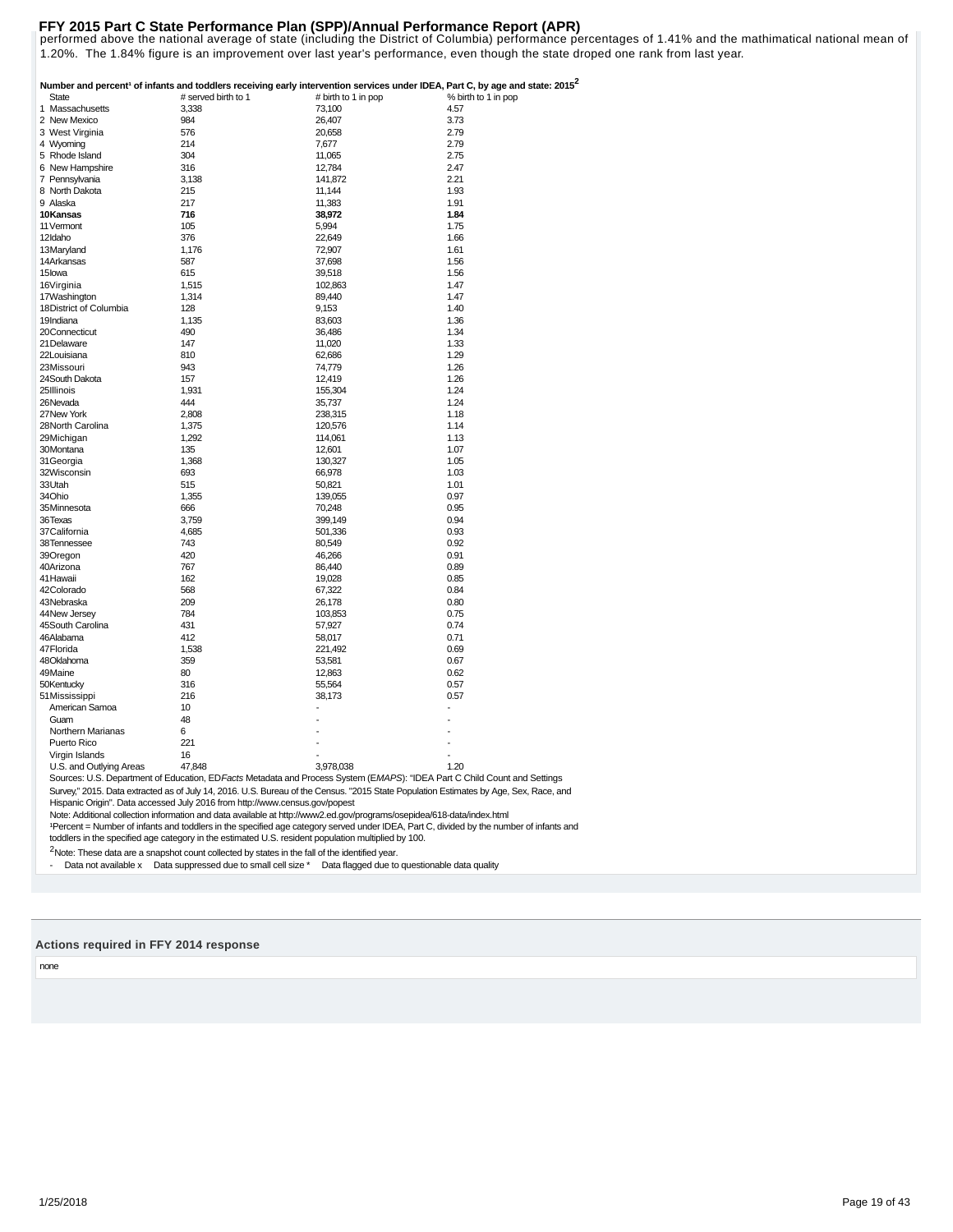<span id="page-19-0"></span>

| Fr T ZUIS Part G State Performance Plan (SPP)/Annual Performance Report (APR) |
|-------------------------------------------------------------------------------|
| <b>OSEP Response</b>                                                          |
|                                                                               |
|                                                                               |
| <b>Required Actions</b>                                                       |
|                                                                               |
|                                                                               |
|                                                                               |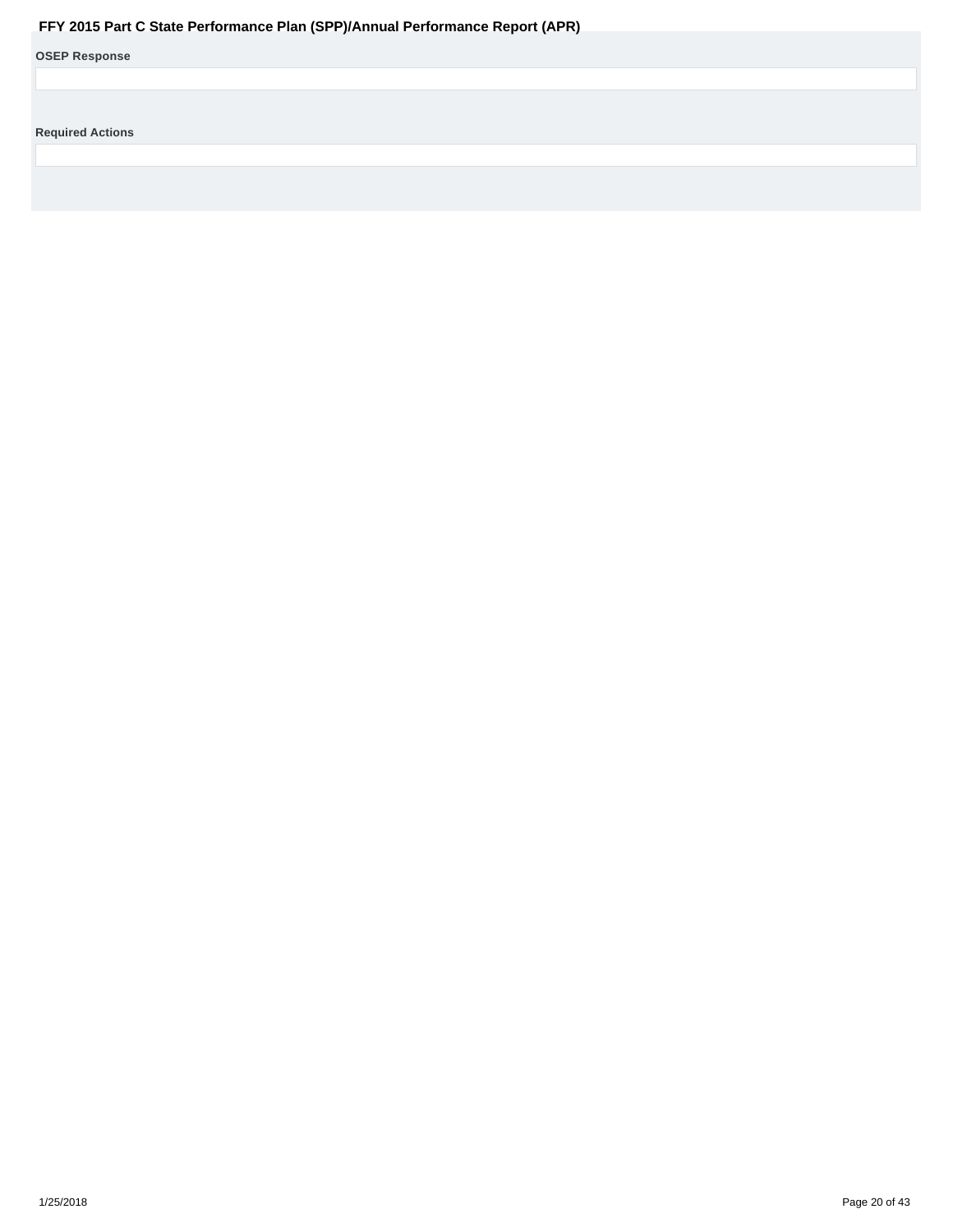## **Indicator 6: Child Find (Birth to Three) FFY 2015 Part C State Performance Plan (SPP)/Annual Performance Report (APR)**

Monitoring Priority: Effective General Supervision Part C / Child Find

**Results indicator: Percent of infants and toddlers birth to 3 with IFSPs compared to national data.**

#### **(20 U.S.C. 1416(a)(3)(B) and 1442)**

| <b>Historical Data</b>                                                           |      |       |       |       |       |       |       |       |       |       |       |
|----------------------------------------------------------------------------------|------|-------|-------|-------|-------|-------|-------|-------|-------|-------|-------|
| Baseline Data: 2005                                                              |      |       |       |       |       |       |       |       |       |       |       |
| <b>FFY</b>                                                                       | 2004 | 2005  | 2006  | 2007  | 2008  | 2009  | 2010  | 2011  | 2012  | 2013  | 2014  |
| Target $\geq$                                                                    |      |       | 2.80% | 2.85% | 2.90% | 2.90% | 2.90% | 2.90% | 2.90% | 3.00% | 3.00% |
| Data                                                                             |      | 2.52% | 2.63% | 2.71% | 2.75% | 2.84% | 3.20% | 3.42% | 3.54% | 3.67% | 3.89% |
| Gray - Data Prior to Baseline<br>Key:<br>Yellow - Baseline<br>Blue - Data Update |      |       |       |       |       |       |       |       |       |       |       |

#### **FFY 2015 - FFY 2018 Targets**

| <b>FFY</b>    | 2015  | 2016  | 2017  | 2018  |
|---------------|-------|-------|-------|-------|
| Target $\geq$ | 3.10% | 3.10% | 3.20% | 3.20% |
|               |       | Key:  |       |       |

#### **Targets: Description of Stakeholder Input**

Opportunities for broad stakeholder input to assist in reviewing all aspects of the SPP/APR were provided through webinars, state-wide conferences, four annual Infant-Toddler local tiny-k coordinator/family service coordinator meetings, public comment opportunities and hearings held regarding the revised procedure manual, and a review of the documents by Kansas' State Interagency Coordinating Council (SICC). Stakeholder representatives on the SICC included parents, local tiny-k service providers, local tiny-k coordinators, the Governor's office, the Kansas State Department of Education, the Kansas Department of Health and Environment (KDHE), Kansas Department for Children and Families (formerly known as the Department for Social and Rehabilitation Services), Head Start, Early Head Start, Kansas Insurance Commission, Parents As Teachers, members of the Kansas Senate and House of Representatives, personnel representing Kansas universities, and public members.

For the FFY 2013 resetting and potential revision of targets, Kansas ITS presented information and solicited input at two local tiny-k coordinator meetings, at the Kansas State Agencies Early Childhood Leadership Team, at a meeting of the Family Advocacy Council for the Special Health Services section of KDHE, and has engaged a specific SPP/APR work group of the SICC.

Kansas has been conservative in resetting targets. Comments received from stakeholders reinforced the knowledge that the 36 local programs represent a wide spectrum of rural and urban locations, and both relatively large and small communities. The annual census of children served per program ranges from less than 10 to over 1,500. Progress seen at a state level is not always experienced at the local level. The conservative targets will allow programs in communities with more challenging situations the opportunity to set reasonable goals toward achieving improvements and meeting targets at the local level.

#### **Prepopulated Data**

| <b>Source</b>                                                                             | <b>Date</b> | <b>Description</b>                                   | <b>Data</b> | <b>Overwrite Data</b> |
|-------------------------------------------------------------------------------------------|-------------|------------------------------------------------------|-------------|-----------------------|
| SY 2015-16 Child Count/Educational<br><b>Environment Data Groups</b>                      | 7/14/2016   | Number of infants and toddlers birth to 3 with IFSPs | 4,769       |                       |
| U.S. Census Annual State Resident<br>Population Estimates April 1, 2010 to July<br>1.2015 | 6/30/2016   | Population of infants and toddlers birth to 3        | 117.885     |                       |

#### **FFY 2015 SPP/APR Data**

| Number of infants and toddlers birth to 3 with | Population of infants and toddlers birth to 3 | <b>FFY 2014</b> | <b>FFY 2015</b> | <b>FFY 2015</b> |
|------------------------------------------------|-----------------------------------------------|-----------------|-----------------|-----------------|
| <b>IFSPs</b>                                   |                                               | Data*           | Target*         | Data            |
| 4.769                                          | 117.885                                       | 3.89%           | 3.10%           | 4.05%           |

## **Provide additional information about this indicator (optional)**

Comparison to National Data

For the last several years, Kansas' performance on this indicator has exceeded the national mean value, based on a review of data from the ECTA center. Based on this data, Kansas is ranked 11th out of the 31 reporting jurisdictions when sorted from highest percentage served to lowest percentage served. Kansas also performed above the national agerage of state (including the District of Columbia) performance percentages of 3.26% and the national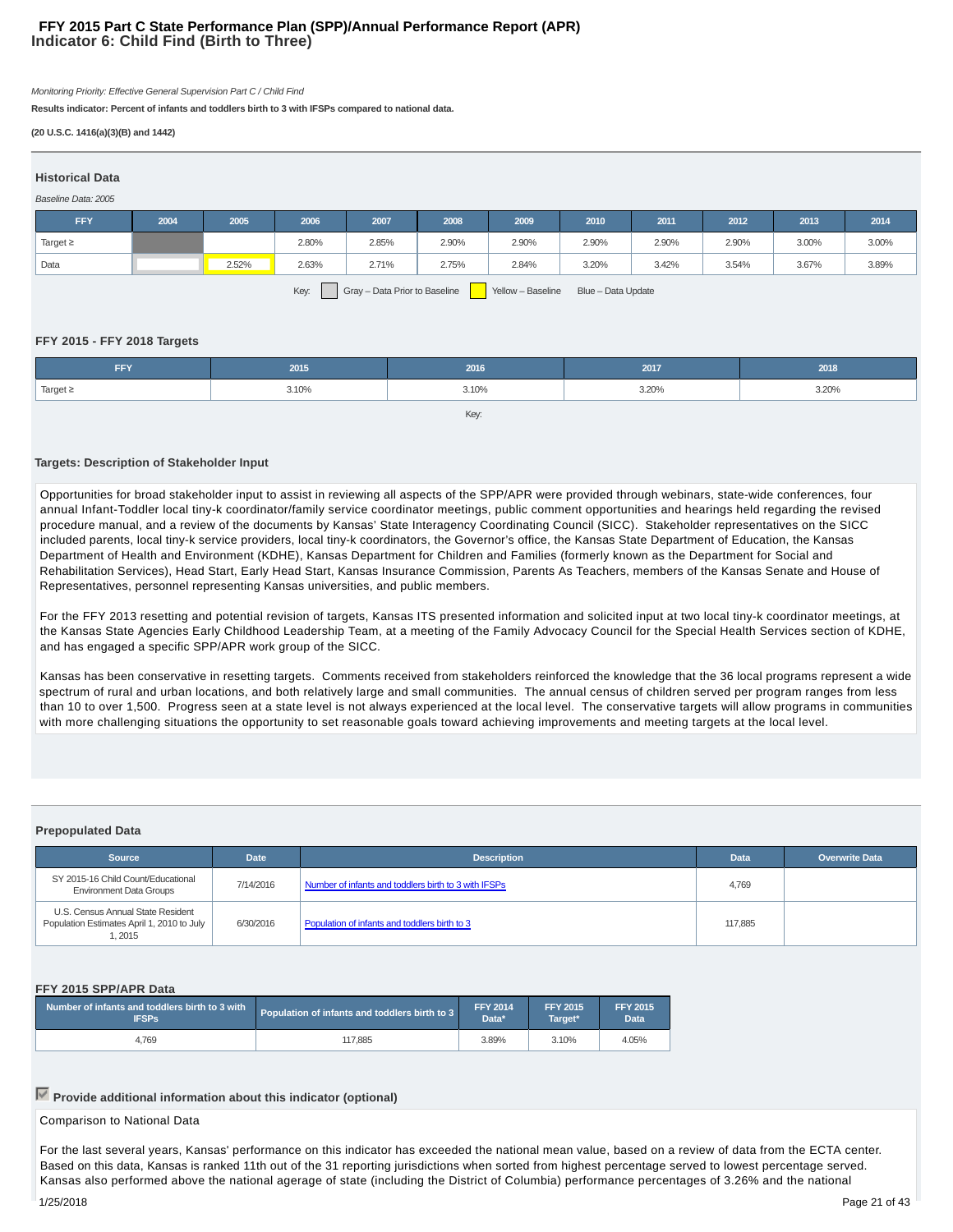FFY 2015 Part C State Performance Plan (SPP)/Annual Performance Report (APR)<br>mathematical mean of 3.00%. This compares favorably to Kansas' performance in FFY 2014, with a ranking improvement of one position.

### **Number and percent<sup>1</sup> of infants and toddlers receiving early intervention services under IDEA, Part C, by age and state: 2015<sup>2</sup>**

|                | <b>State</b>            | Number and percent <sup>1</sup> of infants and toddlers receiving early intervention services under IDEA, Part C, by age and state: 2015 <sup>-</sup><br>Number served birth through age 2 | Number birth through 2 in pop | Percentage birth through age 2 |
|----------------|-------------------------|--------------------------------------------------------------------------------------------------------------------------------------------------------------------------------------------|-------------------------------|--------------------------------|
| 1              | Massachusetts           | 19,808                                                                                                                                                                                     | 218,988                       | population<br>9.05             |
| $\overline{2}$ | New Mexico              | 5,414                                                                                                                                                                                      | 80,110                        | 6.76                           |
| 3              | Rhode Island            | 2,016                                                                                                                                                                                      | 32,985                        | 6.11                           |
| $\overline{4}$ | Wyoming                 | 1,256                                                                                                                                                                                      | 23,012                        | 5.46                           |
| 5              | West Virginia           | 3,260                                                                                                                                                                                      | 62,137                        | 5.25                           |
| 6              | New Hampshire           | 2,001                                                                                                                                                                                      | 38,390                        | 5.21                           |
| 7              | Vermont                 | 896                                                                                                                                                                                        | 18,079                        | 4.96                           |
| 8              | Pennsylvania            | 18,773                                                                                                                                                                                     | 427,075                       | 4.40                           |
| 9              | Connecticut             | 4,726                                                                                                                                                                                      | 110,667                       | 4.27                           |
| 10             | New York                | 30,025                                                                                                                                                                                     | 711,133                       | 4.22                           |
| 11             | Kansas                  | 4,769                                                                                                                                                                                      | 117,885                       | 4.05                           |
| 12             | New Jersey              | 12,491                                                                                                                                                                                     | 314,191                       | 3.98                           |
|                | Indiana                 |                                                                                                                                                                                            |                               |                                |
| 13             |                         | 9,756                                                                                                                                                                                      | 251,036                       | 3.89                           |
| 14             | North Dakota            | 1,222                                                                                                                                                                                      | 32,590                        | 3.75                           |
| 15             | Maryland                | 7,798                                                                                                                                                                                      | 219,479                       | 3.55                           |
| 16             | Illinois                | 15,292                                                                                                                                                                                     | 466,889                       | 3.28                           |
| 17             | Delaware                | 1,060                                                                                                                                                                                      | 33,099                        | 3.20                           |
| 18             | South Dakota            | 1,174                                                                                                                                                                                      | 37,086                        | 3.17                           |
| 19             | Colorado                | 6,297                                                                                                                                                                                      | 200,797                       | 3.14                           |
| 20             | Hawaii                  | 1,740                                                                                                                                                                                      | 56,025                        | 3.11                           |
| 21             | Nevada                  | 3,163                                                                                                                                                                                      | 105,721                       | 2.99                           |
| 22             | Virginia                | 9,169                                                                                                                                                                                      | 308,543                       | 2.97                           |
| 23             | District of Columbia    | 784                                                                                                                                                                                        | 26,599                        | 2.95                           |
| 24             | lowa                    | 3,448                                                                                                                                                                                      | 118,486                       | 2.91                           |
| 25             | Idaho                   | 1,931                                                                                                                                                                                      | 67,641                        | 2.85                           |
| 26             | Wisconsin               | 5,760                                                                                                                                                                                      | 202,120                       | 2.85                           |
| 27             | North Carolina          | 10,172                                                                                                                                                                                     | 361,530                       | 2.81                           |
| 28             | Utah                    | 4,159                                                                                                                                                                                      | 151,490                       | 2.75                           |
| 29             | Kentucky                | 4,498                                                                                                                                                                                      | 167,081                       | 2.69                           |
| 30             | Washington              | 7,207                                                                                                                                                                                      | 268,261                       | 2.69                           |
| 31             | California              | 40,138                                                                                                                                                                                     | 1,499,889                     | 2.68                           |
| 32             | Missouri                | 5,928                                                                                                                                                                                      | 224,404                       | 2.64                           |
| 33             | Minnesota               | 5,524                                                                                                                                                                                      | 210,833                       | 2.62                           |
| 34             | Oregon                  | 3,614                                                                                                                                                                                      | 138,213                       | 2.61                           |
| 35             | Michigan                | 8,901                                                                                                                                                                                      | 342,155                       | 2.60                           |
| 36             | Alaska                  | 871                                                                                                                                                                                        | 33,649                        | 2.59                           |
| 37             | Louisiana               | 4,720                                                                                                                                                                                      | 187,391                       | 2.52                           |
| 38             | Ohio                    | 10,195                                                                                                                                                                                     | 416,763                       | 2.45                           |
| 39             | Georgia                 | 9,213                                                                                                                                                                                      | 390,996                       | 2.36                           |
| 40             | Maine                   | 908                                                                                                                                                                                        | 38,725                        | 2.34                           |
| 41             | South Carolina          | 3,978                                                                                                                                                                                      | 172,735                       | 2.30                           |
| 42             | Arizona                 | 5,391                                                                                                                                                                                      | 257,566                       | 2.09                           |
| 43             | Tennessee               | 5,018                                                                                                                                                                                      | 240,919                       | 2.08                           |
| 44             | Nebraska                | 1,619                                                                                                                                                                                      | 78,546                        | 2.06                           |
| 45             | Texas                   | 24,270                                                                                                                                                                                     | 1,191,566                     | 2.04                           |
| 46             | Florida                 | 13,056                                                                                                                                                                                     | 658,773                       | 1.98                           |
| 47             | Montana                 | 721                                                                                                                                                                                        | 37,356                        | 1.93                           |
| 48             | Alabama                 | 3,190                                                                                                                                                                                      | 174,392                       | 1.83                           |
| 49             | Oklahoma                | 2,818                                                                                                                                                                                      | 160,857                       | 1.75                           |
| 50             | Arkansas                | 1,977                                                                                                                                                                                      | 113,736                       | 1.74                           |
| 51             | Mississippi             | 1,966                                                                                                                                                                                      | 114,596                       | 1.72                           |
|                | American Samoa          | 35                                                                                                                                                                                         |                               |                                |
|                | Guam                    | 187                                                                                                                                                                                        |                               |                                |
|                | Northern Marianas       | 53                                                                                                                                                                                         |                               |                                |
|                | Puerto Rico             | 3,238                                                                                                                                                                                      |                               |                                |
|                | Virgin Islands          | 121                                                                                                                                                                                        |                               |                                |
|                | U.S. and Outlying Areas | 357,715                                                                                                                                                                                    | 11,913,185                    | 3.00                           |

Sources: U.S. Department of Education, ED Facts Metadata and Process System (EMAPS): "IDEA Part C Child Count and Settings Survey," 2015. Data extracted as of July 14, 2016. U.S. Bureau of the Census. "2015 State Population Estimates by Age, Sex, Race, and Hispanic Origin". Data accessed July 2016 from

http://www.census.gov/popest<br>Note: Additional collection information and data available at http://www2.ed.gov/programs/osepidea/618-data/index.html<br>\*Percent = Number of infants and toddlers in the specified age category se category in the estimated U.S. resident population multiplied by 100.

<sup>2</sup>Note: These data are a snapshot count collected by states in the fall of the identified year.<br>- Data not available x Data suppressed due to small cell size \* Data flagged due to questionable data quality

#### **Actions required in FFY 2014 response**

none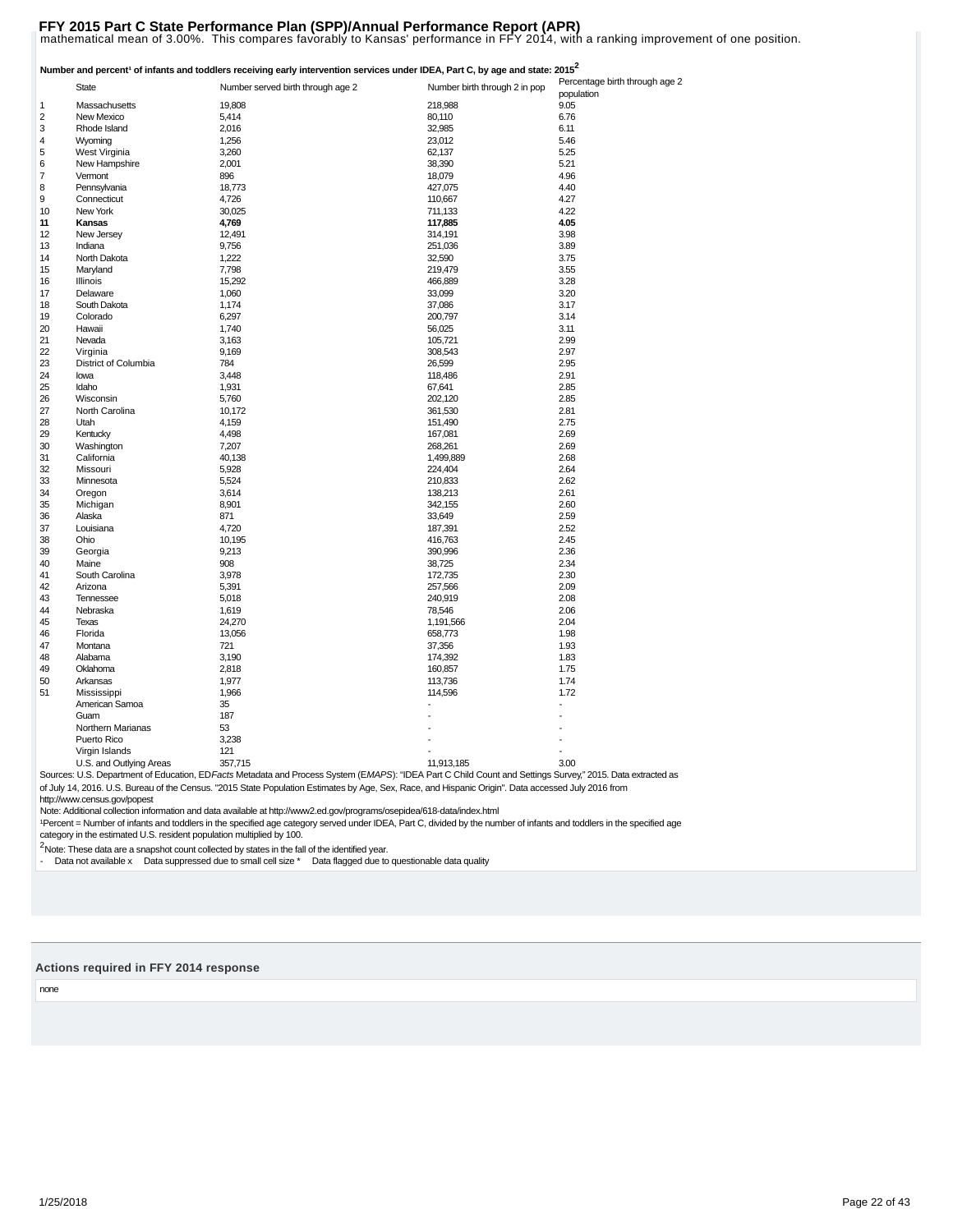<span id="page-22-0"></span>

| Fr T ZUIS Part G State Performance Plan (SPP)/Annual Performance Report (APR) |
|-------------------------------------------------------------------------------|
| <b>OSEP Response</b>                                                          |
|                                                                               |
|                                                                               |
| <b>Required Actions</b>                                                       |
|                                                                               |
|                                                                               |
|                                                                               |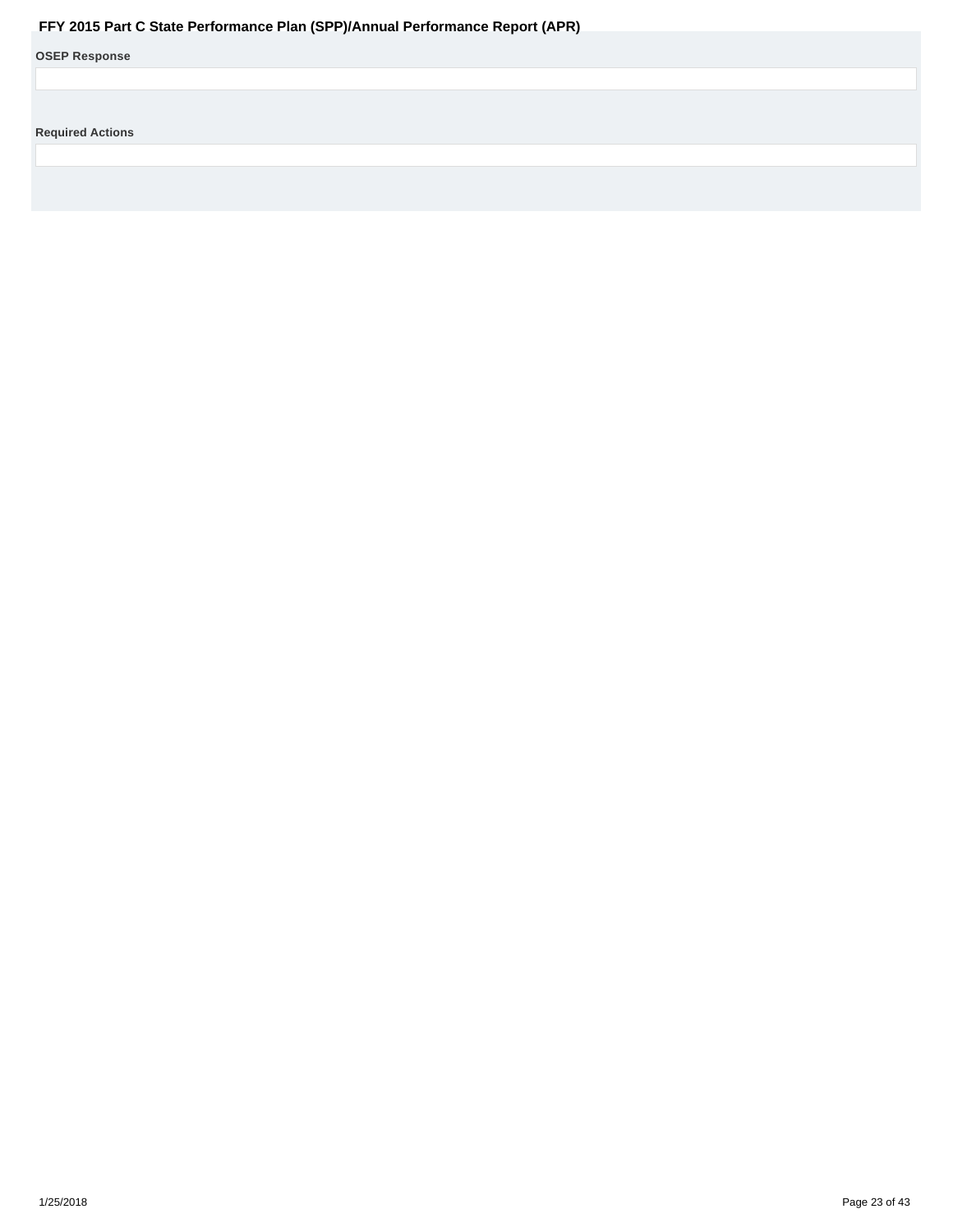#### **Indicator 7: 45-day timeline FFY 2015 Part C State Performance Plan (SPP)/Annual Performance Report (APR)**

Monitoring Priority: Effective General Supervision Part C / Child Find

**Compliance indicator: Percent of eligible infants and toddlers with IFSPs for whom an initial evaluation and initial assessment and an initial IFSP meeting were conducted within Part C's 45-day timeline.**

#### **(20 U.S.C. 1416(a)(3)(B) and 1442)**

| <b>Historical Data</b> |      |        |        |        |                               |        |                   |        |        |        |        |  |  |  |  |
|------------------------|------|--------|--------|--------|-------------------------------|--------|-------------------|--------|--------|--------|--------|--|--|--|--|
| Baseline Data: 2005    |      |        |        |        |                               |        |                   |        |        |        |        |  |  |  |  |
| <b>FFY</b>             | 2004 | 2005   | 2006   | 2007   | 2008                          | 2009   | 2010              | 2011   | 2012   | 2013   | 2014   |  |  |  |  |
| Target                 |      |        | 100%   | 100%   | 100%                          | 100%   | 100%              | 100%   | 100%   | 100%   | 100%   |  |  |  |  |
| Data                   |      | 97.30% | 99.10% | 99.30% | 99.70%                        | 98.80% | 99.60%            | 99.70% | 99.90% | 99.98% | 99.86% |  |  |  |  |
|                        |      |        |        | Key:   | Gray - Data Prior to Baseline |        | Yellow - Baseline |        |        |        |        |  |  |  |  |

#### **FFY 2015 - FFY 2018 Targets**

| FFY    | 2015 | 2016 | 2017 | 2018 |
|--------|------|------|------|------|
| Target | 100% | 100% | 100% | 100% |
|        |      |      |      |      |

#### **FFY 2015 SPP/APR Data**

| Number of eligible infants and toddlers with IFSPs for<br>whom an initial evaluation and assessment and an<br>initial IFSP meeting was conducted within Part C's<br>45-day timeline | Number of eligible infants and toddlers evaluated and<br>assessed for whom an initial IFSP meeting was<br>required to be conducted                                           | <b>FFY 2014</b><br>Data* | <b>FFY 2015</b><br>Target* | <b>FFY 2015</b><br>Data |
|-------------------------------------------------------------------------------------------------------------------------------------------------------------------------------------|------------------------------------------------------------------------------------------------------------------------------------------------------------------------------|--------------------------|----------------------------|-------------------------|
| 4.204                                                                                                                                                                               | 4.961                                                                                                                                                                        | 100%                     | 99.90%                     |                         |
| Number of documented delays attributable to exceptional family circumstances<br>within Part C's 45-day timeline" field above to calculate the numerator for this indicator.         | This number will be added to the "Number of eligible infants and toddlers with IFSPs for whom an initial evaluation and assessment and an initial IFSP meeting was conducted |                          |                            |                         |

## **What is the source of the data provided for this indicator?**

**C** State monitoring

 **State database**

**Provide the time period in which the data were collected (e.g., September through December, fourth quarter, selection from the full reporting period).**

The data is for the full reporting period of July 1, 2015 to June 30, 2016.

**Describe how the data accurately reflect data for infants and toddlers with IFSPs for the full reporting period.**

The full reporting period of July 1, 2015 to June 30, 2016 was used for collection, with all records included, so the data is by definition an accurate reflection.

# **Provide additional information about this indicator (optional)**

In FFY 15, there were five instances of a late IFSP without an exceptional family circumstance across five EIS programs. Each program received a finding of noncompliance or a finding and release letter, based on a review of subsequent data from the ITS database. Each of the five families did have an IFSP provided, albeit late. Correction was verified on each of the five records through a data review.

#### **Actions required in FFY 2014 response**

none

Note: Any actions required in last year's response that are related to correction of findings should be responded to on the "Correction of Previous Findings of Noncompliance" page of this indicator. If your State's only actions required in last year's response are related to findings of noncompliance, a text field will not be displayed on this page.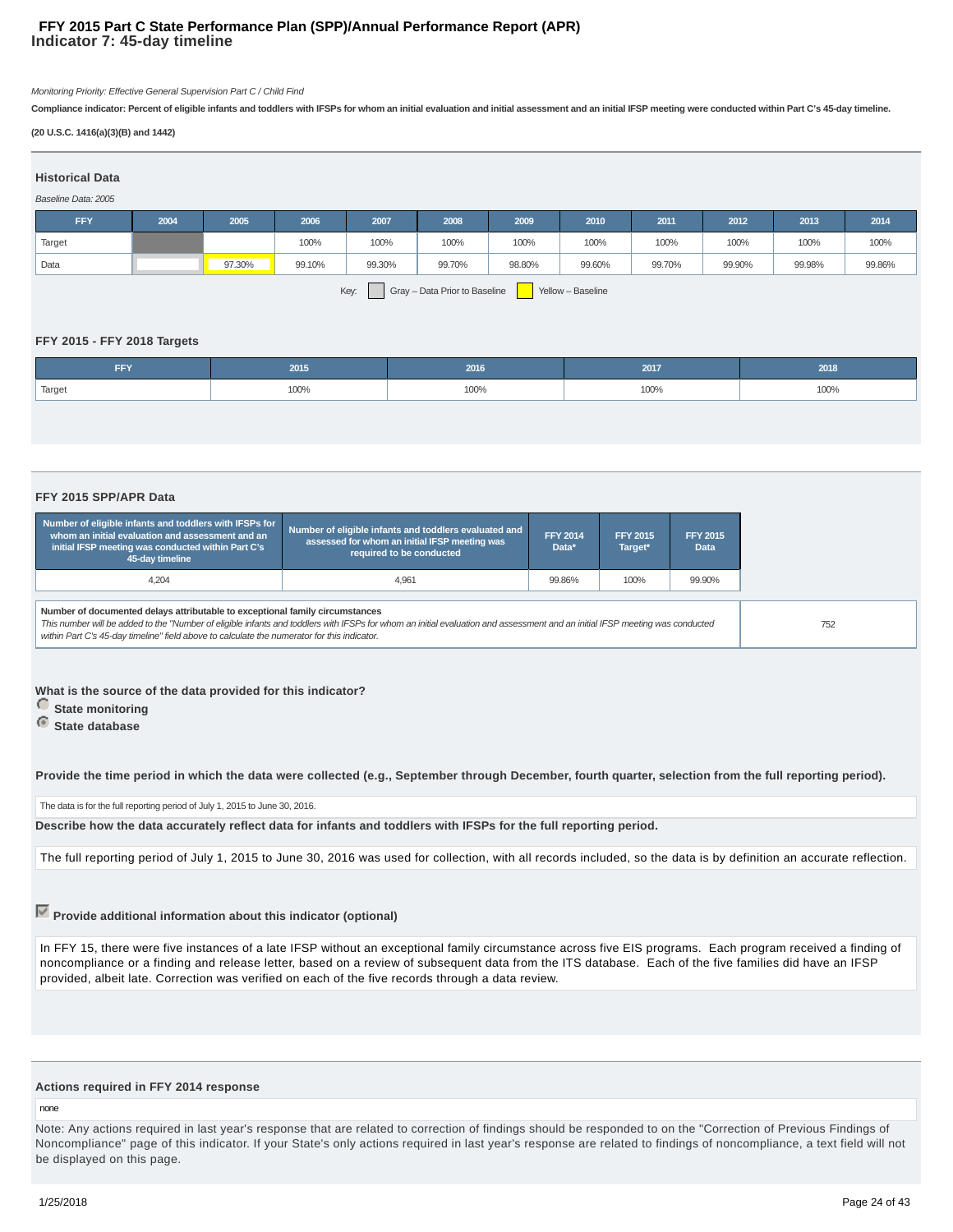#### **Correction of Findings of Noncompliance Identified in FFY 2014**

| <b>Findings of Noncompliance Verified as</b><br><b>Findings of Noncompliance Identified</b><br><b>Corrected Within One Year</b> |  | <b>Findings of Noncompliance Subsequently</b><br>Corrected | Findings Not Yet Verified as Corrected |  |  |
|---------------------------------------------------------------------------------------------------------------------------------|--|------------------------------------------------------------|----------------------------------------|--|--|
|                                                                                                                                 |  |                                                            |                                        |  |  |

#### **FFY 2014 Findings of Noncompliance Verified as Corrected**

Describe how the State verified that the source of noncompliance is correctly implementing the regulatory requirements

As noted in the monitoring plan and noncompliance procedure, revised in September 2014, the state has a documented process which verifies each EIS program with noncompliance is correctly implementing the specific regulatory requirements based on a review of subsequent data from the state data system, and has corrected each individual case of noncompliance, unless the child is no longer within the jurisdiction of the EIS program, consistent with OSEP Memo 09-02. Kansas ITS determines this to be true through the following process:

- Noncompliance is formally identified and reported through the state's monitoring process. Most noncompliance is evident through data reports generated from the state's infant-toddler database, or through the semi-annual report process. In some instances, noncompliance is identified through parent surveys, complaints, local/peer feedback, and related data reports.
- Following the formal identification and finding, findings letters are issued, generally accompanied by the requirement to enter into a corrective action plan. These plans can include imposition of the submission of monthly reports on changes implemented, the requirement to perform a root cause analysis, and/or submission of new internal policies or procedures to ensure compliance. Kansas ITS monitors a series of subsequent data reports to ensure that the prescribed corrective action is occurring and is effective.
- After identification of noncompliance, the data for each local program is cross-checked with semi-annual report data, which also identifies specific instances of late IFSP provision.
- A quarterly review of the infant-toddler database by Kansas ITS staff includes a review of timelines related to the provision of IFSP's. Pre-finding notices may be issued to programs with noncompliant records found through these reviews.
- Further evidence of program performance relative to IFSP development is obtained through 1) the biennial randomly- selected parent survey, 2) the biennial statewide provider survey, and 3) the annual random IFSP review. Due to the change in the family survey used by Kansas, and the improved reliability of that survey, Kansas is reviewing whether the first method mentioned may no longer be necessary.

Kansas ITS proactively addresses IFSP development through the provision of on-going training and technical assistance provided to all EIS programs in face-to-face meetings, by phone or email. In FFY15, all EIS program coordinators met quarterly with staff from the State office and KITS, the state's technical assistance provider. The Family Service Coordinators were provided IFSP training at their annual meeting, and any service provider can receive direct assistance by calling or emailing the State office or KITS. Formal training of the IFSP will be convened as changes to the form or process are implemented.

Kansas ITS expects this indicator to achieve 100% compliance. Exceptional family circumstances for delayed IFSPs are collected by the ITS database, and should be provided for all IFSPs when services are not provided in a timely manner. Justifications unrelated to exceptional family circumstances, such as staff errors, holiday breaks, and Part C staff scheduling difficulties, are identified by state staff. Such occurrences are a small percentage of the total IFSPs.

The monitoring and noncompliance procedures are part of the publically-available statewide procedure manual, found on the agency's web site. Additional standardized management reports have been developed using the existing data system, and are available to both the state staff and to local programs for internal review.

#### Describe how the State verified that each individual case of noncompliance was corrected

As noted in the monitoring plan and noncompliance procedure, revised in September 2014, the state has a documented process which verifies each EIS program with noncompliance is correctly implementing the specific regulatory requirements based on a review of subsequent data from the state data system, and has corrected each individual case of noncompliance, unless the child is no longer within the jurisdiction of the EIS program, consistent with OSEP Memo 09-02. Kansas ITS determines this to be true through the following process:

- Noncompliance is formally identified and reported through the state's monitoring process. Most noncompliance is evident through data reports generated from the state's infant-toddler database, or through the semi-annual report process. In some instances, noncompliance is identified through parent surveys, complaints, local/peer feedback, and related data reports.
- Following the formal identification and finding, findings letters are issued, generally accompanied by the requirement to enter into a corrective action plan. These plans can include imposition of the submission of monthly reports on changes implemented, the requirement to perform a root cause analysis, and/or submission of new internal policies or procedures to ensure compliance. Kansas ITS monitors a series of subsequent data reports to ensure that the prescribed corrective action is occurring and is effective.
- After identification of noncompliance, the data for each local program is cross-checked with semi-annual report data, which also identifies specific instances of late IFSP provision.
- A quarterly review of the infant-toddler database by Kansas ITS staff includes a review of timelines related to the provision of IFSP's. Pre-finding notices may be issued to programs with noncompliant records found through these reviews.
- Further evidence of program performance relative to IFSP development is obtained through 1) the biennial randomly- selected parent survey, 2) the biennial statewide provider survey, and 3) the annual random IFSP review. Due to the change in the family survey used by Kansas, and the improved reliability of that survey, Kansas is reviewing whether the first method mentioned may no longer be necessary.

Kansas ITS proactively addresses IFSP development through the provision of on-going training and technical assistance provided to all EIS programs in face-to-face meetings, by phone or email. In FFY15, all EIS program coordinators met quarterly with staff from the State office and KITS, the state's technical assistance provider. The Family Service Coordinators were provided IFSP training at their annual meeting, and any service provider can receive direct assistance by calling or emailing the State office or KITS. Formal training of the IFSP will be convened as changes to the form or process are implemented.

Kansas ITS expects this indicator to achieve 100% compliance. Exceptional family circumstances for delayed IFSPs are collected by the ITS database, and should be provided for all IFSPs when services are not provided in a timely manner. Justifications unrelated to exceptional family circumstances, such as staff errors, holiday breaks, and Part C staff scheduling difficulties, are identified by state staff. Such occurrences are a small percentage of the total IFSPs.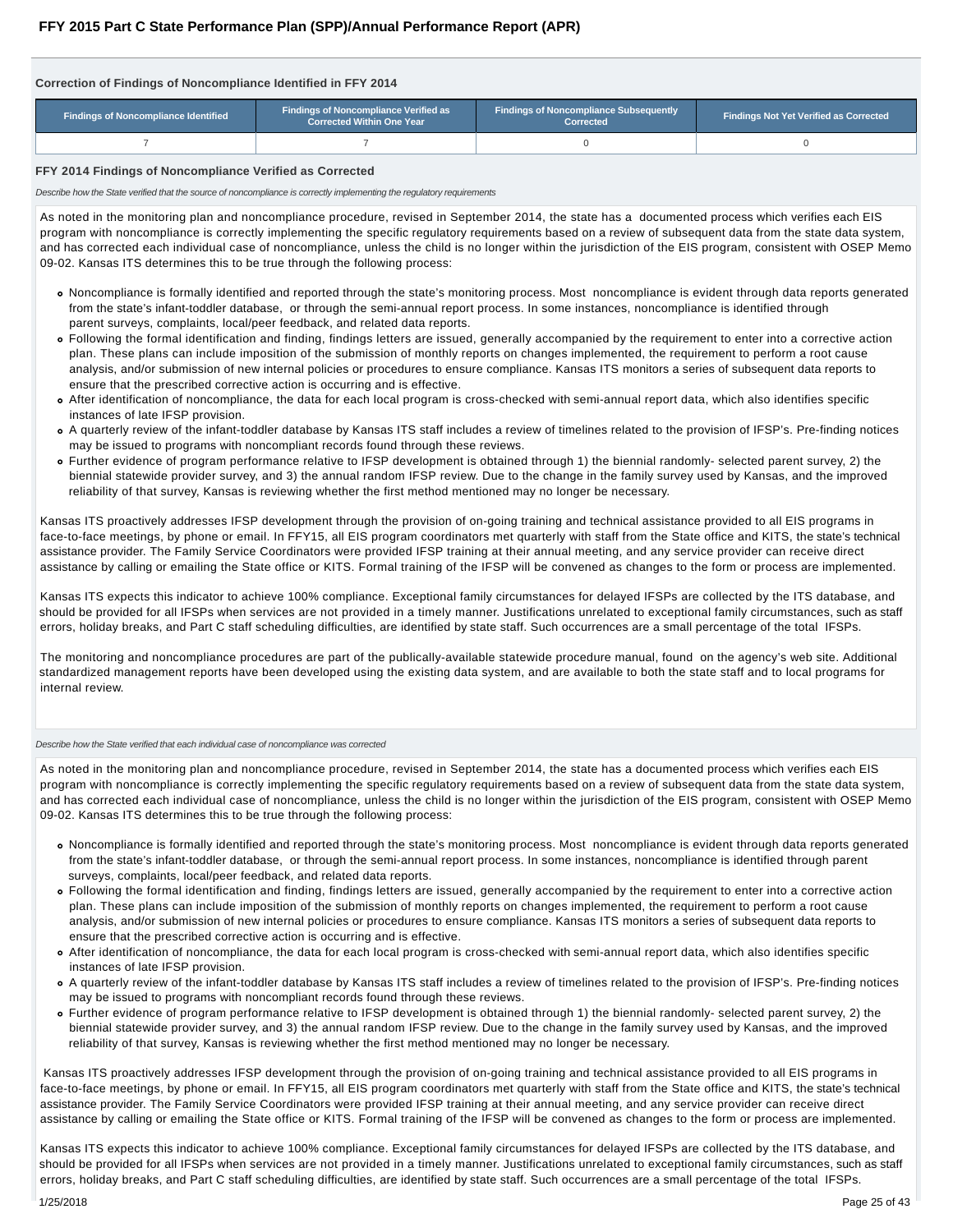<span id="page-25-0"></span>FFY 2015 Part C State Performance Plan (SPP)/Annual Performance Report (APR)<br>The monitoring and noncompliance procedures are part of the publically- available statewide procedure manual, found on the agency's web site. Add standardized management reports have been developed using the existing data system, and are available to both the state staff and to local programs for internal review.

#### **OSEP Response**

Because the State reported less than 100% compliance for FFY 2015, the State must report on the status of correction of noncompliance identified in FFY 2015 for this indicator. When reporting on the correction of noncompliance, the State must report, in the FFY 2016 SPP/APR, that it has verified that each EIS program or provider with noncompliance identified in FFY 2015 for this indicator: (1) is correctly implementing the specific regulatory requirements (i.e., achieved 100% compliance) based on a review of updated data such as data subsequently collected through on-site monitoring or a State data system; and (2) has corrected each individual case<br>o to verify the correction.

If the State did not identify any findings of noncompliance in FFY 2015, although its FFY 2015 data reflect less than 100% compliance, provide an explanation of why the State did not identify any findings of noncompliance FFY 2015.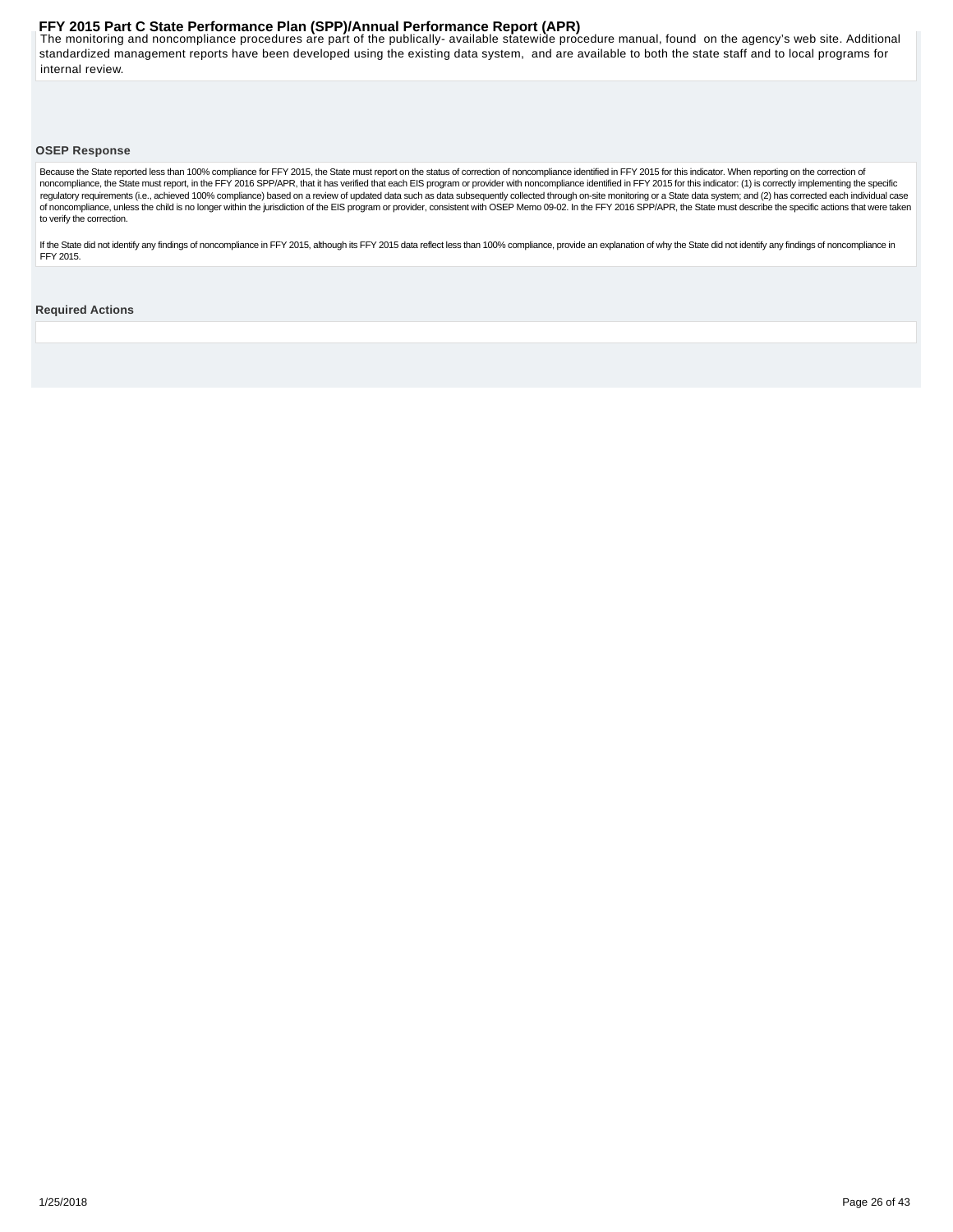#### **Indicator 8A: Early Childhood Transition FFY 2015 Part C State Performance Plan (SPP)/Annual Performance Report (APR)**

#### Monitoring Priority: Effective General Supervision Part C / Effective Transition

**Compliance indicator: The percentage of toddlers with disabilities exiting Part C with timely transition planning for whom the Lead Agency has:**

- **A. Developed an IFSP with transition steps and services at least 90 days, and at the discretion of all parties, not more than nine months, prior to the toddler's third birthday;**
- **Notified (consistent with any opt-out policy adopted by the State) the SEA and the LEA where the toddler resides at least 90 days prior to the toddler's third birthday for toddlers potentially eligible for B. Part B preschool services; and**
- C. Conducted the transition conference held with the approval of the family at least 90 days, and at the discretion of all parties, not more than nine months, prior to the toddler's third birthday for **toddlers potentially eligible for Part B preschool services.**

**(20 U.S.C. 1416(a)(3)(B) and 1442)**

#### **Historical Data**

#### Baseline Data: 2005

| FFY    | 2004 | 2005 | 2006 | 2007 | 2008 | 2009 | 2010 | 2011 | 2012 | 2013 | 2014 |
|--------|------|------|------|------|------|------|------|------|------|------|------|
| Target |      |      | 100% | 100% | 100% | 100% | 100% | 100% | 100% | 100% | 100% |
| Data   |      | 100% | 100% | 100% | 100% | 100% | 100% | 100% | 100% | 100% | 100% |

Key: Gray – Data Prior to Baseline Yellow – Baseline

#### **FFY 2015 - FFY 2018 Targets**

| <b>CCV</b><br>. | 2015 |                | 2017 | 2018           |  |
|-----------------|------|----------------|------|----------------|--|
| Target          | 100% | UU7c<br>$\sim$ | 100% | 100%<br>$\sim$ |  |

#### **FFY 2015 SPP/APR Data**

**Data include only those toddlers with disabilities exiting Part C with timely transition planning for whom the Lead Agency has developed an IFSP with transition steps and services at least 90 days, and at the discretion of all parties, not more than nine months, prior to the toddler's third birthday.** Yes

 $\bigcap_{\text{No}}$ 

| Number of children exiting Part C who have an IFSP | Number of toddlers with disabilities exiting Part C | <b>FFY 2014</b> | <b>FFY 2015</b> | <b>FFY 2015</b> |
|----------------------------------------------------|-----------------------------------------------------|-----------------|-----------------|-----------------|
| with transition steps and services                 |                                                     | Data*           | Target*         | Data            |
| 2.755                                              | 2,861                                               | 100%            | 100%            | 100%            |

| ' Numb.<br>d documented delays attributable to exceptional family circumstances<br>and sen <i>ires" field t</i> o<br>"Number of children exiting Part C who have an<br>n the<br>meiti∩n | $\sim$<br>1 U O |
|-----------------------------------------------------------------------------------------------------------------------------------------------------------------------------------------|-----------------|

**What is the source of the data provided for this indicator?**

**Provide the time period in which the data were collected (e.g., September through December, fourth quarter, selection from the full reporting period).**

Data were collected for the full reporting period of July 1, 2015 to June 30, 2016.

**Describe how the data accurately reflect data for infants and toddlers with IFSPs for the full reporting period.**

Since the data includes all children served with an active IFSP during the full reporting period of July 1, 2015 to June 30, 2016, this is an accurate reflection of data for infants and toddlers with IFSPs for FFY 2015.

State monitoring

State database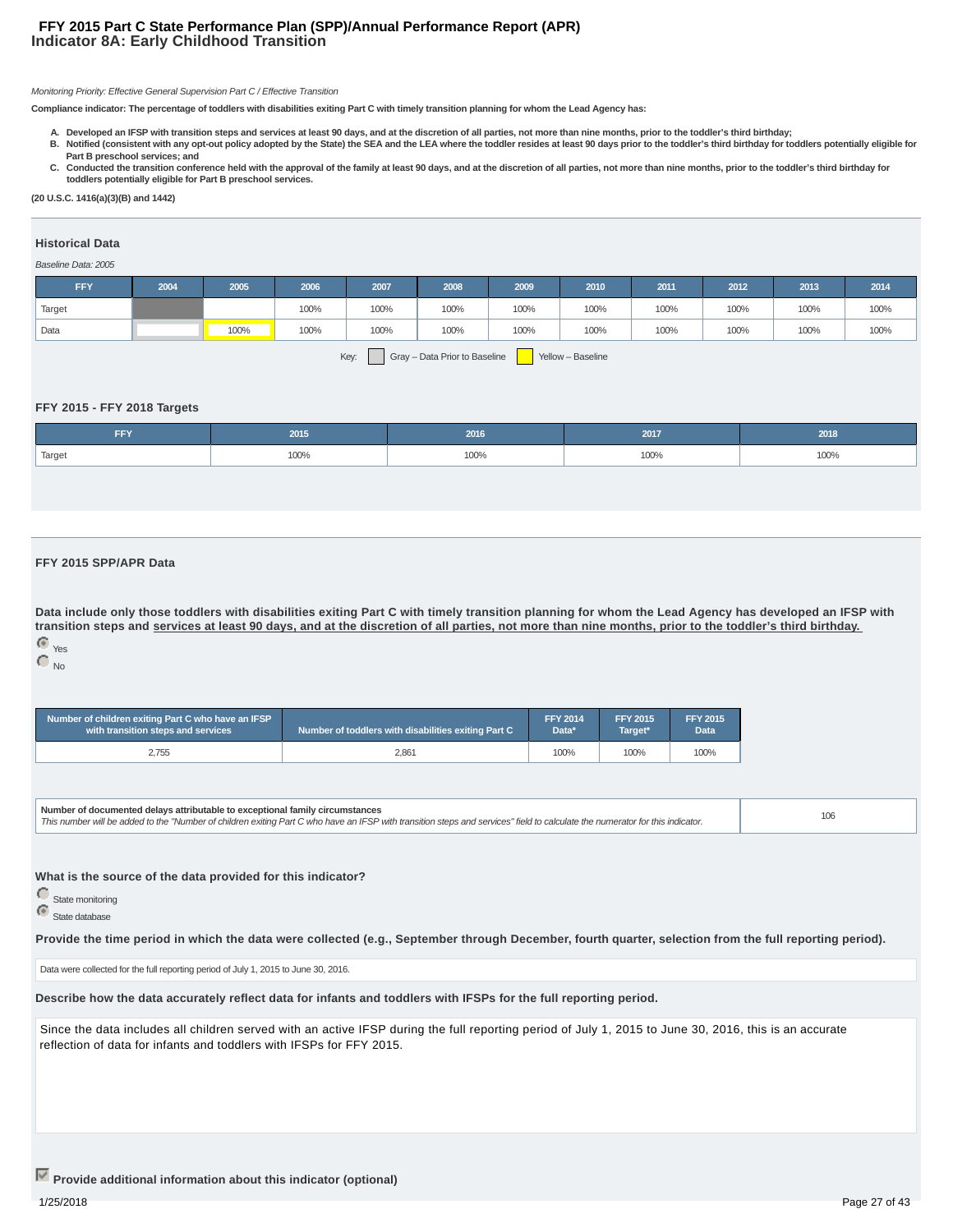<span id="page-27-0"></span>Some children referred to Part C less than 90 days before their third birthday are included in the data provided. Children found eligible for Part C between 45 and 90 days before their third birthday are considered to be potentially eligible for Part B under Kansas' definition, and had transition steps and services written into their IFSP.

Kansas has a digital IFSP which requires all portions to be completed at the time of transition. This digital IFSP is required to be used by all local Part C programs as of July 1, 2016. All programs received an IFSP review of randomly selected IFSPs during the reporting period to check those IFSPs not completed on the digital form for the existance of necessary transition steps and services.

#### **Actions required in FFY 2014 response**

#### none

Note: Any actions required in last year's response that are related to correction of findings should be responded to on the "Correction of Previous Findings of Noncompliance" page of this indicator. If your State's only actions required in last year's response are related to findings of noncompliance, a text field will not be displayed on this page.

#### **Correction of Findings of Noncompliance Identified in FFY 2014**

| <b>Findings of Noncompliance Verified as</b><br><b>Findings of Noncompliance Identified</b><br><b>Corrected Within One Year</b> |  | <b>Findings of Noncompliance Subsequently</b><br>Corrected | <b>Findings Not Yet Verified as Corrected</b> |  |  |
|---------------------------------------------------------------------------------------------------------------------------------|--|------------------------------------------------------------|-----------------------------------------------|--|--|
|                                                                                                                                 |  |                                                            |                                               |  |  |

#### **OSEP Response**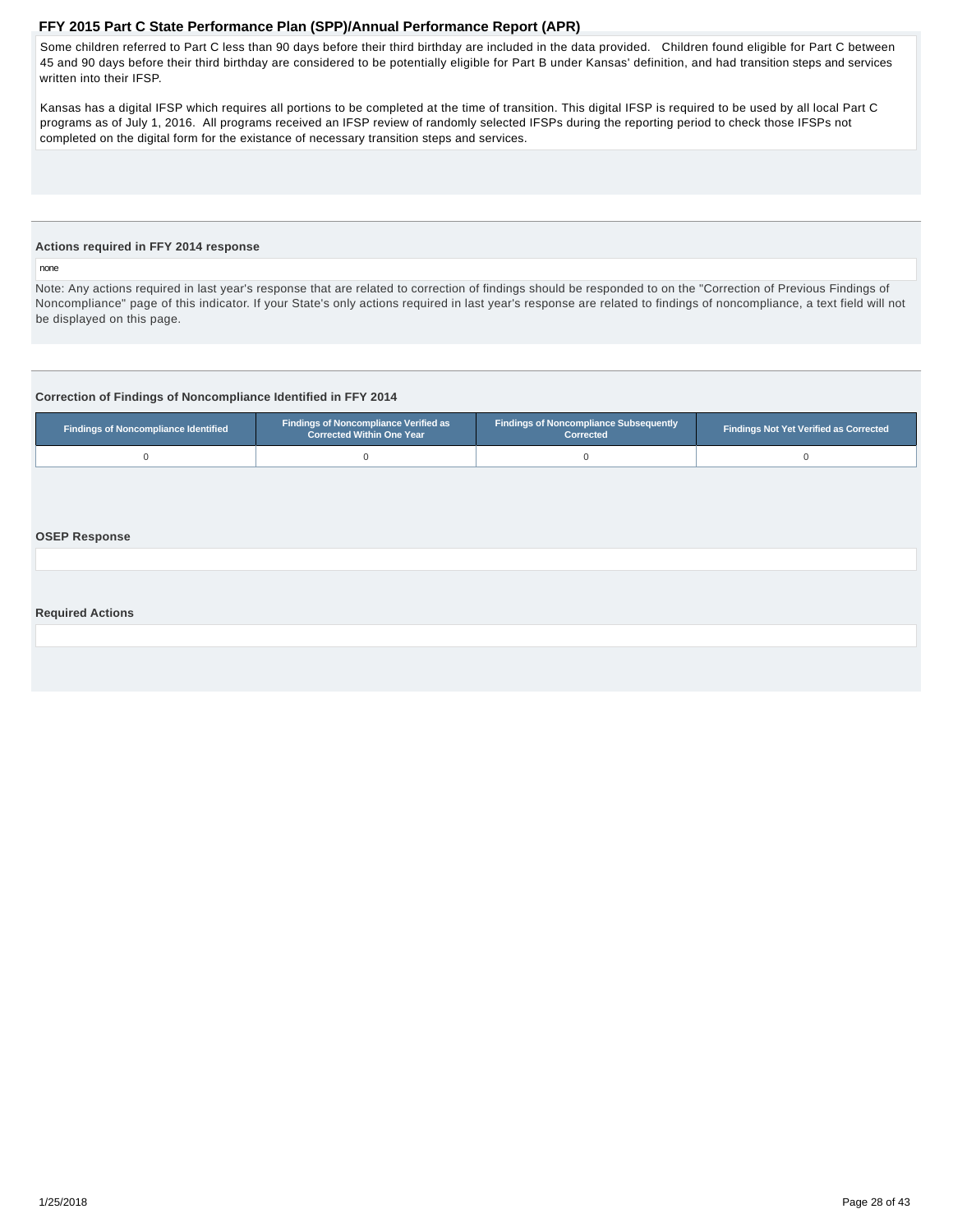#### **Indicator 8B: Early Childhood Transition FFY 2015 Part C State Performance Plan (SPP)/Annual Performance Report (APR)**

#### Monitoring Priority: Effective General Supervision Part C / Effective Transition

**Compliance indicator: The percentage of toddlers with disabilities exiting Part C with timely transition planning for whom the Lead Agency has:**

- **A. Developed an IFSP with transition steps and services at least 90 days, and at the discretion of all parties, not more than nine months, prior to the toddler's third birthday;**
- **Notified (consistent with any opt-out policy adopted by the State) the SEA and the LEA where the toddler resides at least 90 days prior to the toddler's third birthday for toddlers potentially eligible for B. Part B preschool services; and**
- C. Conducted the transition conference held with the approval of the family at least 90 days, and at the discretion of all parties, not more than nine months, prior to the toddler's third birthday for **toddlers potentially eligible for Part B preschool services.**

**(20 U.S.C. 1416(a)(3)(B) and 1442)**

#### **Historical Data**

#### Baseline Data: 2005

| <b>FFY</b> | 2004 | 2005 | 2006 | 2007 | 2008 | 2009 | 2010   | 2011   | 2012   | 2013   | 2014   |
|------------|------|------|------|------|------|------|--------|--------|--------|--------|--------|
| Target     |      |      | 100% | 100% | 100% | 100% | 100%   | 100%   | 100%   | 100%   | 100%   |
| Data       |      | 100% | 100% | 100% | 100% | 100% | 98.60% | 99.00% | 97.90% | 99.47% | 99.34% |

Key: Gray – Data Prior to Baseline Yellow – Baseline

#### **FFY 2015 - FFY 2018 Targets**

| ——     | 2015 | 2016 | 2017 | 2018 |
|--------|------|------|------|------|
| Target | 100% | 100% | 100% | 100% |

#### **FFY 2015 SPP/APR Data**

**Data include notification to both the SEA and LEA**

 Yes  $\bigcirc$ <sub>No</sub>

| Number of toddlers with disabilities exiting Part C<br>where notification to the SEA and LEA occurred at<br>least 90 days prior to their third birthday for toddlers<br>potentially eligible for Part B preschool services | Number of toddlers with disabilities exiting Part C who<br>were potentially eligible for Part B | <b>FFY 2014</b><br>Data* | <b>FFY 2015</b><br>Target* | <b>FFY 2015</b><br><b>Data</b> |
|----------------------------------------------------------------------------------------------------------------------------------------------------------------------------------------------------------------------------|-------------------------------------------------------------------------------------------------|--------------------------|----------------------------|--------------------------------|
| 2.673                                                                                                                                                                                                                      | 2.716                                                                                           | 99.34%                   | 100%                       | 98.42%                         |

| Number of parents who opted out<br>This number will be subtracted from the "Number of toddlers with disabilities exiting Part C who were potentially eligible for Part B" field to calculate the denominator for this<br>indicator |  |
|------------------------------------------------------------------------------------------------------------------------------------------------------------------------------------------------------------------------------------|--|

#### **Describe the method used to collect these data**

Kansas does not have an opt-out policy for Part B notifications.

Data is from the state's ITS database. All database records for the reporting period are included for children where notification (consistent with any opt-out policy adopted by the state) to the SEA and the LEA where the toddler resides occurred at least 90 days prior to the toddler's third birthday for toddlers potentially eligible for Part B preschool services, and less than 9 months prior to the third birthday.

Since Kansas' definition of "potentially eligible for Part B" includes children referred to Part C at least 45 days prior to their third birthday, those children are also included in the above number.

Kansas ITS enjoys a collaborative working relationship with Kansas Deparment of Education to obtain, analyze and verify data for Indicator 8b.

**Do you have a written opt-out policy? No**

#### **What is the source of the data provided for this indicator?**

State monitoring State database<br>1/25/2018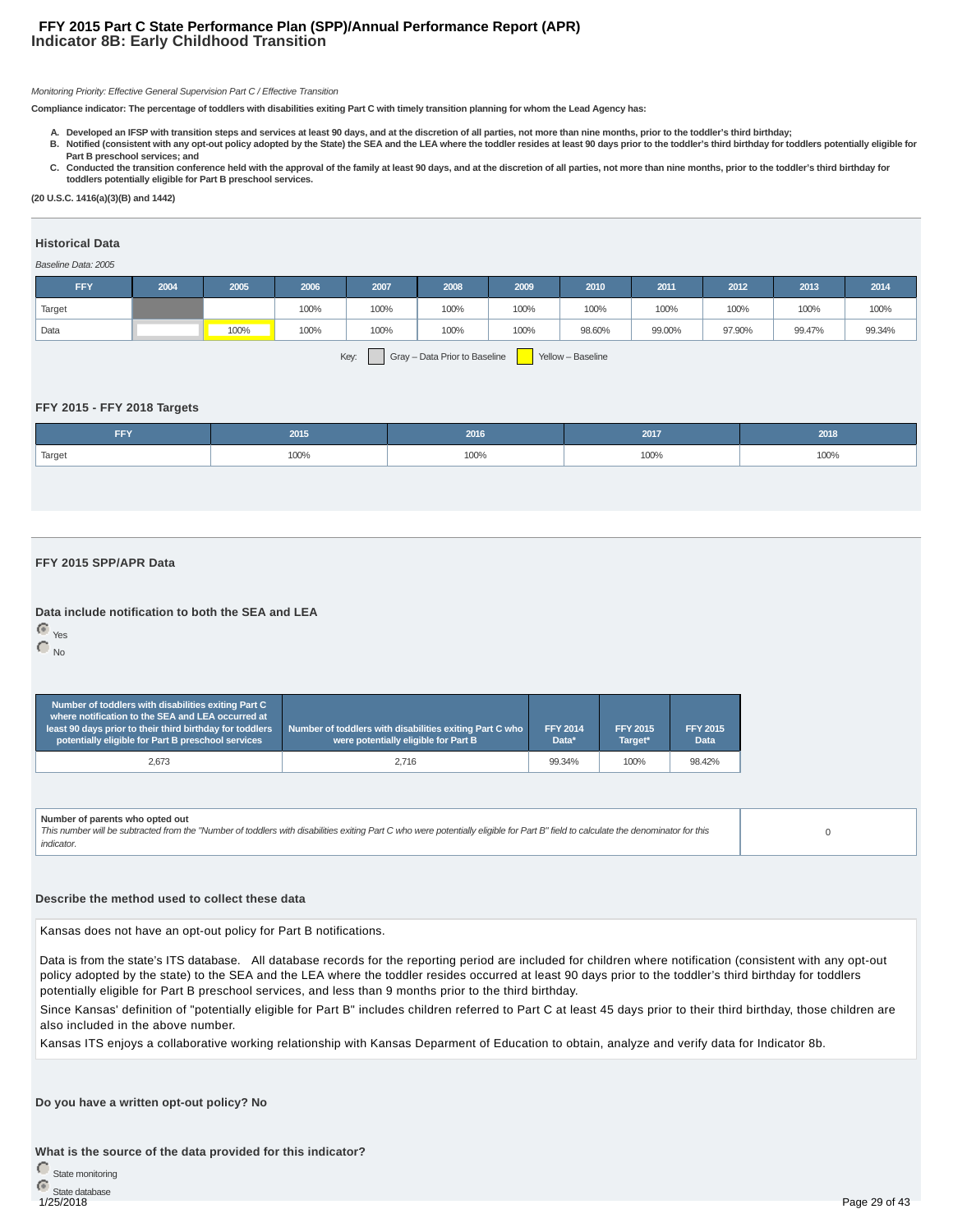FFY 2015 Part C State Performance Plan (SPP)/Annual Performance Report (APR)<br>Provide the time period in which the data were collected (e.g., September through December, fourth quarter, selection from the full reporting per

The data were collected for the full reporting period of July 1, 2015 to June 30, 2016.

**Describe how the data accurately reflect data for infants and toddlers with IFSPs for the full reporting period.**

Kansas does not have an opt-out policy for Part B notifications.

Data is from the state's ITS database. All database records for the reporting period are included for children where notification (consistent with any opt-out policy adopted by the state) to the SEA and the LEA where the toddler resides occurred at least 90 days prior to the toddler's third birthday for toddlers potentially eligible for Part B preschool services.

Since Kansas' definition of "potentially eligible for Part B" includes children referred to Part C at least 45 days prior to their third birthday, those children are also included in the above number.

Kansas ITS enjoys a collaborative working relationship with Kansas Deparment of Education to obtain, analyze and verify data for Indicator 8b.

Since all relevant records for the reporting period of July 1, 2015 to June 30, 2016 were included in the review, the data is by definition, an accurate reflection.

## **Provide additional information about this indicator (optional)**

Thirteen local tiny-k programs had 43 records where timely Part B referral was not made, but where the child was referred to Part C at least 90 days prior to the third birthday during this reporting period. Findings were issued to all thirteen programs, with either a corrective action plan requirement or a finding and release issued, based on a review of subsequent data from the ITS database. Individual correction was verified on each of the 43 records. This number is an increase from the 16 records found noncompliant in FFY 2014.

#### **Actions required in FFY 2014 response**

#### none

Note: Any actions required in last year's response that are related to correction of findings should be responded to on the "Correction of Previous Findings of Noncompliance" page of this indicator. If your State's only actions required in last year's response are related to findings of noncompliance, a text field will not be displayed on this page.

#### **Correction of Findings of Noncompliance Identified in FFY 2014**

| Findings of Noncompliance Verified as<br><b>Findings of Noncompliance Identified</b><br>Corrected Within One Year |  | <b>Findings of Noncompliance Subsequently</b><br>Corrected | <b>Findings Not Yet Verified as Corrected</b> |  |  |
|-------------------------------------------------------------------------------------------------------------------|--|------------------------------------------------------------|-----------------------------------------------|--|--|
|                                                                                                                   |  |                                                            |                                               |  |  |

#### **FFY 2014 Findings of Noncompliance Verified as Corrected**

Describe how the State verified that the source of noncompliance is correctly implementing the regulatory requirements

As noted in the monitoring plan and noncompliance procedure, revised in September 2014, the state has a documented process which verifies each EIS program with noncompliance is correctly implementing the specific regulatory requirements based on a review of subsequent data from the state data system, and has corrected each individual case of noncompliance, unless the child is no longer within the jurisdiction of the EIS program, consistent with OSEP Memo 09-02. Kansas ITS determines this to be true through the following process:

- Noncompliance is formally identified and reported through the state's monitoring process. Most noncompliance is evident through data reports generated from the state's infant-toddler database, or through the semi-annual report process. In some instances, noncompliance is identified through parent surveys, complaints, local/peer feedback, and related data reports.
- Following the formal identification and finding, findings letters are issued, generally accompanied by the requirement to enter into a corrective action plan. These plans can include imposition of the submission of monthly reports on changes implemented, the requirement to perform a root cause analysis, and/or submission of new internal policies or procedures to ensure compliance. Kansas ITS monitors a series of subsequent data reports to ensure that the prescribed corrective action is occurring and is effective.
- A quarterly review of the infant-toddler database by Kansas ITS staff includes a review of timelines related to the provision of timely transition planning. Pre-finding notices may be issued to programs with noncompliant records found through these reviews.
- Further evidence of program performance relative to transition planning is obtained through 1) the biennial randomly- selected parent survey, 2) the biennial statewide provider survey, and 3) the annual random IFSP review. Due to the change in the family survey used by Kansas, and the improved reliability of that survey, Kansas is reviewing whether the first method mentioned may no longer be necessary.

Kansas ITS proactively addresses transition processes and requirements through the provision of on-going training and technical assistance provided to all EIS programs in face-to-face meetings, by phone or email. In FFY15, all EIS program coordinators met quarterly with staff from the State office and KITS, the state's technical assistance provider. The Family Service Coordinators were provided transition training at their annual meeting, and any service provider can receive direct assistance by calling or emailing the State office or KITS.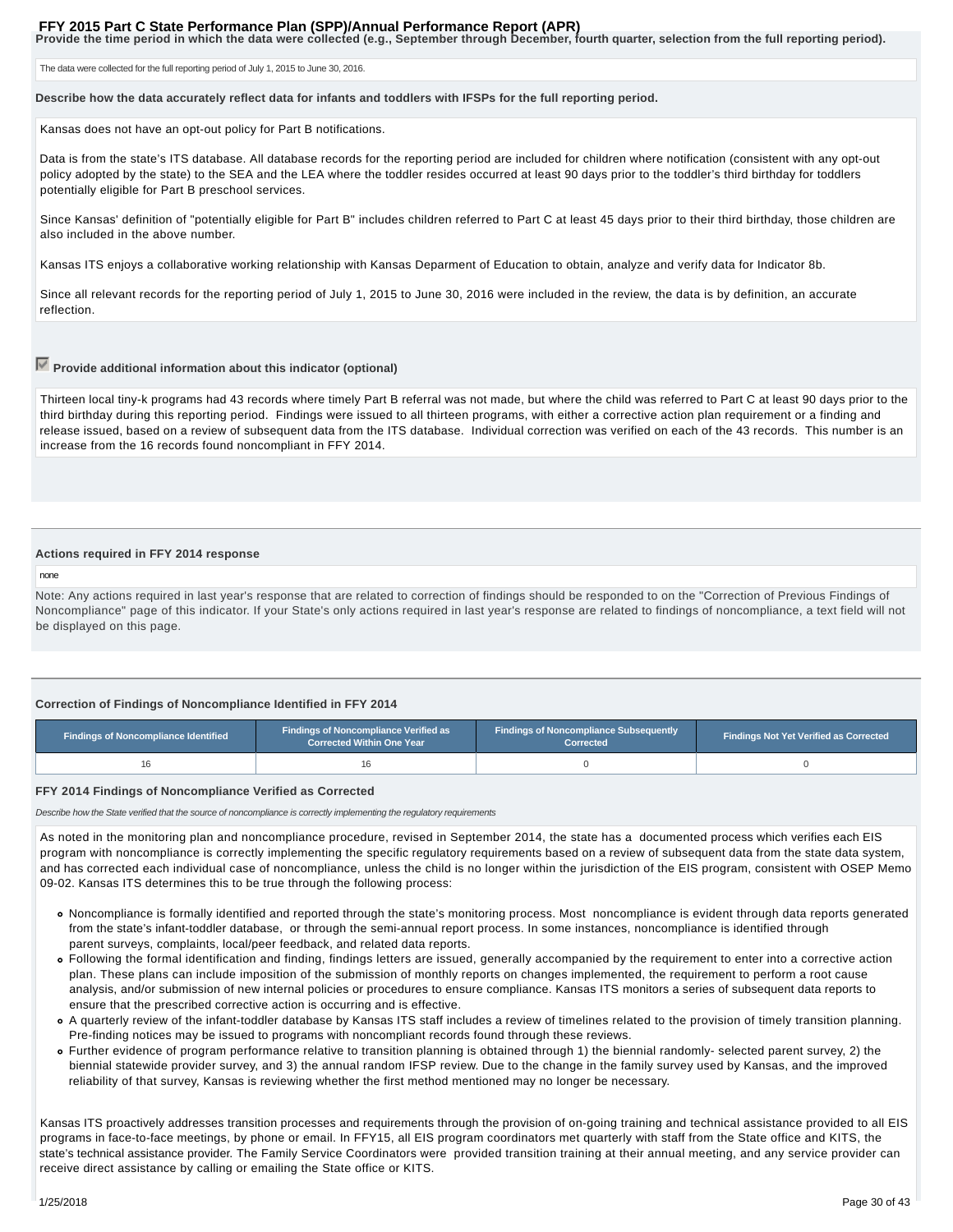<span id="page-30-0"></span>Kansas ITS expects this indicator to achieve 100% compliance.

The monitoring and noncompliance procedures are part of the publically-available statewide procedure manual, found on the agency's web site. Additional standardized management reports have been developed using the existing data system, and are available to both the state staff and to local programs for periodic internal review.

Describe how the State verified that each individual case of noncompliance was corrected

As noted in the monitoring plan and noncompliance procedure, revised in September 2014, the state has a documented process which verifies each EIS program with noncompliance is correctly implementing the specific regulatory requirements based on a review of subsequent data from the state data system, and has corrected each individual case of noncompliance, unless the child is no longer within the jurisdiction of the EIS program, consistent with OSEP Memo 09-02. Kansas ITS determines this to be true through the following process:

- Noncompliance is formally identified and reported through the state's monitoring process. Most noncompliance is evident through data reports generated from the state's infant-toddler database, or through the semi-annual report process. In some instances, noncompliance is identified through parent surveys, complaints, local/peer feedback, and related data reports.
- Following the formal identification and finding, findings letters are issued, generally accompanied by the requirement to enter into a corrective action plan. These plans can include imposition of the submission of monthly reports on changes implemented, the requirement to perform a root cause analysis, and/or submission of new internal policies or procedures to ensure compliance. Kansas ITS monitors a series of subsequent data reports to ensure that the prescribed corrective action is occurring and is effective.
- A quarterly review of the infant-toddler database by Kansas ITS staff includes a review of timelines related to the provision of timely transition planning. Pre-finding notices may be issued to programs with noncompliant records found through these reviews.
- Further evidence of program performance relative to transition planning is obtained through 1) the biennial randomly- selected parent survey, 2) the biennial statewide provider survey, and 3) the annual random IFSP review. Due to the change in the family survey used by Kansas, and the improved reliability of that survey, Kansas is reviewing whether the first method mentioned may no longer be necessary.

Kansas ITS proactively addresses transition processes and requirements through the provision of on-going training and technical assistance provided to all EIS programs in face-to-face meetings, by phone or email. In FFY15, all EIS program coordinators met quarterly with staff from the State office and KITS, the state's technical assistance provider. The Family Service Coordinators were provided transition training at their annual meeting, and any service provider can receive direct assistance by calling or emailing the State office or KITS.

Kansas ITS expects this indicator to achieve 100% compliance.

The monitoring and noncompliance procedures are part of the publically-available statewide procedure manual, found on the agency's web site. Additional standardized management reports have been developed using the existing data system, and are available to both the state staff and to local programs for internal periodic review.

#### **OSEP Response**

Because the State reported less than 100% compliance for FFY 2015, the State must report on the status of correction of noncompliance identified in FFY 2015 for this indicator. When reporting on the correction of noncompliance, the State must report, in the FFY 2016 SPP/APR, that it has verified that each EIS program or provider with noncompliance identified in FFY 2015 for this indicator: (1) is correctly implementing the specific regulatory requirements (i.e., achieved 100% compliance) based on a review of updated data such as data subsequently collected through on-site monitoring or a State data system; and (2) has corrected each individual case of noncompliance, unless the child is no longer within the jurisdiction of the EIS program or provider, consistent with OSEP Memo 09-02. In the FFY 2016 SPP/APR, the State must describe the specific actions that were taken to verify the correction.

If the State did not identify any findings of noncompliance in FFY 2015, although its FFY 2015 data reflect less than 100% compliance, provide an explanation of why the State did not identify any findings of noncompliance FFY 2015.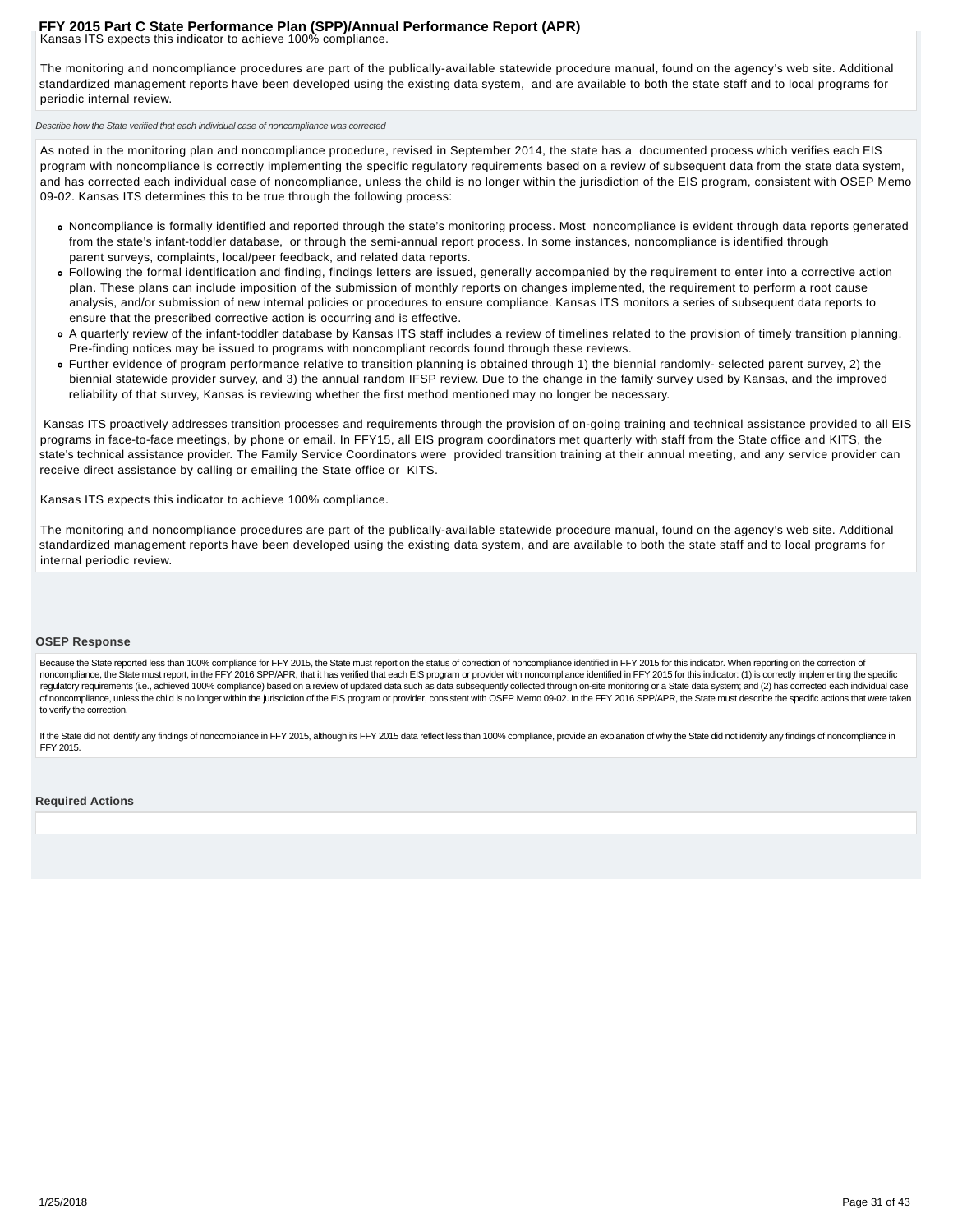#### **Indicator 8C: Early Childhood Transition FFY 2015 Part C State Performance Plan (SPP)/Annual Performance Report (APR)**

#### Monitoring Priority: Effective General Supervision Part C / Effective Transition

**Compliance indicator: The percentage of toddlers with disabilities exiting Part C with timely transition planning for whom the Lead Agency has:**

- **A. Developed an IFSP with transition steps and services at least 90 days, and at the discretion of all parties, not more than nine months, prior to the toddler's third birthday;**
- **Notified (consistent with any opt-out policy adopted by the State) the SEA and the LEA where the toddler resides at least 90 days prior to the toddler's third birthday for toddlers potentially eligible for B. Part B preschool services; and**
- C. Conducted the transition conference held with the approval of the family at least 90 days, and at the discretion of all parties, not more than nine months, prior to the toddler's third birthday for **toddlers potentially eligible for Part B preschool services.**

**(20 U.S.C. 1416(a)(3)(B) and 1442)**

#### **Historical Data**

#### Baseline Data: 2005

| <b>FFY</b> | 2004 | 2005 | 2006 | 2007 | 2008 | 2009 | 2010   | 2011   | 2012   | 2013   | 2014   |
|------------|------|------|------|------|------|------|--------|--------|--------|--------|--------|
| Target     |      |      | 100% | 100% | 100% | 100% | 100%   | 100%   | 100%   | 100%   | 100%   |
| Data       |      | 100% | 100% | 100% | 100% | 100% | 42.30% | 99.20% | 98.30% | 98.71% | 99.70% |

Key: Gray – Data Prior to Baseline Yellow – Baseline

#### **FFY 2015 - FFY 2018 Targets**

| <b>CCV</b><br>. | 2015 | 2016 | 2017 | 2018           |
|-----------------|------|------|------|----------------|
| Target          | 100% | UU70 | 100% | 100%<br>$\sim$ |

#### **FFY 2015 SPP/APR Data**

**Data reflect only those toddlers for whom the Lead Agency has conducted the transition conference held with the approval of the family at least 90 days, and at the discretion of all parties, not more than nine months, prior to the toddler's third birthday for toddlers potentially eligible for Part B preschool services**

# Yes

 $\bigcirc$ <sub>No</sub>

| Number of toddlers with disabilities exiting Part C<br>where the transition conference occurred at least 90<br>days, and at the discretion of all parties at least nine<br>months prior to the toddler's third birthday for<br>toddlers potentially eligible for Part B | Number of toddlers with disabilities exiting Part C who<br>were potentially eligible for Part B | <b>FFY 2014</b><br>Data* | <b>FFY 2015</b><br>Target* | <b>FFY 2015</b><br>Data |
|-------------------------------------------------------------------------------------------------------------------------------------------------------------------------------------------------------------------------------------------------------------------------|-------------------------------------------------------------------------------------------------|--------------------------|----------------------------|-------------------------|
| 2.380                                                                                                                                                                                                                                                                   | 2.716                                                                                           | 99.70%                   | 100%                       | 99.51%                  |

| Number of toddlers for whom the parent did not provide approval for the transition conference<br>This number will be subtracted from the "Number of toddlers with disabilities exiting Part C who were potentially eligible for Part B" field to calculate the denominator for this<br>indicator.                                                                                                                                      | 89  |
|----------------------------------------------------------------------------------------------------------------------------------------------------------------------------------------------------------------------------------------------------------------------------------------------------------------------------------------------------------------------------------------------------------------------------------------|-----|
| Number of documented delays attributable to exceptional family circumstances<br>This number will be added to the "Number of toddlers with disabilities exiting Part C where the transition conference occurred at least 90 days, and at the discretion of all parties<br>at least nine months prior to the toddler's third birthday for toddlers potentially eligible for Part B" field to calculate the numerator for this indicator. | 234 |

#### **What is the source of the data provided for this indicator?**

State monitoring **C** State database

**Provide the time period in which the data were collected (e.g., September through December, fourth quarter, selection from the full reporting period).**

The data were collected for the full reporting period of July 1, 2015 to June 30, 2016.

**Describe how the data accurately reflect data for infants and toddlers with IFSPs for the full reporting period.**

Since all records for the full reporting period of July 1, 2015 to June 30, 2016 were collected, the results by definition accurately reflect data for infants and toddlers with IFSPs for this reporting period.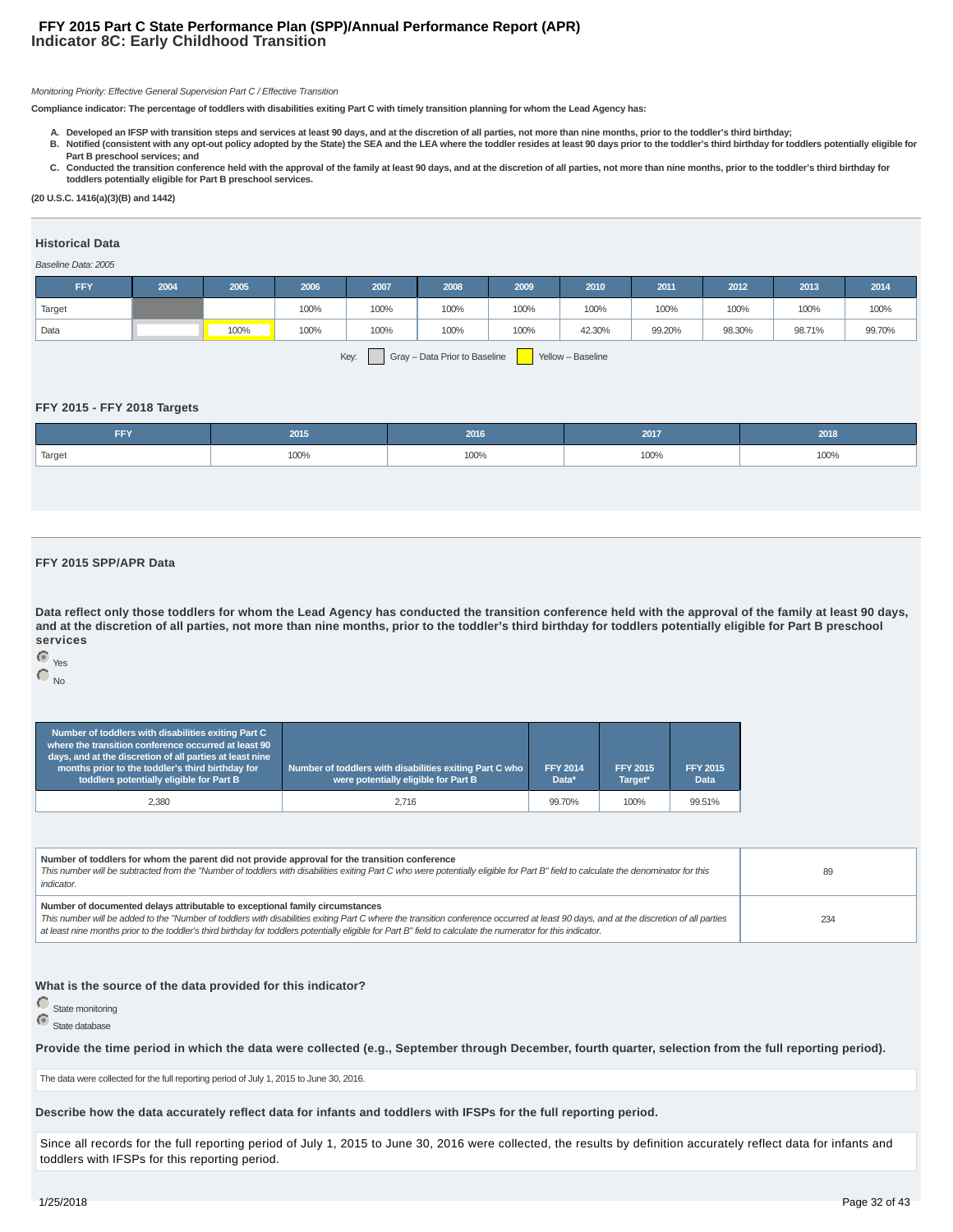**Provide additional information about this indicator (optional)**

Of the transition conferences held during this reporting period, 247 of them were held less than 90 days before the child's third birthday. Of these delayed records, 234 had exceptional family circumstance reasons for the delay.

Five tiny-k programs had 13 records where there was a delayed transition conference without an exceptional famiy circumstance reason. Each program had a finding issued, with either a corrective action plan imposed, or a finding and release issued, depending on the review of subsequent data from the ITS database. Correction of each of the 13 records was verified through a data review.

#### **Actions required in FFY 2014 response**

#### none

Note: Any actions required in last year's response that are related to correction of findings should be responded to on the "Correction of Previous Findings of Noncompliance" page of this indicator. If your State's only actions required in last year's response are related to findings of noncompliance, a text field will not be displayed on this page.

#### **Correction of Findings of Noncompliance Identified in FFY 2014**

| Findings of Noncompliance Verified as<br><b>Findings of Noncompliance Identified</b><br><b>Corrected Within One Year</b> |  | Findings of Noncompliance Subsequently<br>Corrected | <b>Findings Not Yet Verified as Corrected</b> |
|--------------------------------------------------------------------------------------------------------------------------|--|-----------------------------------------------------|-----------------------------------------------|
|                                                                                                                          |  | nul                                                 |                                               |

#### **FFY 2014 Findings of Noncompliance Verified as Corrected**

Describe how the State verified that the source of noncompliance is correctly implementing the regulatory requirements

As noted in the monitoring plan and noncompliance procedure, revised in September 2014, the state has a documented process which verifies each EIS program with noncompliance is correctly implementing the specific regulatory requirements based on a review of subsequent data from the state data system, and has corrected each individual case of noncompliance, unless the child is no longer within the jurisdiction of the EIS program, consistent with OSEP Memo 09-02. Kansas ITS determines this to be true through the following process:

- Noncompliance is formally identified and reported through the state's monitoring process. Most noncompliance is evident through data reports generated from the state's infant-toddler database, or through the semi-annual report process. In some instances, noncompliance is identified through parent surveys, complaints, local/peer feedback, and related data reports.
- Following the formal identification and finding, findings letters are issued, generally accompanied by the requirement to enter into a corrective action plan. These plans can include imposition of the submission of monthly reports on changes implemented, the requirement to perform a root cause analysis, and/or submission of new internal policies or procedures to ensure compliance. Kansas ITS monitors a series of subsequent data reports to ensure that the prescribed corrective action is occurring and is effective.
- A quarterly review of the infant-toddler database by Kansas ITS staff includes a review of timelines related to the provision of timely transition conferences. Pre-finding notices may be issued to programs with noncompliant records found through these reviews.
- Further evidence of program performance relative to transition processes is obtained through 1) the biennial randomly- selected parent survey, 2) the biennial statewide provider survey, and 3) the annual random IFSP review. Due to the change in the family survey used by Kansas, and the improved reliability of that survey, Kansas is reviewing whether the first method mentioned may no longer be necessary.

Kansas ITS proactively addresses transition processes and requirements through the provision of on-going training and technical assistance provided to all EIS programs in face-to-face meetings, by phone or email. In FFY15, all EIS program coordinators met quarterly with staff from the State office and KITS, the state's technical assistance provider. The Family Service Coordinators were provided transition training at their annual meeting, and any service provider can receive direct assistance by calling or emailing the State office or KITS.

Kansas ITS expects this indicator to achieve 100% compliance. Exceptional family circumstances for delayed transition conferences are collected by the ITS database, and should be provided for all conferences not completed in a timely manner. Justifications unrelated to exceptional family circumstances, such as staff errors, holiday breaks, and Part C staff scheduling difficulties, are identified by state staff and result in issuance of a finding to the local program. Such occurrences are a small percentage of the total transition conferences.

The monitoring and noncompliance procedures are part of the publically-available statewide procedure manual, found on the agency's web site. Additional standardized management reports have been developed using the existing data system, and are available to both the state staff and to local programs for periodic internal review.

Describe how the State verified that each individual case of noncompliance was corrected

As noted in the monitoring plan and noncompliance procedure, revised in September 2014, the state has a documented process which verifies each EIS program with noncompliance is correctly implementing the specific regulatory requirements based on a review of subsequent data from the state data system, and has corrected each individual case of noncompliance, unless the child is no longer within the jurisdiction of the EIS program, consistent with OSEP Memo 09-02. Kansas ITS determines this to be true through the following process:

- Noncompliance is formally identified and reported through the state's monitoring process. Most noncompliance is evident through data reports generated from the state's infant-toddler database, or through the semi-annual report process. In some instances, noncompliance is identified through parent surveys, complaints, local/peer feedback, and related data reports.
- Following the formal identification and finding, findings letters are issued, generally accompanied by the requirement to enter into a corrective action 1/25/2018 Page 33 of 43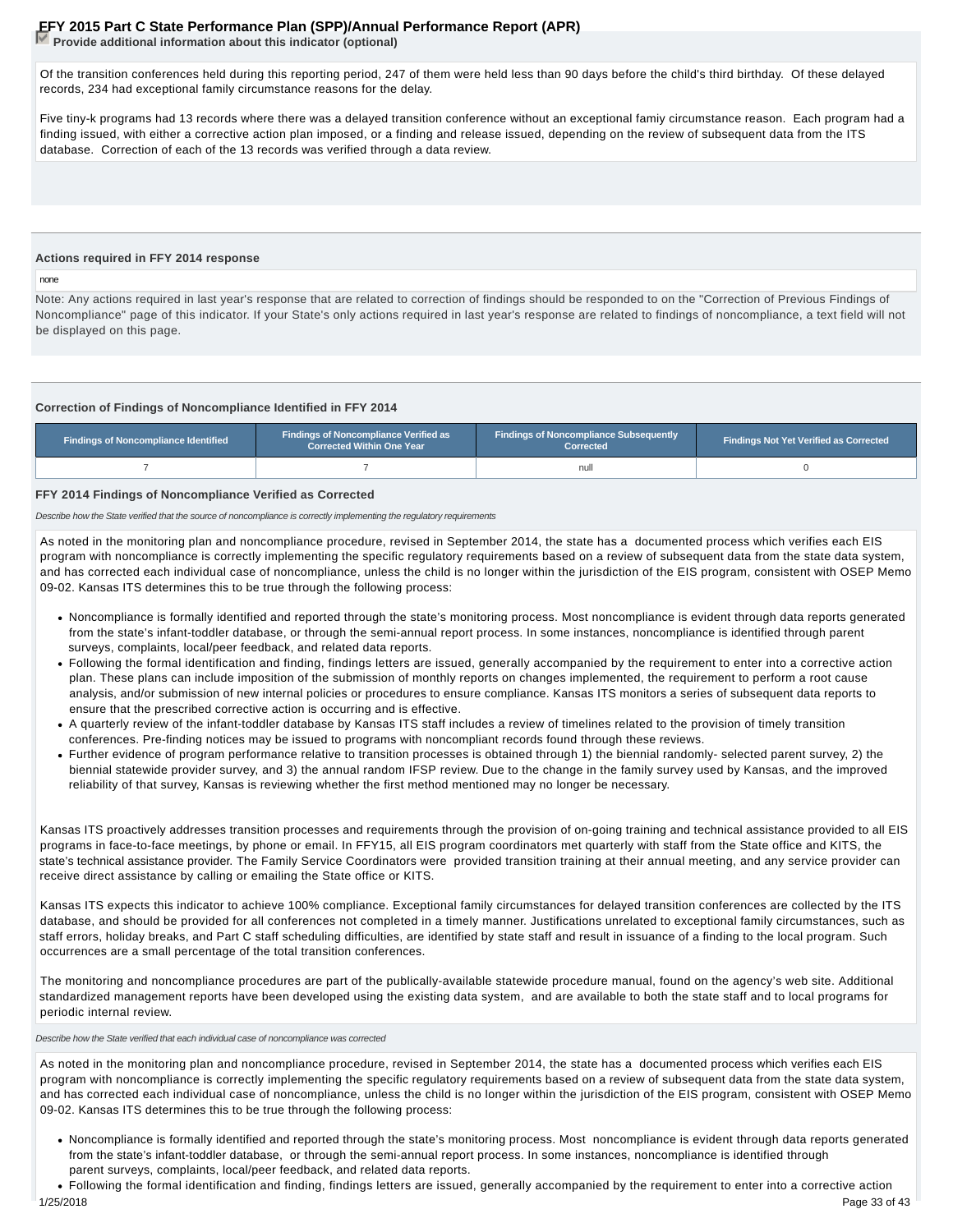<span id="page-33-0"></span>plan. These plans can include imposition of the submission of monthly reports on changes implemented, the requirement to perform a root cause analysis, and/or submission of new internal policies or procedures to ensure compliance. Kansas ITS monitors a series of subsequent data reports to ensure that the prescribed corrective action is occurring and is effective.

- A quarterly review of the infant-toddler database by Kansas ITS staff includes a review of timelines related to the provision of timely transition conferences. Pre-finding notices may be issued to programs with noncompliant records found through these reviews.
- Further evidence of program performance relative to transition processes is obtained through 1) the biennial randomly- selected parent survey, 2) the biennial statewide provider survey, and 3) the annual random IFSP review. Due to the change in the family survey used by Kansas, and the improved reliability of that survey, Kansas is reviewing whether the first method mentioned may no longer be necessary.

Kansas ITS proactively addresses transition processes and requirements through the provision of on-going training and technical assistance provided to all EIS programs in face-to-face meetings, by phone or email. In FFY15, all EIS program coordinators met quarterly with staff from the State office and KITS, the state's technical assistance provider. The Family Service Coordinators were provided transition training at their annual meeting, and any service provider can receive direct assistance by calling or emailing the State office or KITS.

Kansas ITS expects this indicator to achieve 100% compliance. Exceptional family circumstances for delayed transition conferences are collected by the ITS database, and should be provided for all conferences not completed in a timely manner. Justifications unrelated to exceptional family circumstances, such as staff errors, holiday breaks, and Part C staff scheduling difficulties, are identified by state staff and result in issuance of a finding to the local program. Such occurrences are a small percentage of the total transition conferences.

The monitoring and noncompliance procedures are part of the publically-available statewide procedure manual, found on the agency's web site. Additional standardized management reports have been developed using the existing data system, and are available to both the state staff and to local programs for periodic internal review.

#### **OSEP Response**

Because the State reported less than 100% compliance for FFY 2015, the State must report on the status of correction of noncompliance identified in FFY 2015 for this indicator. When reporting on the correction of noncompliance, the State must report, in the FFY 2016 SPP/APR, that it has verified that each EIS program or provider with noncompliance identified in FFY 2015 for this indicator: (1) is correctly implementing the specific regulatory requirements (i.e., achieved 100% compliance) based on a review of updated data such as data subsequently collected through on-site monitoring or a State data system; and (2) has corrected each individual case of noncompliance, unless the child is no longer within the jurisdiction of the EIS program or provider, consistent with OSEP Memo 09-02. In the FFY 2016 SPP/APR, the State must describe the specific actions that were taken to verify the correction.

If the State did not identify any findings of noncompliance in FFY 2015, although its FFY 2015 data reflect less than 100% compliance, provide an explanation of why the State did not identify any findings of noncompliance FFY 2015.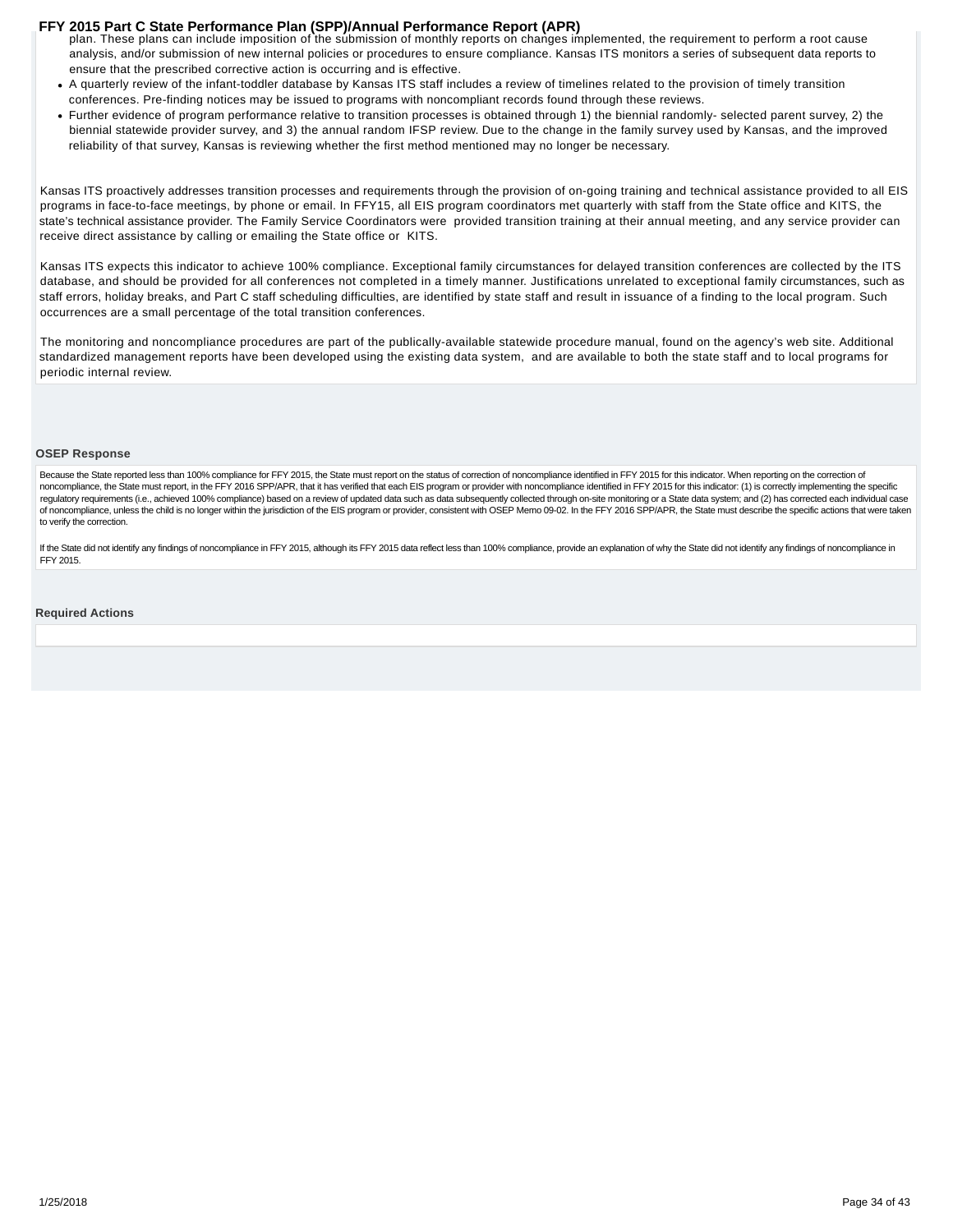#### **Indicator 9: Resolution Sessions FFY 2015 Part C State Performance Plan (SPP)/Annual Performance Report (APR)**

Monitoring Priority: Effective General Supervision Part C / General Supervision

**Results indicator: Percent of hearing requests that went to resolution sessions that were resolved through resolution session settlement agreements (applicable if Part B due process procedures are adopted).**

#### **(20 U.S.C. 1416(a)(3)(B) and 1442)**

#### **Historical Data**

| Baseline Data:                                                                |      |      |      |      |      |      |      |      |      |      |      |
|-------------------------------------------------------------------------------|------|------|------|------|------|------|------|------|------|------|------|
| <b>FFY</b>                                                                    | 2004 | 2005 | 2006 | 2007 | 2008 | 2009 | 2010 | 2011 | 2012 | 2013 | 2014 |
| Target $\geq$                                                                 |      |      |      |      |      |      |      |      |      |      |      |
| Data                                                                          |      |      |      |      |      |      |      |      |      |      |      |
| Gray – Data Prior to Baseline<br>Yellow - Baseline Blue - Data Update<br>Key: |      |      |      |      |      |      |      |      |      |      |      |

#### **FFY 2015 - FFY 2018 Targets**

| FFY           | 2015 | 2016 | 2017 | 2018 |
|---------------|------|------|------|------|
| Target $\geq$ |      |      |      |      |
|               |      | Key: |      |      |

#### **Targets: Description of Stakeholder Input**

Kansas operates under Part C procedures.

No stakeholder input was necessary for this indicator, due to its inapplicability.

#### **Prepopulated Data**

| <b>Source</b>                                                                                          | <b>Date</b> | <b>Description</b>                                                       | <b>Data</b> | <b>Overwrite Data</b> |
|--------------------------------------------------------------------------------------------------------|-------------|--------------------------------------------------------------------------|-------------|-----------------------|
| SY 2015-16 EMAPS IDEA Part C Dispute<br>Resolution Survey; Section C: Due<br><b>Process Complaints</b> | 11/2/2016   | 3.1(a) Number resolution sessions resolved through settlement agreements | n           | null                  |
| SY 2015-16 EMAPS IDEA Part C Dispute<br>Resolution Survey; Section C: Due<br><b>Process Complaints</b> | 11/2/2016   | 3.1 Number of resolution sessions                                        |             | null                  |

#### **FFY 2015 SPP/APR Data**

| 3.1(a) Number resolution sessions resolved<br>through settlement agreements |  | 3.1 Number of resolution sessions | <b>FFY 2014</b><br>Data* | FFY 2015 Target* | <b>FFY 2015</b><br>Data <sup>1</sup> |
|-----------------------------------------------------------------------------|--|-----------------------------------|--------------------------|------------------|--------------------------------------|
|                                                                             |  |                                   |                          |                  |                                      |

#### **Actions required in FFY 2014 response**

none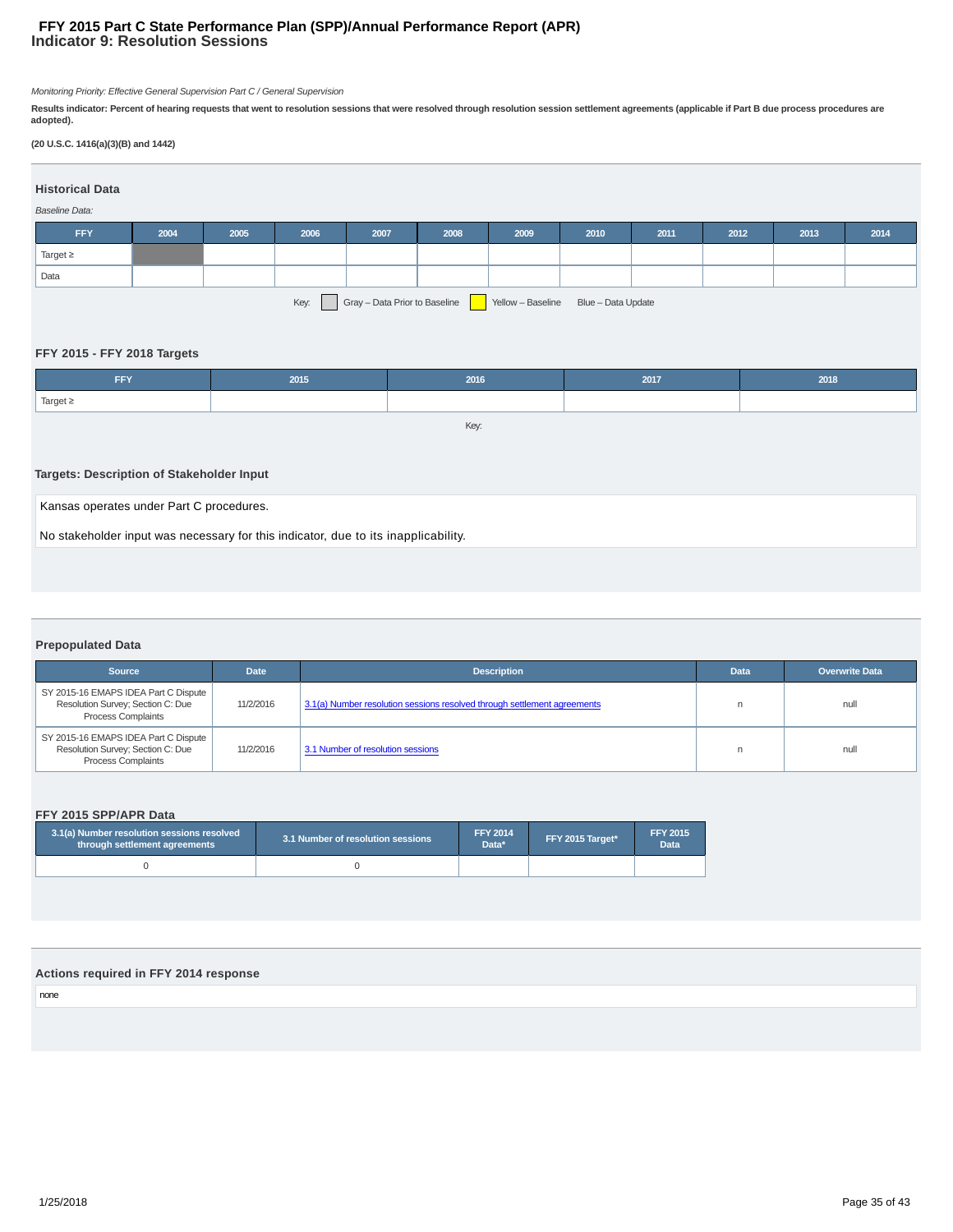#### <span id="page-35-0"></span>**OSEP Response**

This indicator is not applicable to the State.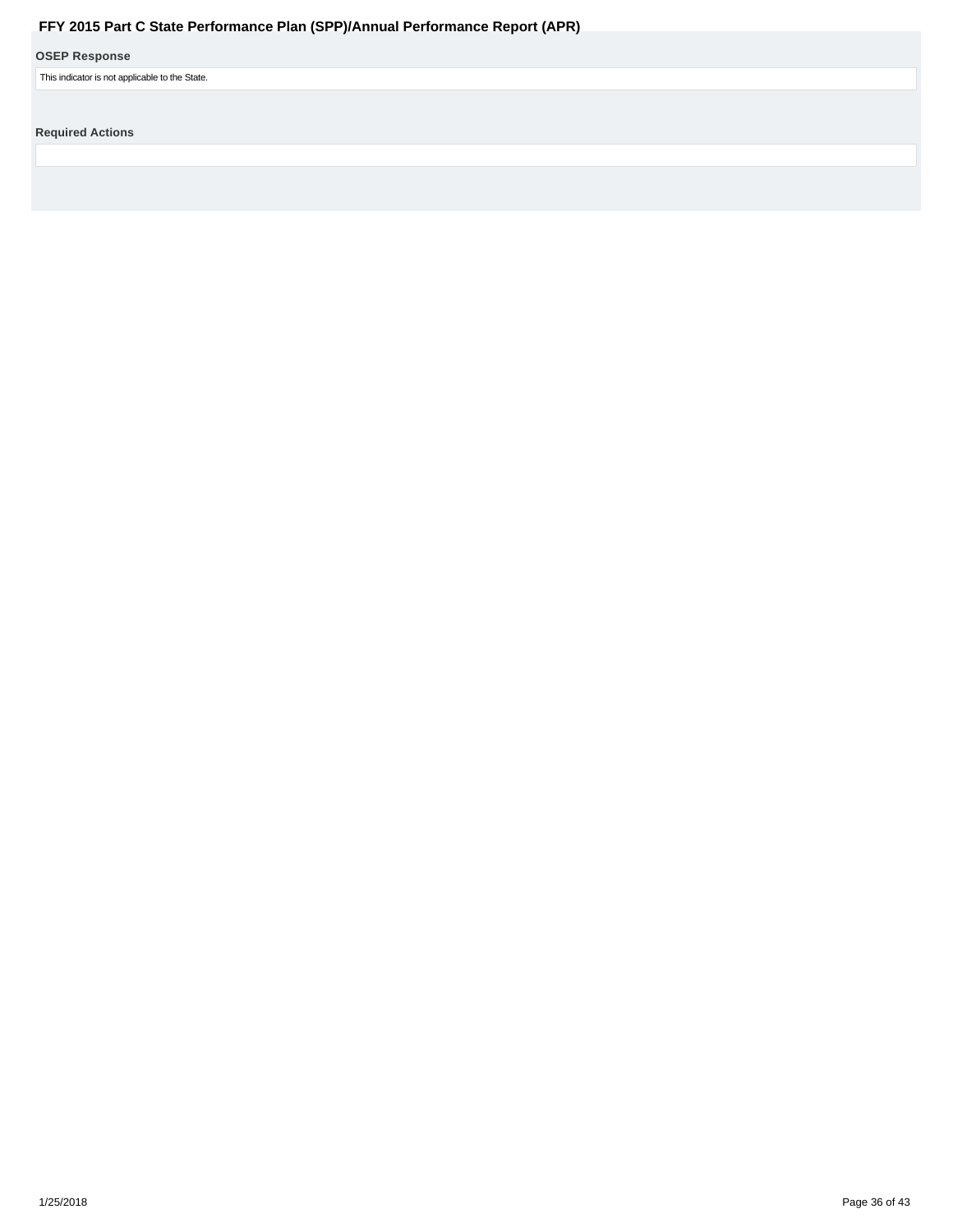## **Indicator 10: Mediation FFY 2015 Part C State Performance Plan (SPP)/Annual Performance Report (APR)**

Monitoring Priority: Effective General Supervision Part C / General Supervision

**Results indicator: Percent of mediations held that resulted in mediation agreements.**

#### **(20 U.S.C. 1416(a)(3)(B) and 1442)**

| <b>Historical Data</b>                                                           |      |      |      |      |      |      |      |      |      |      |      |
|----------------------------------------------------------------------------------|------|------|------|------|------|------|------|------|------|------|------|
| Baseline Data: 2005                                                              |      |      |      |      |      |      |      |      |      |      |      |
| <b>FFY</b>                                                                       | 2004 | 2005 | 2006 | 2007 | 2008 | 2009 | 2010 | 2011 | 2012 | 2013 | 2014 |
| Target $\geq$                                                                    |      |      |      |      |      |      |      |      |      |      |      |
| Data                                                                             |      |      |      |      | 100% |      |      |      |      |      |      |
| Gray - Data Prior to Baseline<br>Yellow - Baseline<br>Blue - Data Update<br>Key: |      |      |      |      |      |      |      |      |      |      |      |

#### **FFY 2015 - FFY 2018 Targets**

| FFY           | 2015 | 2016 | 2017 | 2018 |  |  |  |  |  |
|---------------|------|------|------|------|--|--|--|--|--|
| Target $\geq$ |      |      |      |      |  |  |  |  |  |
| Key           |      |      |      |      |  |  |  |  |  |

#### **Targets: Description of Stakeholder Input**

No target has been established for this indicator. Kansas recorded no mediation requests during the applicable reporting period.

Historically, Kansas has had a low number of mediation requests, with none registered during the reporting period. Kansas trained three additional mediators during the early portion of FFY 2013, in order to have a more current list of trained mediators, and has provided other training over the past two years to assist local tiny-k programs in conflict resolution and to educate them on the available mediation process.

Kansas, during the FFY 2010 reporting period, revised the procedural safeguards and due process procedures, along with the public information material. The materials were revised again during the 2011 and 2012 reporting periods to reflect the new Part C regulatory language. These revised procedures utilize the Part C requirements. Specific information on the available processes is included in all revised informational material created for use by parents and the local tiny-k programs. These materials are available on the Kansas ITS web site. The materials outline that a party may request medication at any time by submitting the request to KDHE/ Kansas ITS.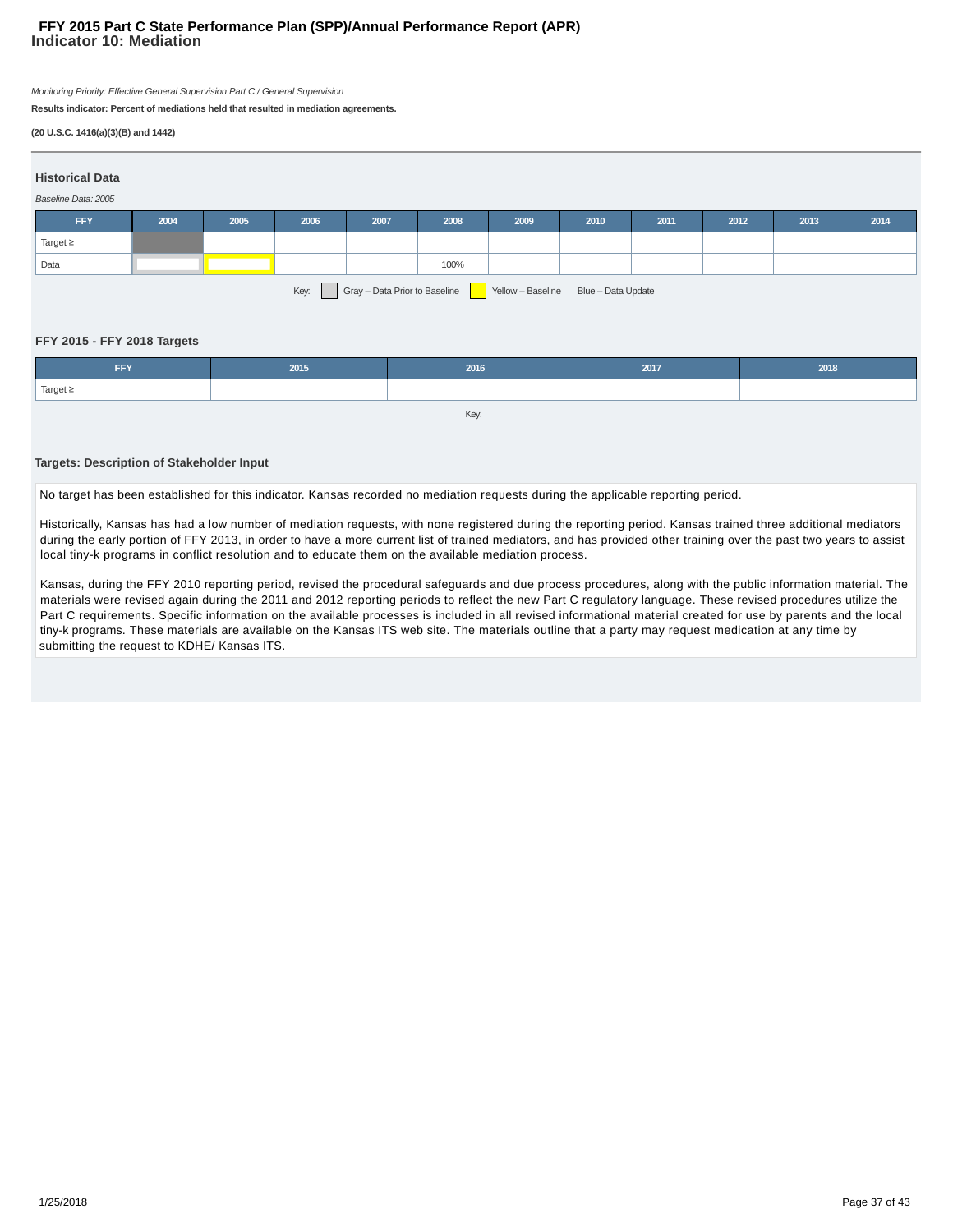#### <span id="page-37-0"></span>**Prepopulated Data**

| <b>Source</b>                                                                               | <b>Description</b><br><b>Date</b> |                                                                     | <b>Data</b> | <b>Overwrite Data</b> |
|---------------------------------------------------------------------------------------------|-----------------------------------|---------------------------------------------------------------------|-------------|-----------------------|
| SY 2015-16 EMAPS IDEA Part C Dispute<br>Resolution Survey; Section B: Mediation<br>Requests | 11/2/2016                         | 2.1.a.i Mediations agreements related to due process complaints     | n           | null                  |
| SY 2015-16 EMAPS IDEA Part C Dispute<br>Resolution Survey; Section B: Mediation<br>Requests | 11/2/2016                         | 2.1.b.i Mediations agreements not related to due process complaints | n           | null                  |
| SY 2015-16 EMAPS IDEA Part C Dispute<br>Resolution Survey; Section B: Mediation<br>Requests | 11/2/2016                         | 2.1 Mediations held                                                 | n           | null                  |

#### **FFY 2015 SPP/APR Data**

| 2.1.a.i Mediations agreements<br>2.1.b. Mediations agreements not<br>related to due process complaints related to due process complaints |  | 2.1 Mediations held | <b>FFY 2014</b><br>Data* | FFY 2015 Target* | <b>FFY 2015</b><br>Data |
|------------------------------------------------------------------------------------------------------------------------------------------|--|---------------------|--------------------------|------------------|-------------------------|
|                                                                                                                                          |  |                     |                          |                  |                         |

# **Provide additional information about this indicator (optional)**

Due to having fewer than 10 mediations in any of the past years, this indicator does not require targets to be set.

Kansas does have agreements with the state Department of Administrative Hearings concerning procedural safeguards for Part C, and has provided training for persons agreeing to act as mediators, if any requests are recieved.

#### **Actions required in FFY 2014 response**

none

#### **OSEP Response**

The State reported fewer than ten mediations held in FFY 2015. The State is not required to provide targets until any fiscal year in which ten or more mediations were held.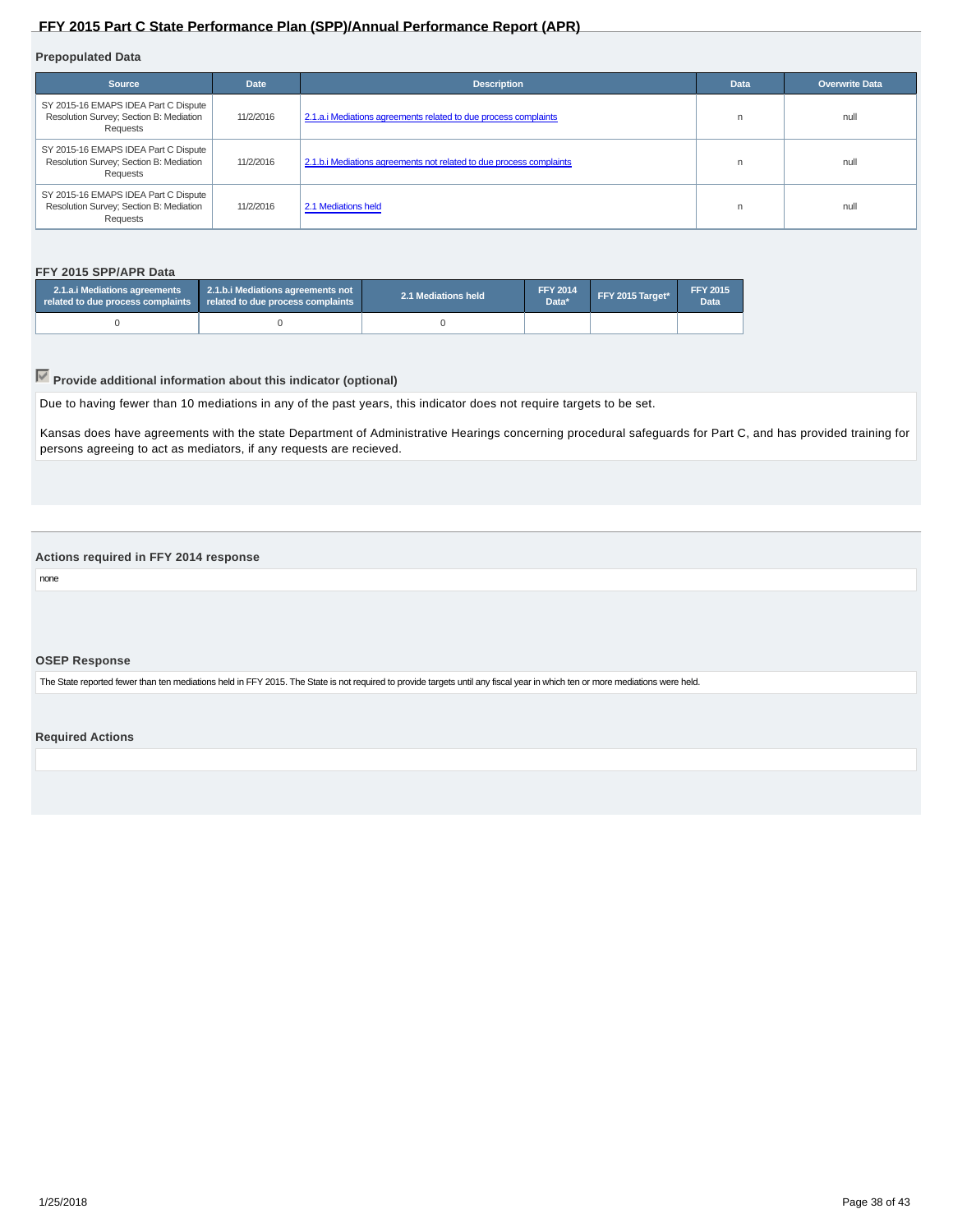#### **Indicator 11: State Systemic Improvement Plan FFY 2015 Part C State Performance Plan (SPP)/Annual Performance Report (APR)**

#### Monitoring Priority: General Supervision

**Results indicator: The State's SPP/APR includes a State Systemic Improvement Plan (SSIP) that meets the requirements set forth for this indicator.**

#### **Reported Data**



#### **FFY 2016 - FFY 2018 Targets**

| <b>FFY</b> | 2016   | 2017   | 2018   |  |  |  |  |  |
|------------|--------|--------|--------|--|--|--|--|--|
| Target     | 42.25% | 42.50% | 45.00% |  |  |  |  |  |
| Key:       |        |        |        |  |  |  |  |  |

#### **Description of Measure**

To be sent during April 2017

#### **Targets: Description of Stakeholder Input**

| To be sent in April 2017. |  |  |
|---------------------------|--|--|
|                           |  |  |

#### **Overview**

#### **Data Analysis**

A description of how the State identified and analyzed key data, including data from SPP/APR indicators, 618 data collections, and other available data as applicable, to: (1) select the State-identified Measurable Result(s Infants and Toddlers with Disabilities and their Families, and (2) identify root causes contributing to low performance. The description must include information about how the data were disaggregated by multiple variables EIS program and/or EIS provider, geographic region, race/ethnicity, socioeconomic status, gender, etc.) As part of its data analysis, the State should also consider compliance data and whether those data present potential barriers to improvement. In addition, if the State identifies any concerns about the quality of the data, the description must include how the State will address these concerns. Finally, if additional data are needed, the should include the methods and timelines to collect and analyze the additional data.

To be sent by April 2017

#### **Analysis of State Infrastructure to Support Improvement and Build Capacity**

A description of how the State analyzed the capacity of its current trirastructure to support improvement and build capacity in EIS programs and/or EIS providers to implement, scale up, and sustain the use of evidence-base practices to improve results for infants and toddlers with disabilities and their families. State systems that make up its infrastructure include, at a minimum: governance, fiscal, quality standards, professional developme technical assistance, and accountability/monitoring. The description must include current strengths of the systems, the extent the systems are coordinated, and areas for improvement of functioning within and across the sys The State must also identify current State-level improvement plans and other early learning initiatives, such as Race to the Top-Early Learning Challenge and the Home Visiting program and describe the extent that these new initiatives are aligned, and how they are, or could be, integrated with, the SSIP. Finally, the State should identify representatives (e.g., offices, agencies, positions, individuals, and other stakeholders) that were invo developing Phase I of the SSIP and that will be involved in developing and implementing Phase II of the SSIP.

To be sent by April 2017.

**State-identified Measurable Result(s) for Infants and Toddlers with Disabilities and Their Families**

A statement of the result(s) the State intends to achieve through the implementation of the SSIP. The State-identified Measurable Result(s) for Infants and Toddlers with Disabilities and their Families must be aligned to a SPP/APR indicator or a component of an SPP/APR indicator. The State-identified Measurable Result(s) for Infants and Toddlers with Disabilities and their Families must be clearly based on the Data and State Infrastructure 1/25/2018 Page 39 of 43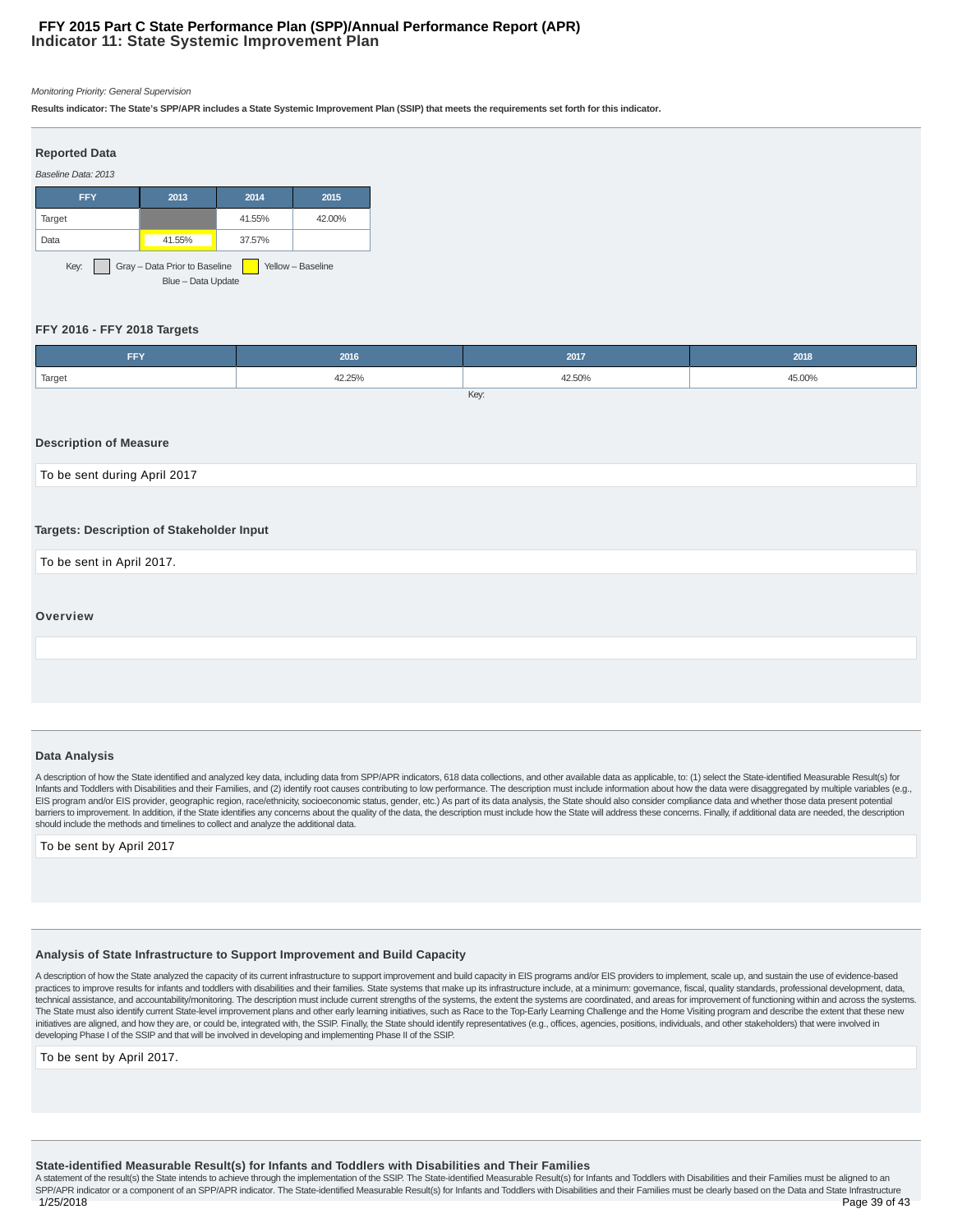# FFY 2015 Part C State Performance Plan (SPP)/Annual Performance Report (APR)<br>Analyses and must be a child- or family-level outcome in contrast to a process outcome. The State may select a single result (e.g., increase the

skills) or a cluster of related results (e.g., increase the percentage reported under child outcome B under Indicator 3 of the SPP/APR (knowledge and skills) and increase the percentage trend reported for families under Indicator 4 (helping their child develop and learn)).

Statement

SSIP document to be attached by April 2017.

**Description** 

SSIP document to be attached by April 2017.

#### **Selection of Coherent Improvement Strategies**

An explanation of how the improvement strategies were selected, and why they are sound, logical and aligned, and will lead to a measurable improvement in the State-identified Measurable Result(s) for Infants and Toddlers w Disabilities and their Families. The improvement strategies should include the strategies, identified through the Data and State Infrastructure Analyses, that are needed to improve the State infrastructure and to support EIS program and/or EIS provider implementation of evidence-based practices to improve the State-identified result(s) for infants and toddlers with disabilities and their families. The State must describe how implementation of improvement strategies will address identified root causes for low performance and ultimately build EIS program and/or EIS provider capacity to achieve the State-identified Measurable Result(s) for Infants and Toddlers with Disabilities and their Families.

SSIP document to be attached by April 2017.

#### **Theory of Action**

A graphic illustration that shows the rationale of how implementing the coherent set of improvement strategies selected will increase the State's capacity to lead meaningful change in EIS programs and/or EIS providers, and achieve improvement in the State-identified Measurable Result(s) for Infants and Toddlers with Disabilities and their Families.

**Submitted Theory of Action: No Theory of Action Submitted** 

**Provide a description of the provided graphic illustration (optional)** 

#### **Infrastructure Development**

(a) Specify improvements that will be made to the State infrastructure to better support EIS programs and providers to implement and scale up EBPs to improve results for infants and toddlers with disabilities and their fam (b) Identify the steps the State will take to further align and leverage current improvement plans and other early learning initiatives and programs in the State, including Race to the Top-Early Learning Challenge, Home Vi Program, Early Head Start and others which impact infants and toddlers with disabilities and their families.

(c) Identify who will be in charge of implementing the changes to infrastructure, resources needed, expected outcomes, and timelines for completing improvement efforts.

(d) Specify how the State will involve multiple offices within the State Lead Agency, as well as other State agencies and stakeholders in the improvement of its infrastructure.

See Attached

#### **Support for EIS programs and providers Implementation of Evidence-Based Practices**

(a) Specify how the State will support EIS providers in implementing the evidence-based practices that will result in changes in Lead Agency, EIS program, and EIS provider practices to achieve the SIMR(s) for infants and toddlers with disabilities and their families.

(b) Identify steps and specific activities needed to implement the coherent improvement strategies, including communication strategies and stakeholder involvement; how identified barriers will be addressed; who will be in of implementing; how the activities will be implemented with fidelity; the resources that will be used to implement them; and timelines for completion.

(c) Specify how the State will involve multiple offices within the Lead Agency (and other State agencies such as the SEA) to support EIS providers in scaling up and sustaining the implementation of the evidence-based pract once they have been implemented with fidelity.

See Attached

#### **Evaluation**

(a) Specify how the evaluation is aligned to the theory of action and other components of the SSIP and the extent to which it includes short-term and long-term objectives to measure implementation of the SSIP and its impac achieving measurable improvement in SIMR(s) for infants and toddlers with disabilities and their families.

(b) Specify how the evaluation includes stakeholders and how information from the evaluation will be disseminated to stakeholders.

(c) Specify the methods that the State will use to collect and analyze data to evaluate implementation and outcomes of the SSIP and the progress toward achieving intended improvements in the SIMR(s).

(d) Specify how the State will use the evaluation data to examine the effectiveness of the implementation; assess the State's progress toward achieving intended improvements; and to make modifications to the SSIP as necess

See Attached

#### **Technical Assistance and Support**

Describe the support the State needs to develop and implement an effective SSIP. Areas to consider include: Infrastructure development; Support for EIS programs and providers implementation of EBP; Evaluation; and Stakeholder involvement in Phase II.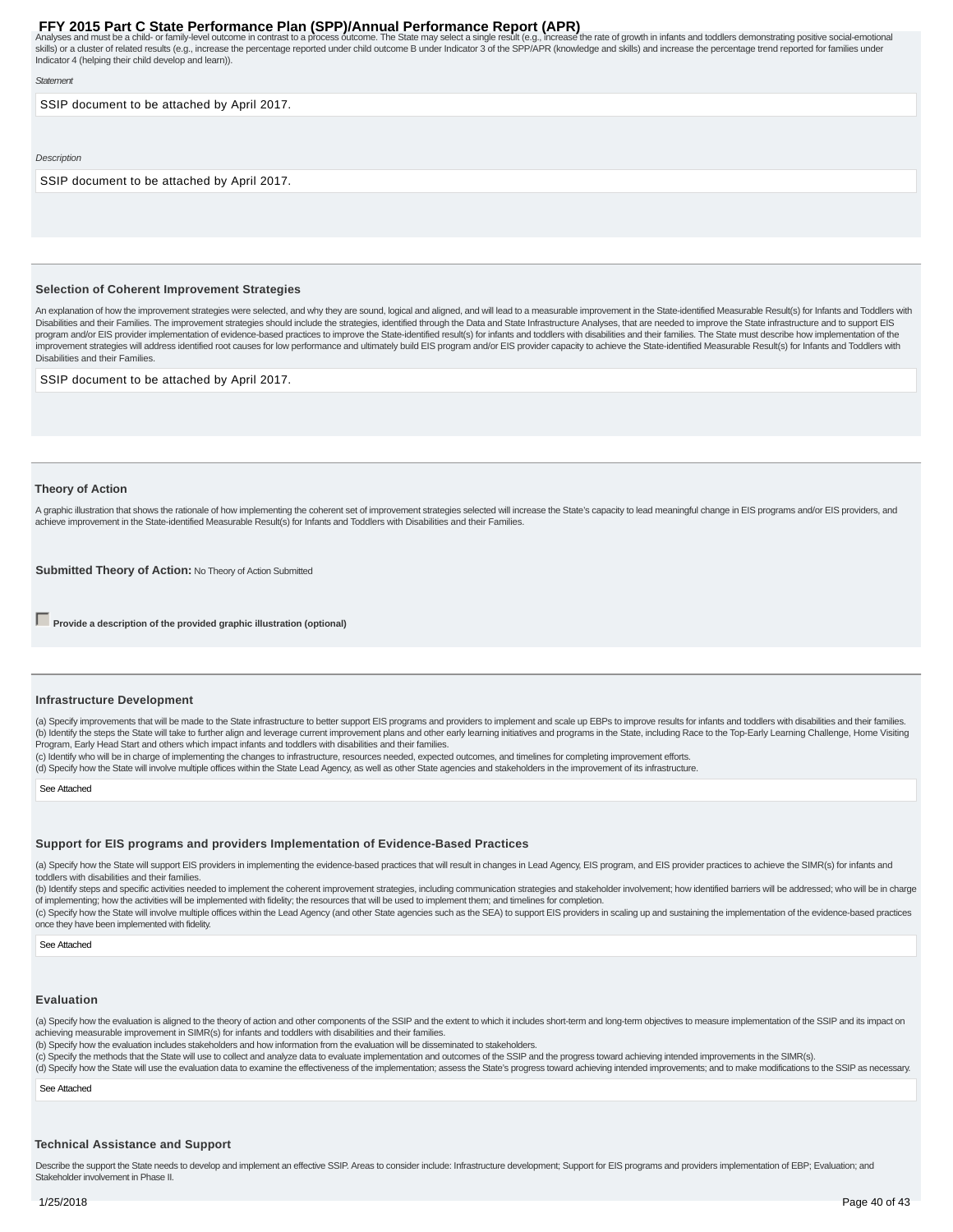See Attached

#### **Phase III submissions should include:**

• Data-based justifications for any changes in implementation activities.

- Data to support that the State is on the right path, if no adjustments are being proposed. • Descriptions of how stakeholders have been involved, including in decision-making.
- 

#### **A. Summary of Phase 3**

1. Theory of action or logic model for the SSIP, including the SiMR.

2. The coherent improvement strategies or principle activities employed during the year, including infrastructure improvement strategies.

3. The specific evidence-based practices that have been implemented to date.

4. Brief overview of the year's evaluation activities, measures, and outcomes. 5. Highlights of changes to implementation and improvement strategies.

See Attached

#### **B. Progress in Implementing the SSIP**

1. Description of the State's SSIP implementation progress: (a) Description of extent to which the State has carried out its planned activities with fidelity—what has been accomplished, what milestones have been met, and whether the intended timeline has been followed and (b) Intended outputs that have been accomplished as a result of the implementation activities.

2. Stakeholder involvement in SSIP implementation: (a) How stakeholders have been informed of the ongoing implementation of the SSIP and (b) How stakeholders have had a voice and been involved in decision-making regarding the ongoing implementation of the SSIP.

See Attached

#### **C. Data on Implementation and Outcomes**

1. How the State monitored and measured outputs to assess the effectiveness of the implementation plan: (a) How evaluation measures align with the theory of action, (b) Data sources for each key measure, (c) Description of baseline data for key measures, (d) Data collection procedures and associated timelines, (e) [If applicable] Sampling procedures, (f) [If appropriate] Planned data comparisons, and (g) How data management and data analysis procedures allow for assessment of progress toward achieving intended improvements

2. How the State has demonstrated progress and made modifications to the SSIP as necessary: (a) How the State has reviewed key data that provide evidence regarding progress toward achieving intended improvements to infrastructure and the SiMR, (b) Evidence of change to baseline data for key measures, (c) How data support changes that have been made to implementation and improvement strategies, (d) How data are informing next steps in the SSIP implementation, and (e) How data support planned modifications to intended outcomes (including the SIMR)—rationale or justification for the changes or how data support that the SSIP is on the right path 3. Stakeholder involvement in the SSIP evaluation: (a) How stakeholders have been informed of the ongoing evaluation of the SSIP and (b) How stakeholders have had a voice and been involved in decision-making regarding the ongoing evaluation of the SSIP

See Attached

#### **D. Data Quality Issues: Data limitations that affected reports of progress in implementing the SSIP and achieving the SIMR**

- 1. Concern or limitations related to the quality or quantity of the data used to report progress or results
- 2. Implications for assessing progress or results

3. Plans for improving data quality

See Attached

#### **E. Progress Toward Achieving Intended Improvements**

1. Infrastructure changes that support SSIP initiatives, including how system changes support achievement of the SiMR, sustainability, and scale-up

- 2. Evidence that SSIP's evidence-based practices are being carried out with fidelity and having the desired effects
- 3. Outcomes regarding progress toward short-term and long-term objectives that are necessary steps toward achieving the SIMR
- 4. Measurable improvements in the SIMR in relation to targets

See Attached

#### **F. Plans for Next Year**

1. Additional activities to be implemented next year, with timeline

- 2. Planned evaluation activities including data collection, measures, and expected outcomes
- 3. Anticipated barriers and steps to address those barriers
- 4. The State describes any needs for additional support and/or technical assistance

See Attached

**OSEP Response**